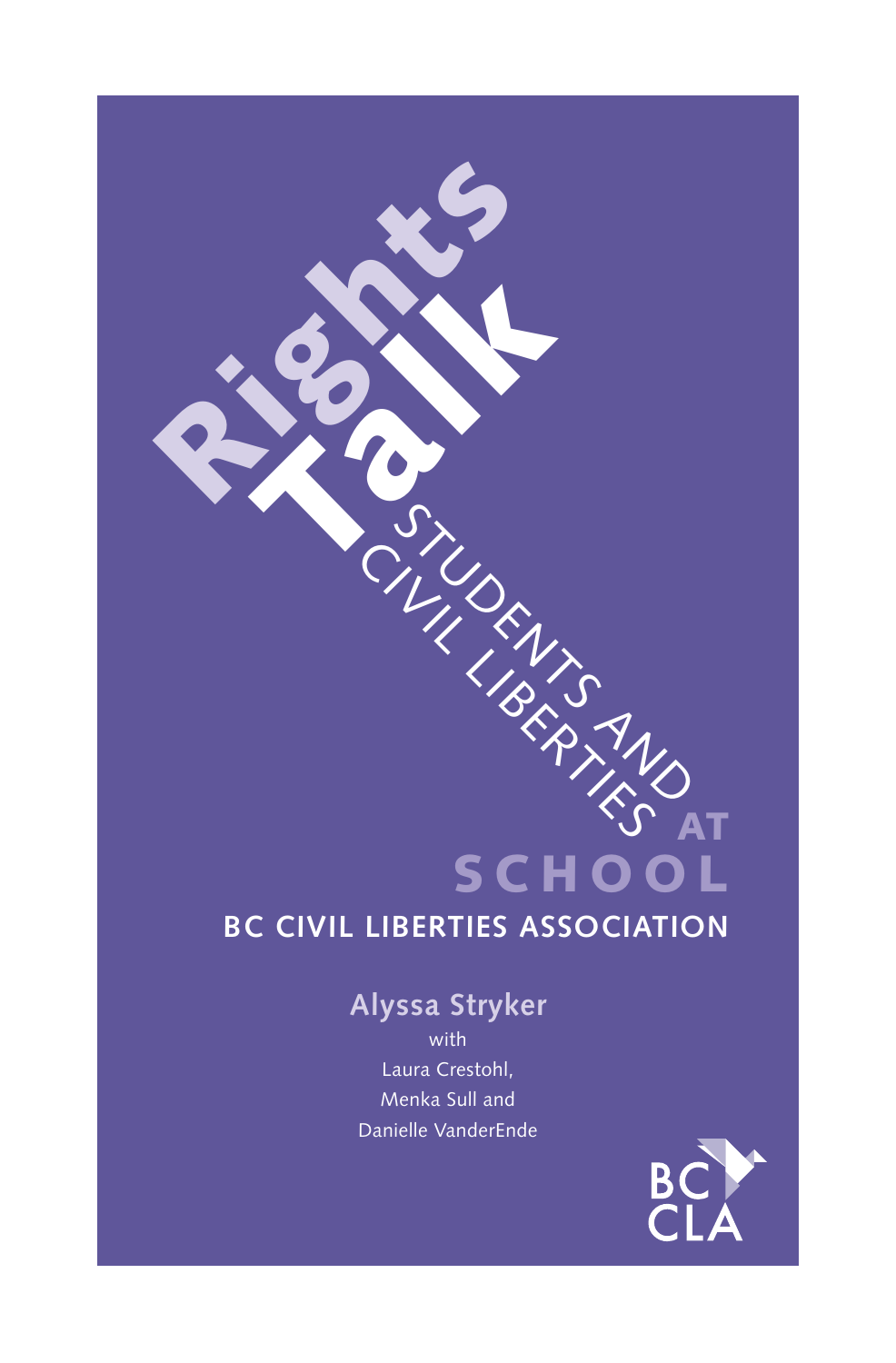The BC Civil Liberties Association is grateful to the Law Foundation of BC and the Notary Foundation of BC for providing support for this project.





Written by Alyssa Stryker with Laura Crestohl, Menka Sull and Danielle VanderEnde.

© BC Civil Liberties Association 2013

Contents may not be commercially reproduced without permission, but any other reproduction is encouraged.

Where reproduced, attribution should be given to the BC Civil Liberties Association.

Cataloguing data available from Library and Archives Canada.

BC Civil Liberties Association Tel: 604.630.9748 Email: info@bccla.org



BC Civil Liberties Association 900 Helmcken Street, 2nd Floor Vancouver, BC V6Z 1B3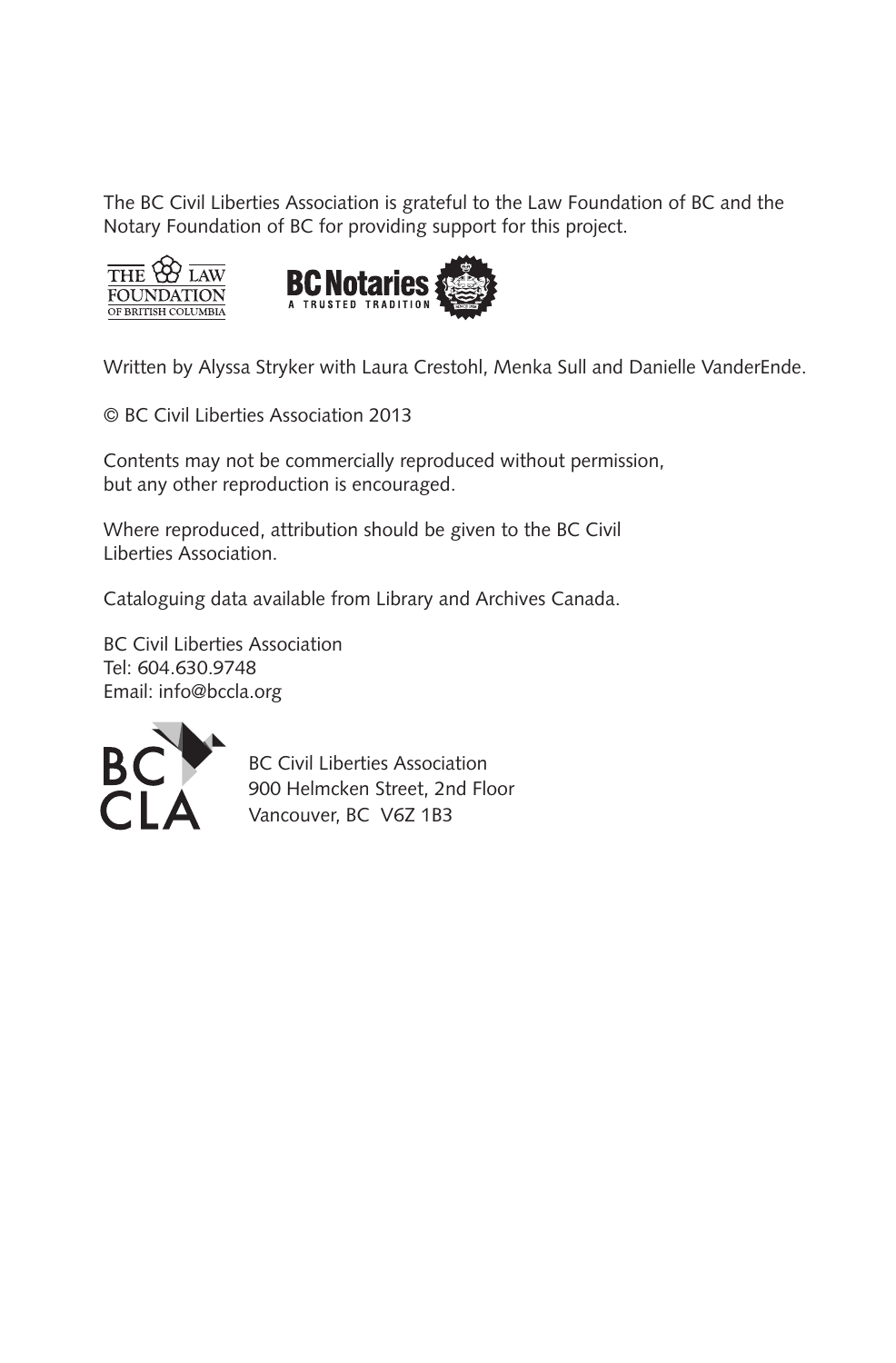# **Rights Talk**

**Students and Civil Liberties at School**

## **Alyssa Stryker**

with Laura Crestohl, Menka Sull and Danielle VanderEnde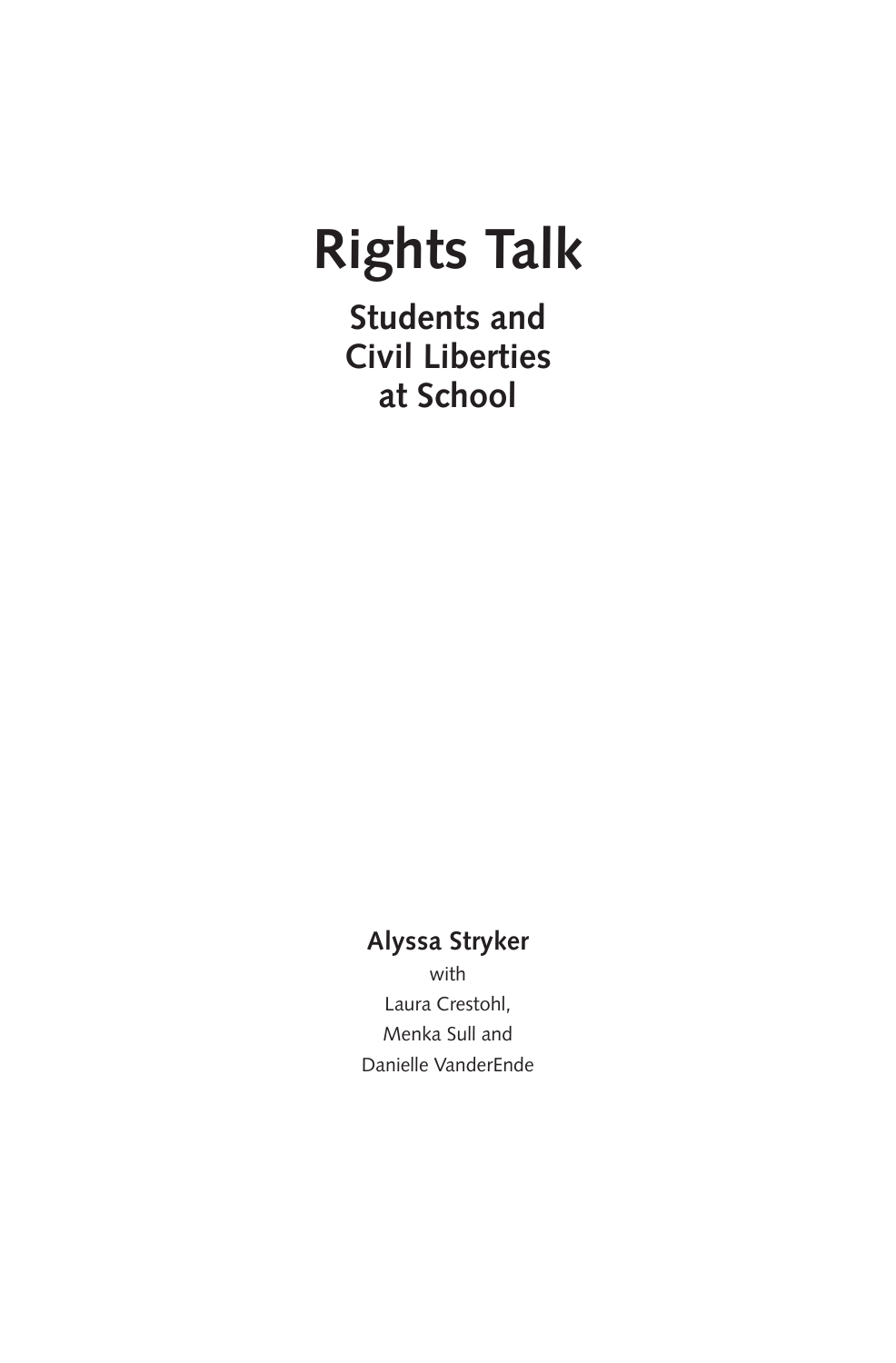## **Acknowledgements**

The BCCLA gratefully acknowledges the financial support of the Law Foundation of BC and the Notary Foundation of BC, without which this guide could not have been produced. The collaboration of our 2013 legal interns – Laura Crestohl, Menka Sull and Danielle VanderEnde – was also invaluable.

We would also like to thank Laura Huey and Pam Murray, who wrote the original 2001 version of the Rights Talk handbook. Although this new version of the handbook is significantly different than theirs, it was their hard work that gave us a strong foundation on which to build a more up-to-date product for students who are facing the kinds of civil liberties concerns Laura and Pam just could not have anticipated twelve years ago.

Thanks to Emily Stryker for generously offering a teenager's perspective on various drafts of the handbook, Jeanie Casault for help with the editing, and to BCCLA Office Manager Jim Braunagel for his layout and graphic design skills. Last but not least, thanks to BCCLA staff Stefanie Ratjen, Micheal Vonn, and Josh Paterson for their various roles in helping to shepherd this project to completion.

— Alyssa Stryker, *BCCLA Caseworker*, October 2013

## **This guide is not legal advice!**

This publication is a general guide. It covers technical and complex subjects and should not be used to make decisions on legal matters. If you have a legal issue in your personal life related to the topics covered in this guide, you should consult a lawyer. If you don't know how to do this, call the BCCLA. We can't give you legal advice ourselves, but we can help you find somewhere to get it.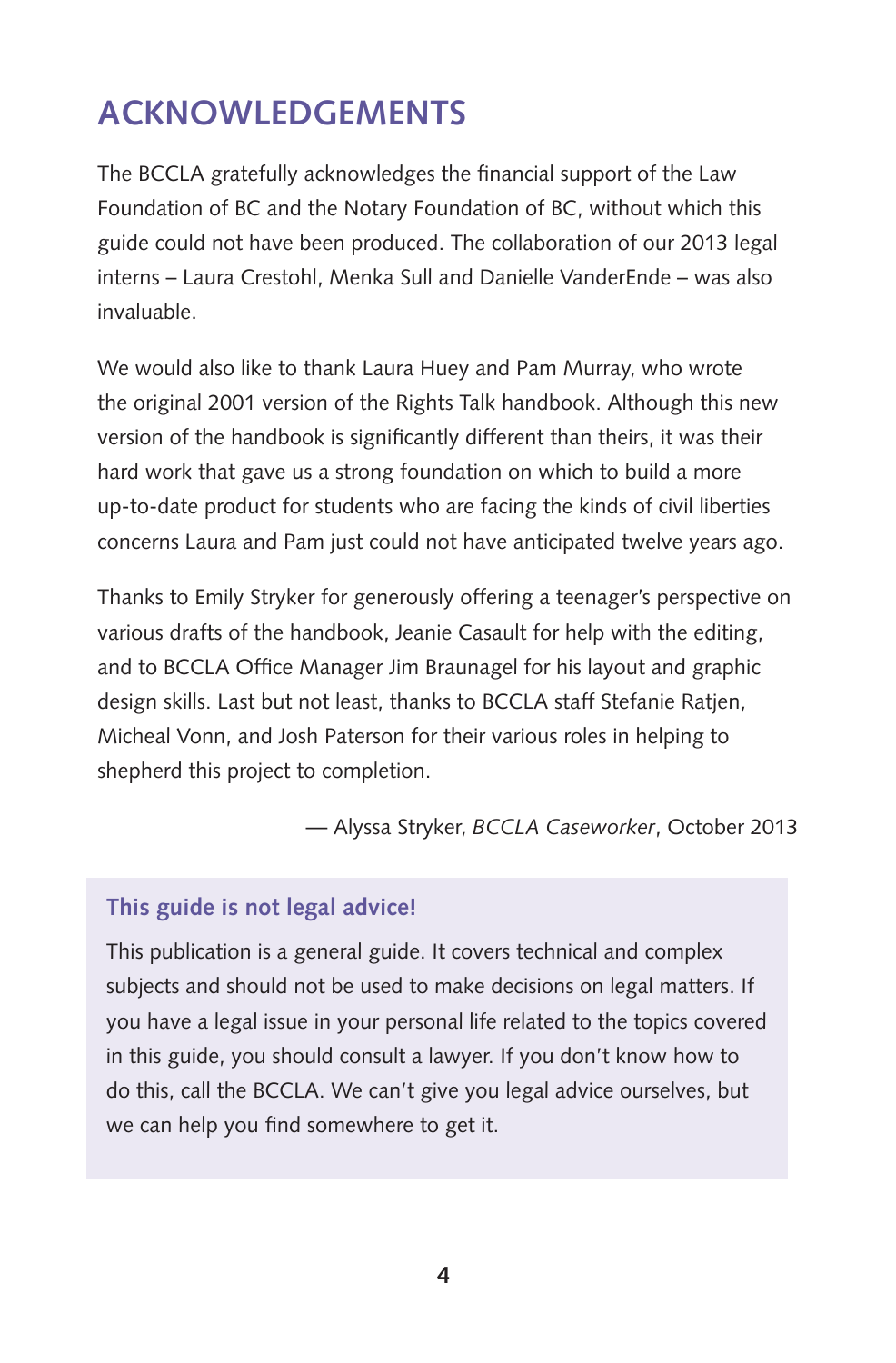## **Contents**

What You're About to Learn…

| <b>Chapter 1: The Basics</b><br>a. So, what are civil liberties?                                           | 9<br>9   |
|------------------------------------------------------------------------------------------------------------|----------|
| b. Where do civil liberties come from?                                                                     | 10       |
| c. Your rights can be limited!                                                                             | 12       |
| d. The Charter and the School Act                                                                          | 12       |
| <b>Chapter 2: Freedom of Expression</b><br>a. Dress codes: What'll I wear?                                 | 14<br>14 |
| Chapter 3: Walking the Line: Secularism and Religious Freedom<br>a. Freedom of religion under the Charter  | 19<br>19 |
| b. Balancing secularism with freedom of religion                                                           | 20       |
| i. Religious clothing                                                                                      | 20       |
| ii. School prayer                                                                                          | 21       |
| iii. Teaching 'sensitive' subjects: LGBTQ issues                                                           | 22       |
| <b>Chapter 4: New Challenges: Technology and Civil Liberties</b><br>a. Taking freedom of expression online | 27<br>27 |
| i. If I write under a pseudonym, how will they know it was me?                                             | 28       |
| b. Sexting: Harmless fun or serious crime?                                                                 | 29       |
| i. What exactly is child pornography?                                                                      | 30       |
| ii. What do I need to know about sexting?                                                                  | 31       |
| c. They're watching you: Video surveillance                                                                | 33       |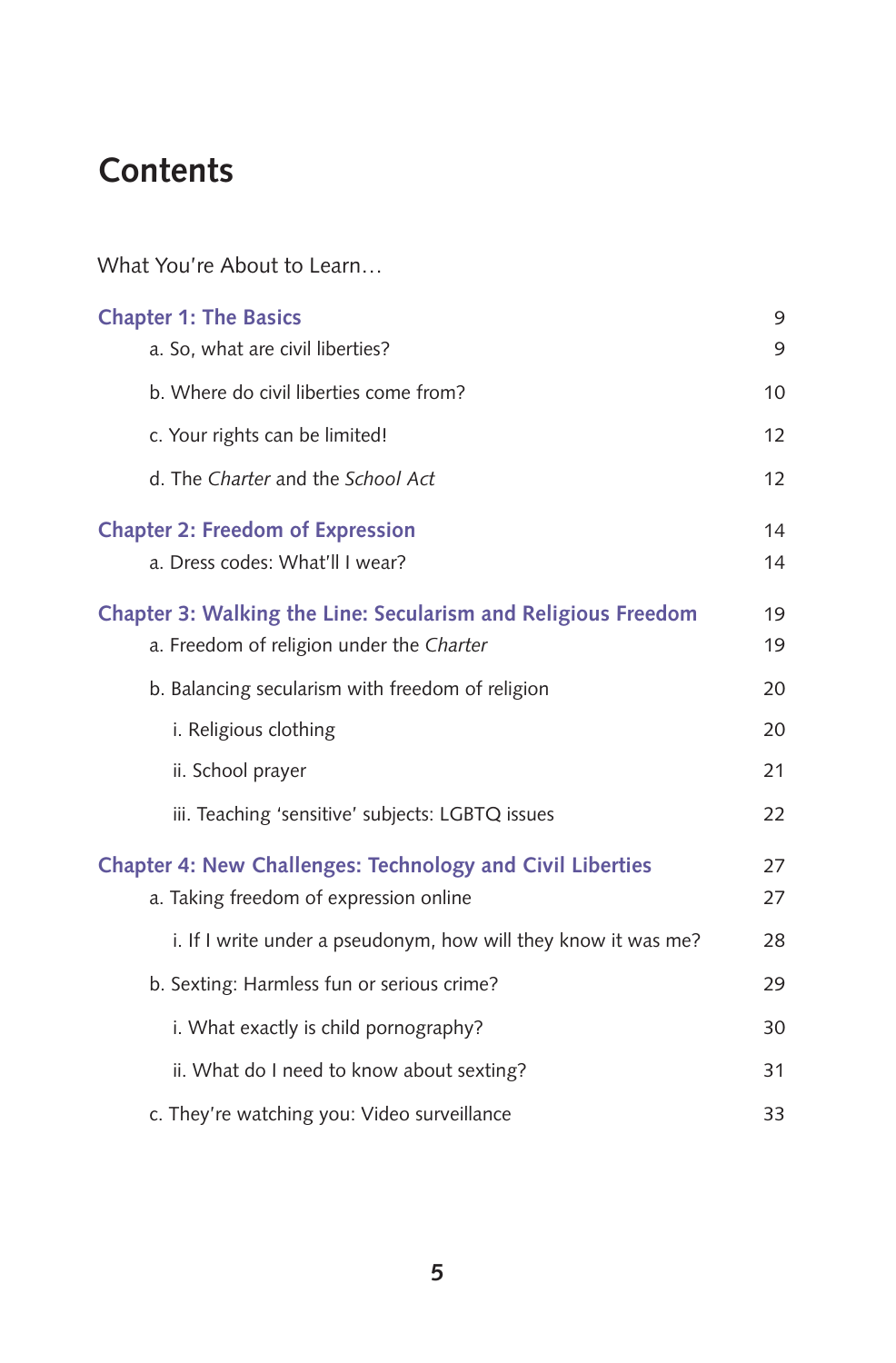| <b>Chapter 5: All Kinds of Searches</b>                    | 35 |
|------------------------------------------------------------|----|
| a. Cell phone searches                                     | 36 |
| i. Can police officers search my phone?                    | 37 |
| ii. What about information held by my cell phone provider? | 39 |
| b. Searching your person                                   | 39 |
| c. Searching your locker or backpack                       | 41 |
| d. Use of sniffer dogs                                     | 42 |
| <b>Chapter 6: School Discipline and Criminal Justice</b>   | 44 |
| a. School discipline and your rights                       | 45 |
| i. Detentions: An in-school deprivation of liberty         | 45 |
| ii. Suspensions and what to do about them                  | 47 |
| b. The criminal law, the police and you                    | 48 |
| i. Key laws                                                | 48 |
| ii. Interacting with the police                            | 49 |
| 1. Talking to the police while you're on foot              | 49 |
| 2. Talking to the police while you're driving              | 50 |
| 3. If you are under 18                                     | 50 |
| <b>For Further Discussion</b>                              | 53 |
| <b>Links to Legal Decisions</b>                            | 56 |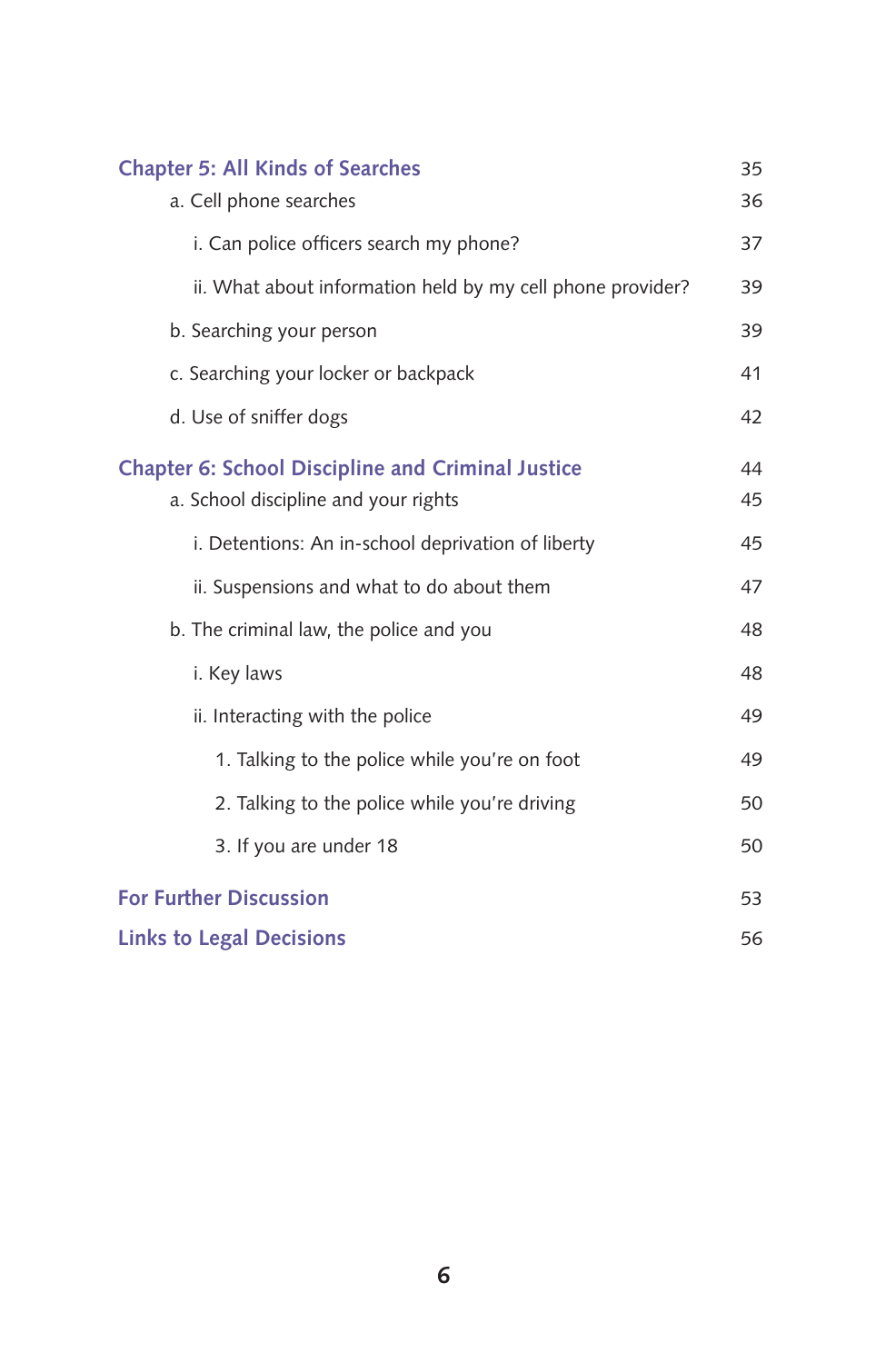## **What You're About to Learn…**

Welcome to the Rights Talk handbook, your guide to your rights as a student and a youth in Canada. In this handbook, you'll learn about a whole variety of civil liberties issues that affect you – everything from dress codes to sniffer dogs to whether or not your teacher can go through the contents of your phone.

Some of the things you'll know after reading this handbook include:

- When it's ok for the government to limit your rights and freedoms (page 12).
- Whether it's ok for religious parents to pull their children out of classes that discuss subjects like LGBTQ issues and sex ed (page 22).
- Whether you can face criminal charges for sexting (page 31).
- Whether your teacher or the police can search the contents of your cell phone (page 36).
- Whether you can be disciplined at school for something you said outside of school (page 28).
- When it's ok for your school to bring in a sniffer dog to look for drugs (page 42).
- How to appeal if you get suspended at school (page 47).
- What your rights are when talking with the police (page 49).

Don't want to read the whole thing? Check out the table of contents and you can figure out what part to read to get the information you're looking for. Or you can read it cover to cover to become as informed as possible about your rights and freedoms both at school and beyond.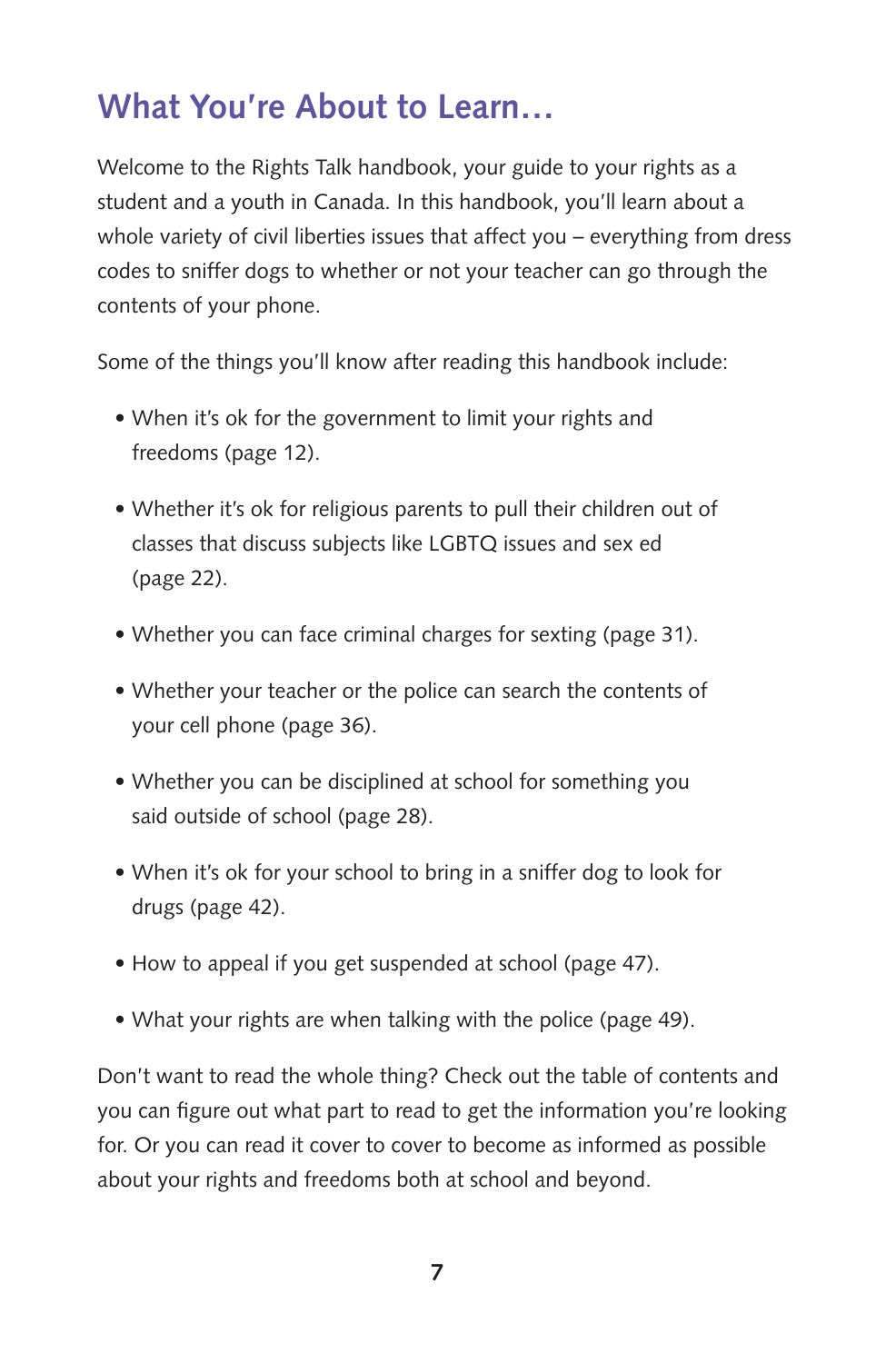If you have more questions about one of the "Think about it" boxes, or need a bit more information to get a good discussion started, check out the "For Further Discussion" section, beginning on page 53.

Throughout this handbook we'll make reference to different legal decisions that teach us different things about how our laws work in Canada. If you are particularly interested in an issue, it can be fascinating to take a look at the legal decision itself. The very last section of the handbook provides you with URLs where you can access the different decisions referenced in this guide.

One last point before we get started: it's important to note that we wrote this handbook with public school students in British Columbia in mind. If you go to school in another province, or attend a private school in BC, not all of the information contained here will apply to you. You may still find it interesting, however – it might help you think of questions you should be asking about how things work in your home province or private school.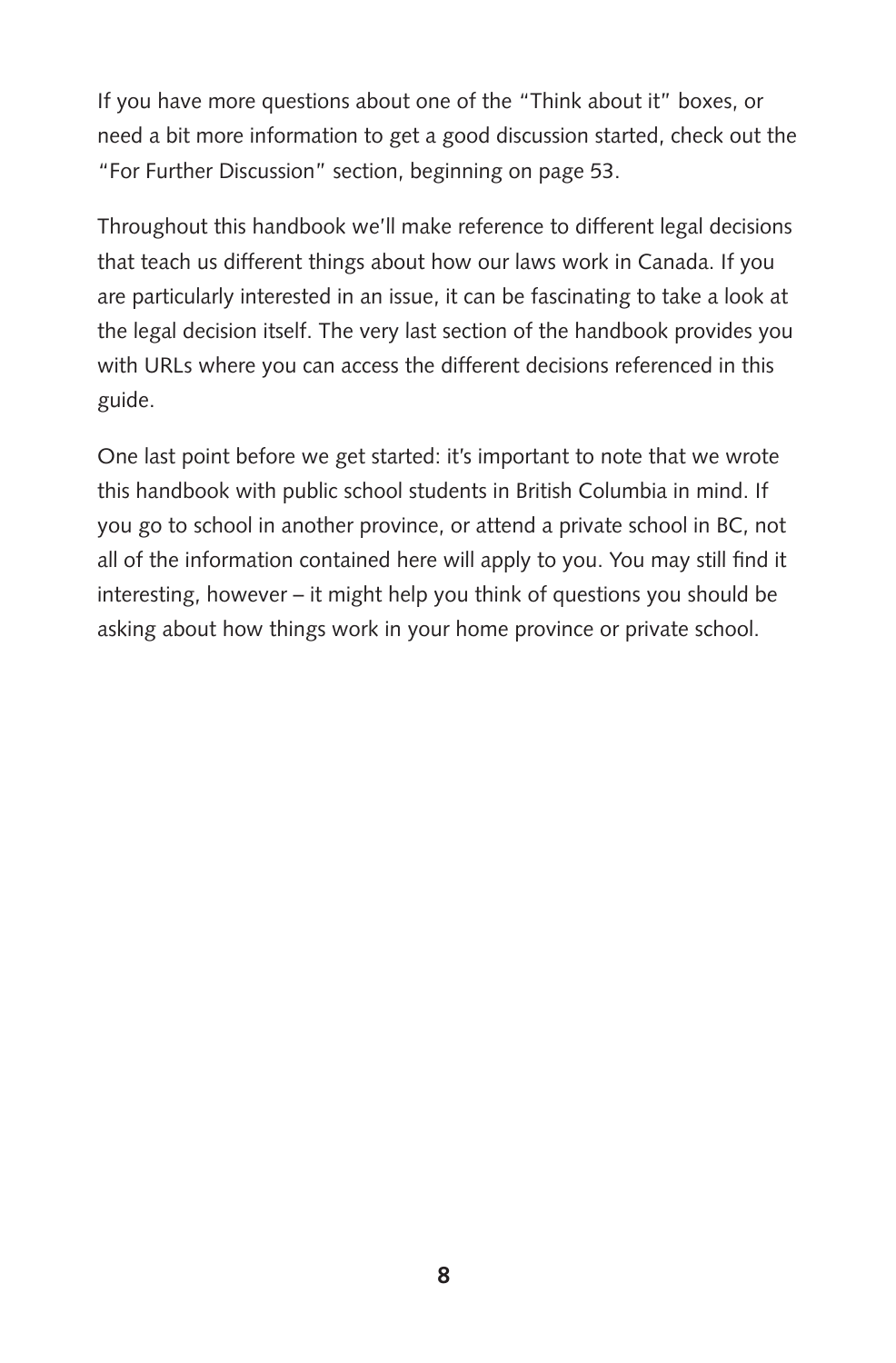## **1 The Basics**

The BC Civil Liberties Association believes that informed and active citizens are vital to protecting fundamental rights and freedoms in Canada. People in power, from police officers to your Social Studies teacher, may sometimes try to take certain actions that violate your rights. This isn't



necessarily because they are bad people – it may be that they themselves don't know what your rights are, or it may be because they are trying to take advantage of the fact that that you go along with it because you don't know any better.

For this reason, it's crucial that you know what your rights are and how they work. The more you know about them, the more you can make sure that your rights (and the rights of others) are respected, both in and out of school.

## **So, what are civil liberties?**

Civil liberties are a set of values concerning individual freedom and the limits of government intervention in our lives. Because public schools are run by the government, civil liberties include the freedom of students in school and the limits to the school's control over your life. As you will see, however, the law does allow schools to limit your freedom in ways that other parts of the government – like the police – are not allowed to.

There are many examples of civil liberties in Canada. Some might apply only to citizens of Canada, like voting rights, while others apply to everyone regardless of citizenship. Key civil liberties include:

• Privacy (the right not to be snooped on by the government)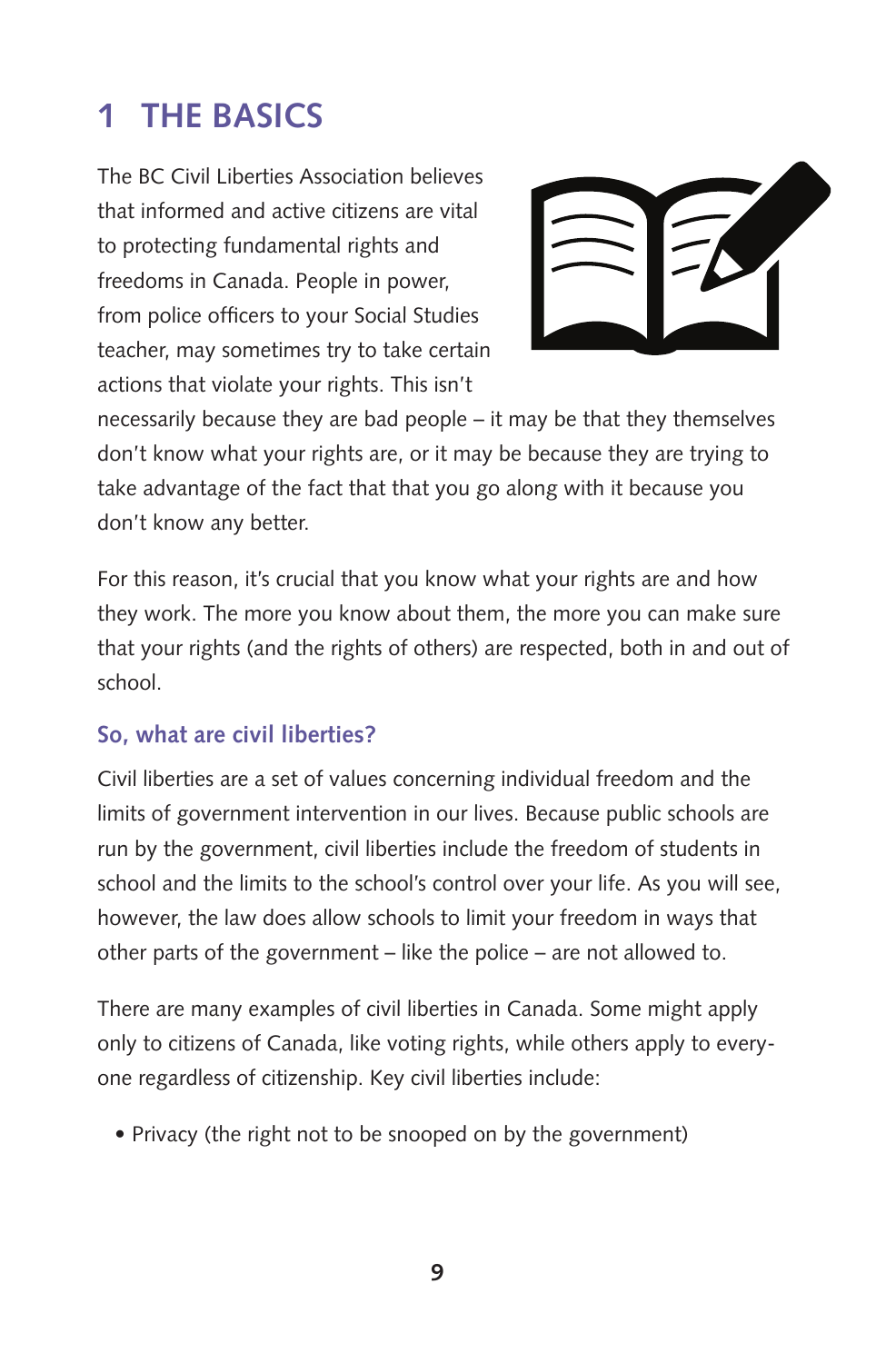- Access to information (the right to know what information the government possesses)
- Freedom of speech and expression (the right to express what you think, believe and feel)
- Freedom of association (the right to spend time with and form groups with whoever you want)
- Legal rights in relation to the criminal law (rights when you are arrested, during a trial and if convicted)
- Political rights (the right to vote and the duty of governments to hold free and fair elections)

The civil liberties we talk about in this handbook will touch on a number of these different areas, but will particularly relate to privacy, freedom of speech and expression, and legal rights.

## **Where do civil liberties come from?**

Civil liberties in Canada are outlined in three main legal sources:

- 1) *Canada's constitution*: Many of your civil liberties are guaranteed in the *Canadian Charter of Rights and Freedoms*, part of our constitution. The constitution is the highest law in Canada, and all other laws must uphold *Charter* rights. It is much more difficult for the government to change the constitution than it would be to change any other law.
- 2) *Federal and provincial human rights laws*, such as the *Canadian Human Rights Act* and the BC *Human Rights Code*: These laws protect individuals against certain kinds of discrimination, based on things like race/ethnicity, gender, physical or mental disability, marital status and sexual orientation.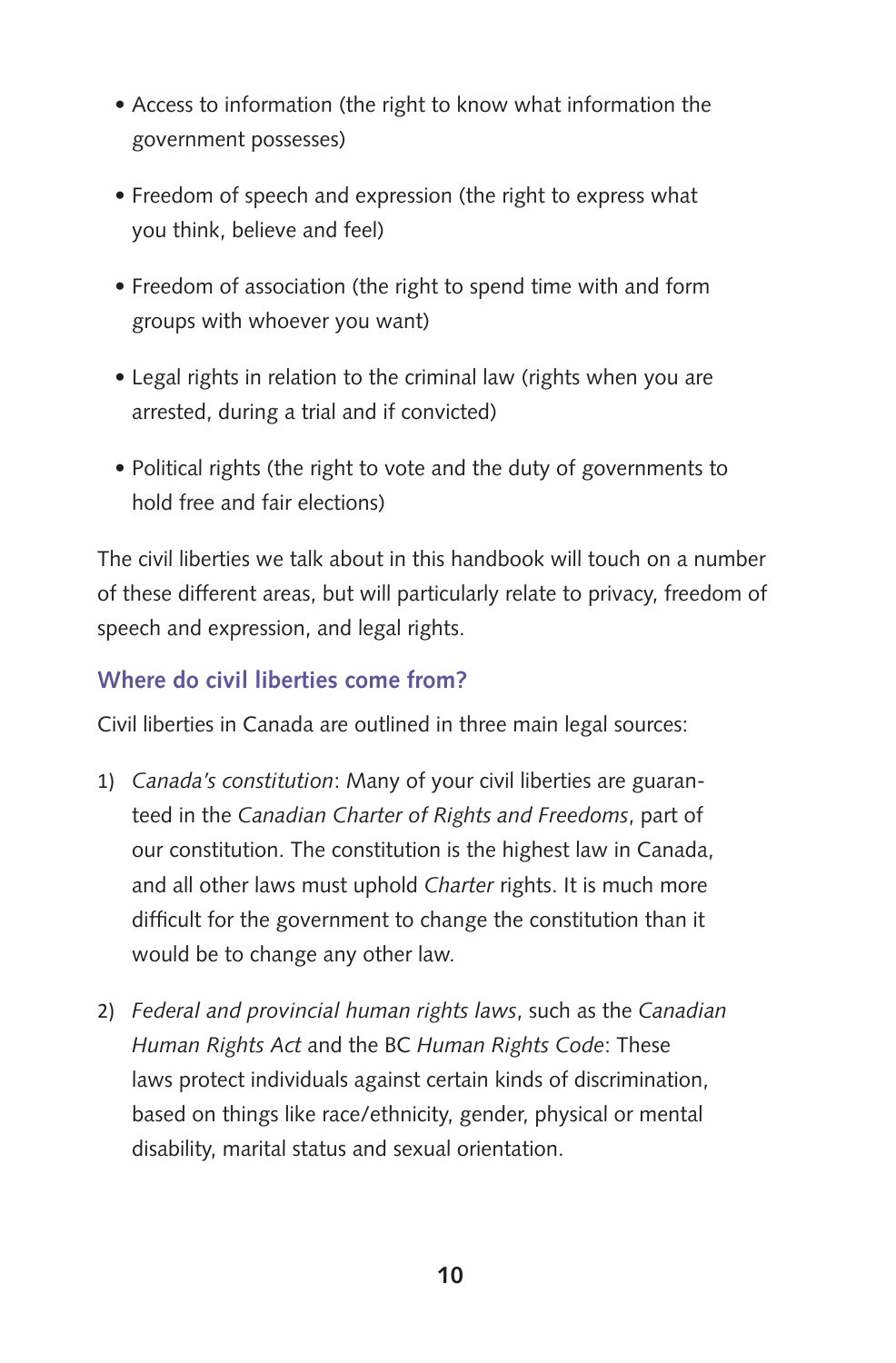3) *The common law*: A complicated concept that expresses the way both old and new court decisions help to shape our current legal system. For the purposes of this handbook, you can think about common law as a fancy way of saying the stuff that judges decided in old legal decisions. Other judges take this into account and are guided by this when looking



at new cases. When we refer to things we know from old legal cases throughout this handbook, we'll be referring to the common law. These old legal cases are often called 'case law'.

While all of these sources are extremely important, we will be working mainly with the *Charter of Rights and Freedoms* and examples from the common law. We've provided you with a link to an online copy of the Charter below. It might be a good idea to read it over before you get any further, and to keep it handy to refer to as you go. For such an important piece of legislation, you'll be surprised at how short it is – it won't take you long to read at all.

## <http://laws-lois.justice.gc.ca/eng/const/page-15.html>

Although the *Charter* is very powerful, it does not apply to all issues of injustice or unfairness. Section 32 of the *Charter* states that it applies to dealings between an individual or group and the federal, provincial and municipal government and their designated agencies or agents.

This means that your *Charter* rights protect you when you deal with the police (since they are technically part of the government), but you can't enforce your *Charter* rights against a private company, a friend or a sibling. The *Charter* also doesn't apply to your relationship with your parents, which becomes more important than you might think when we get into the way the way the *Charter* applies to schools – read on! We'll come back to this in the section titled "The *Charter* and the *School Act*."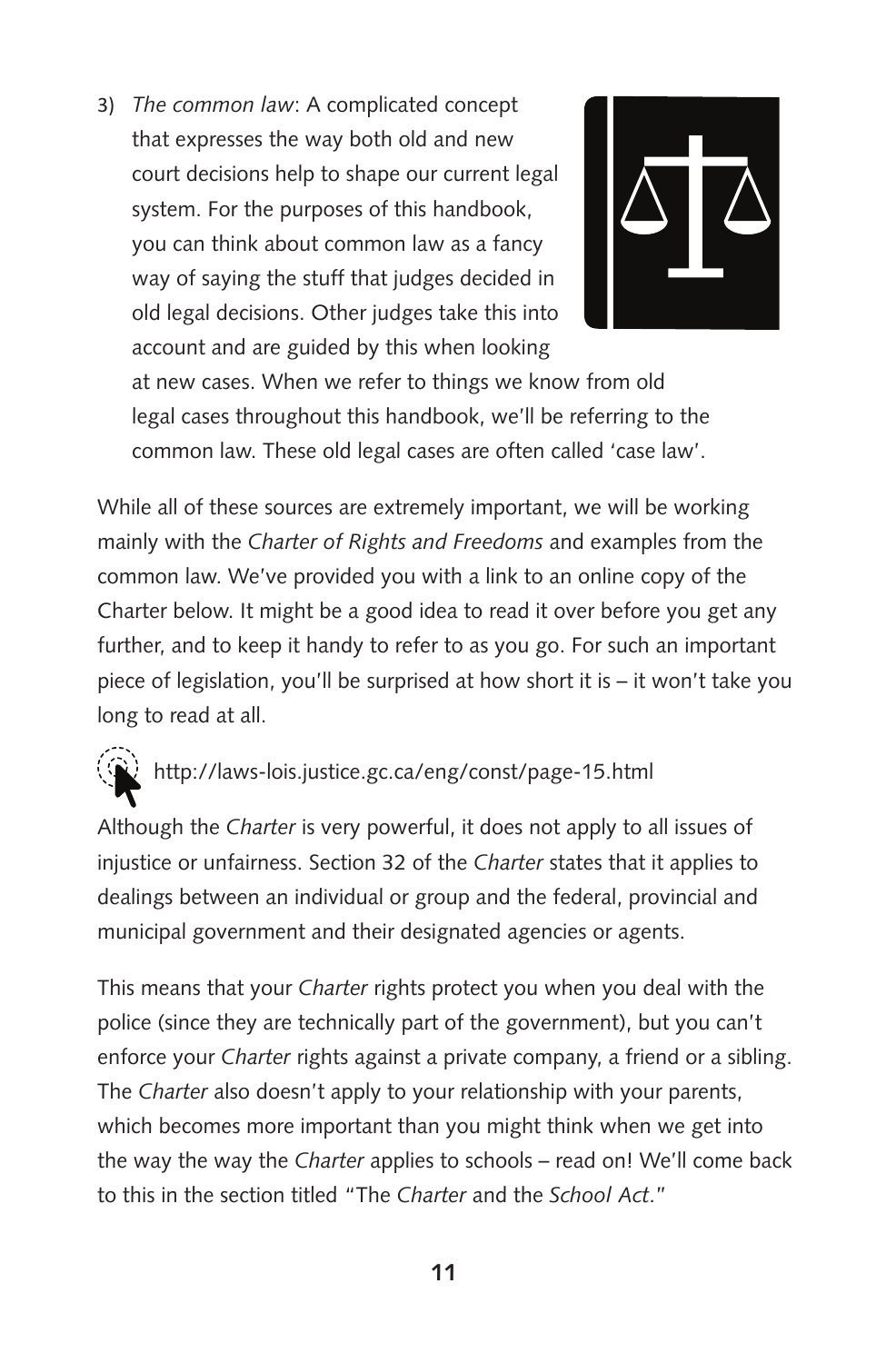## **Your rights can be limited!**

You may be asking by now why, if you have the right to privacy, you have to tell ICBC your address when you go in to get your driver's license, or why, if you have the right to free speech, you aren't allowed to go around threatening anyone you want. This is because our rights and freedoms, even in a country like Canada, are not absolute – that is, they have limits.

If you read the *Charter* carefully, you may have noticed section 1:

The *Canadian Charter of Rights and Freedoms* guarantees the rights and freedoms set out in it subject only to such reasonable limits prescribed by law as can be demonstrably justified in a free and democratic society.

What does this mean? It means that when some part of the government wants to do something that violates your rights, they can do so legally if they convince a judge that they have a very good reason for doing so. The reason also has to be consistent with the fact that we live in a free and democratic society. Doing this can be very complicated – many of the most important legal cases related to civil liberties hinge on lawyers trying to make arguments about whether an alleged violation of *Charter* rights is justified under section 1*.* It can also be straightforward, like the fact that most people consider it reasonable to send someone to jail if they commit a serious crime, despite the fact that going to jail is a major infringement on freedom.

## **The Charter and the School Act**

There is just one more thing we need to talk about before getting into the more meaty part of this handbook, and that is a piece of British Columbia legislation called the *School Act.* It is a very long law that sets out the legal powers and responsibilities of teachers, school administrators and school boards.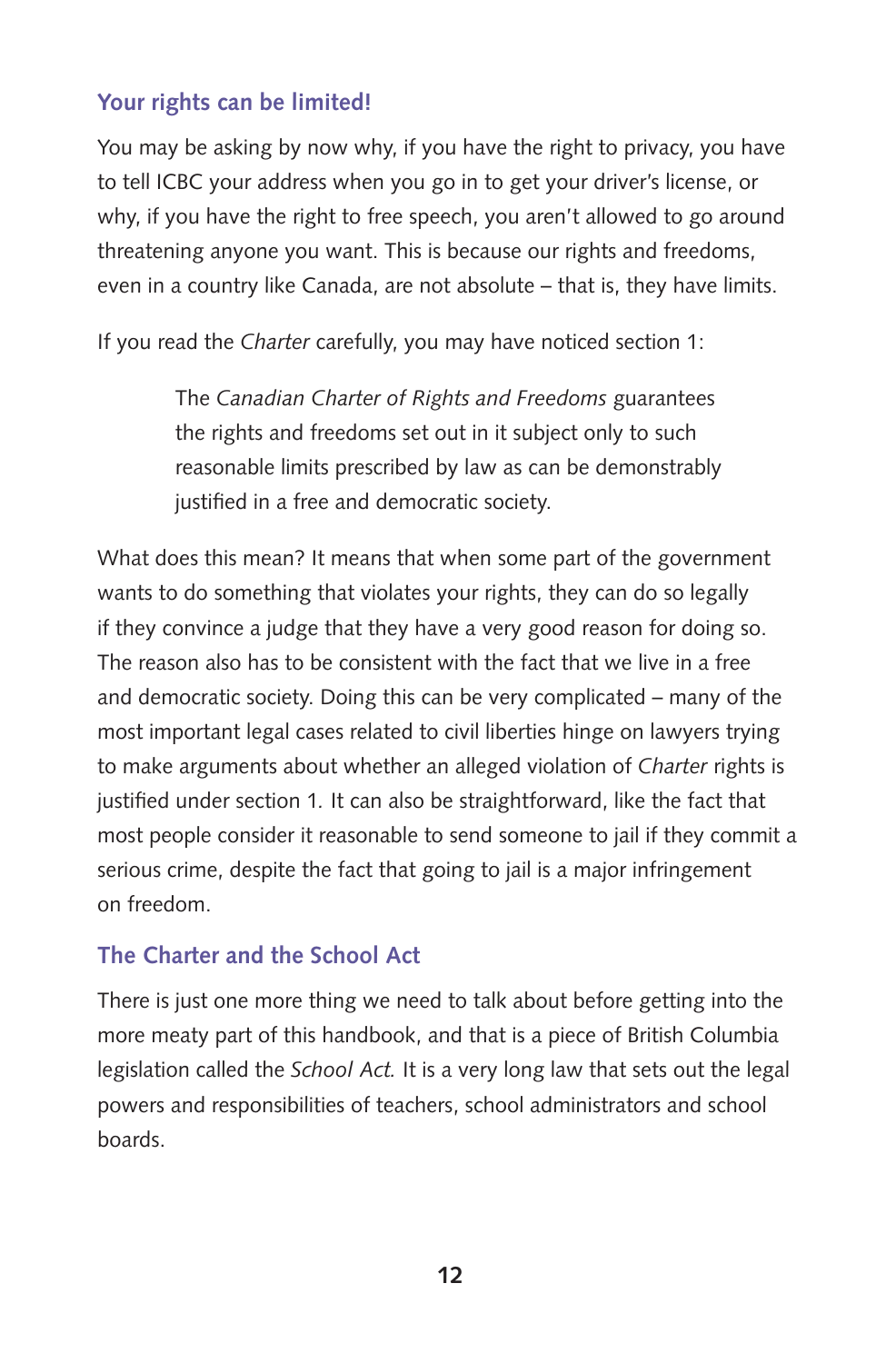To understand how this *Act* works and how it interacts with the *Charter*, you'll need to learn a little Latin: *in loco parentis,* which means "in the place of a parent". During school hours the school (the teachers, principals, and other school officials) act as your parents or guardians.



Therefore, school officials have the right, within reason and within the guidelines of the *Act*, to discipline you if you are not behaving appropriately in class, or to demand that you hand in your homework on time.

It also means that, although public school officials are technically part of the government and would therefore usually be covered by the *Charter*, they actually fall into a grey area between the government and your family – remember how we learned that the *Charter* does not apply to your relationship with your family?

 This means that while you do have many rights while in school, it is sometimes considered acceptable for teachers to violate your rights if they can argue that it's in your best interest, and they claim that they are acting *in loco parentis*. This is different than if you were dealing with a police officer or other government official, as police officers cannot claim to be acting *in loco parentis*. We'll learn more about this later in the handbook.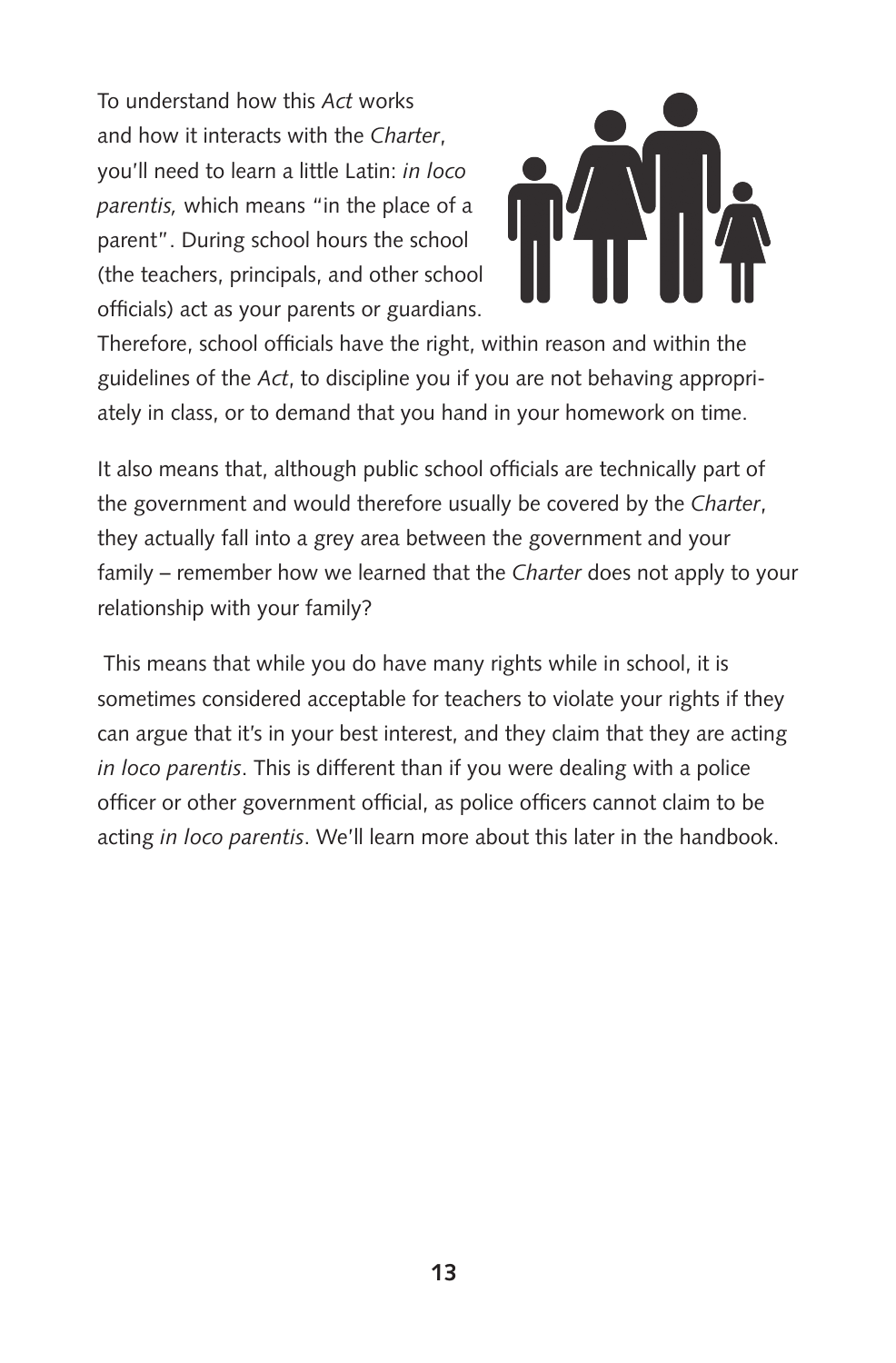## **2 Freedom of Expression**

Freedom of expression is the right to express yourself to others. It's because of free expression that we're allowed to share ideas with each other – good ones, bad ones, smart ones, dumb ones, popular ones and unpopular ones, even ideas that may be highly offensive to some people. Free expression is one of the most fundamental and important civil liberties – democracy just wouldn't exist without it.

We often use "freedom of expression" and "freedom of speech" interchangeably, but actually expression covers much more than just speech. It can also include thoughts, writing, symbols, songs or art. Actions can also be expressive - flag-burning is a classic example of this.

#### **Think about it**

What kinds of things do you think someone might be trying to express by burning their country's flag?

Free speech is not limitless, however. In Canada, the government and the courts have outlined a number of circumstances in which they (on behalf of society at large) deem it appropriate to limit the freedom of expression of citizens when it can be shown that other interests are more important. We'll talk more about this later in this section.

## **Dress Codes: What'll I wear?**

One classic free expression in schools issue is the case of dress codes for students. Clothing choices are an important way that individuals express themselves in society, along with other aspects of appearance such as hairstyles, make-up, tattoos, piercings, buttons with slogans or head coverings.

However, many schools argue that limiting what students can wear to school (restrictions that can range from banning clothing with swear words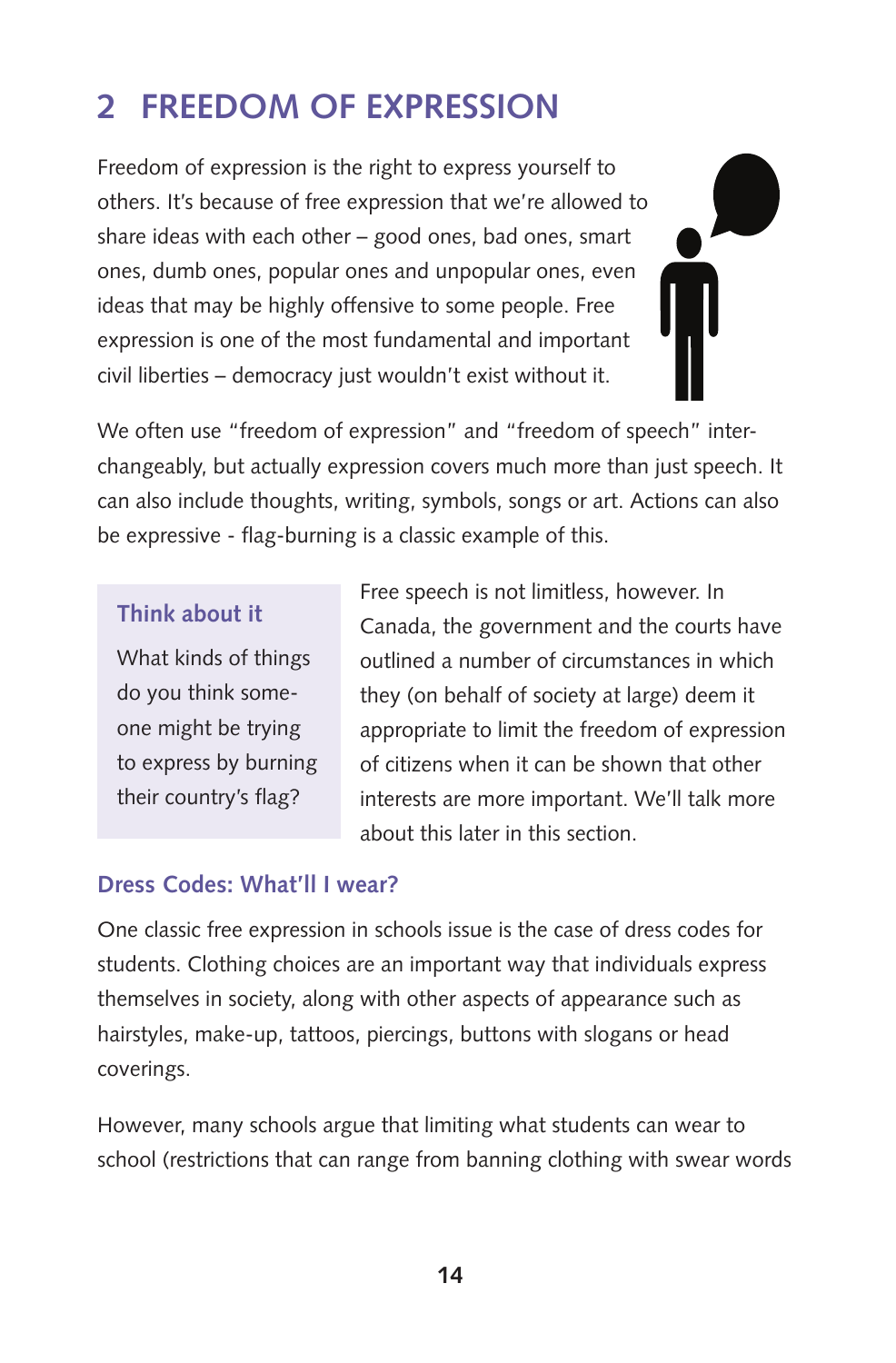to requiring that students wear uniforms) is crucial to the important goal of creating a safe and healthy learning environment.

There have not been any recent legal cases in Canada that specifically examine the constitutionality of school dress codes. The older cases on the subject (many of them from before the *Charter* even existed!) all uphold schools' rights to set and enforce dress codes.

Can you think of something a student might try to express through their clothing that you feel it would be appropriate for the school to restrict?

## **South of the border**

As you may know, Canadian courts do not have to follow American law and court decisions. However, it can be interesting to look at American examples when learning about civil liberties, particularly in areas where there are not many Canadian decisions to look to. School dress codes is one of these areas.

In the fall of 2003, a federal judge in the United States examined the case of a teenager whose school banned him from wearing a t-shirt with a picture of President George W. Bush and the caption "International Terrorist." The school argued that wearing such a shirt might cause a disruption, and that school was an inappropriate place for political debate.

The judge found that the student *must* be allowed to wear the shirt to school, writing that "students benefit when school officials provide an environment where they can openly express their diverging viewpoints and when they learn to tolerate the opinions of others."

More information about this case can be found here: [https://www.](https://www.aclu.org/free-speech/judge-rules-favor-michigan-students-right-wear-anti-war-t-shirt-school) [aclu.org/free-speech/judge-rules-favor-michigan-students-right-wear](https://www.aclu.org/free-speech/judge-rules-favor-michigan-students-right-wear-anti-war-t-shirt-school)[anti-war-t-shirt-school](https://www.aclu.org/free-speech/judge-rules-favor-michigan-students-right-wear-anti-war-t-shirt-school)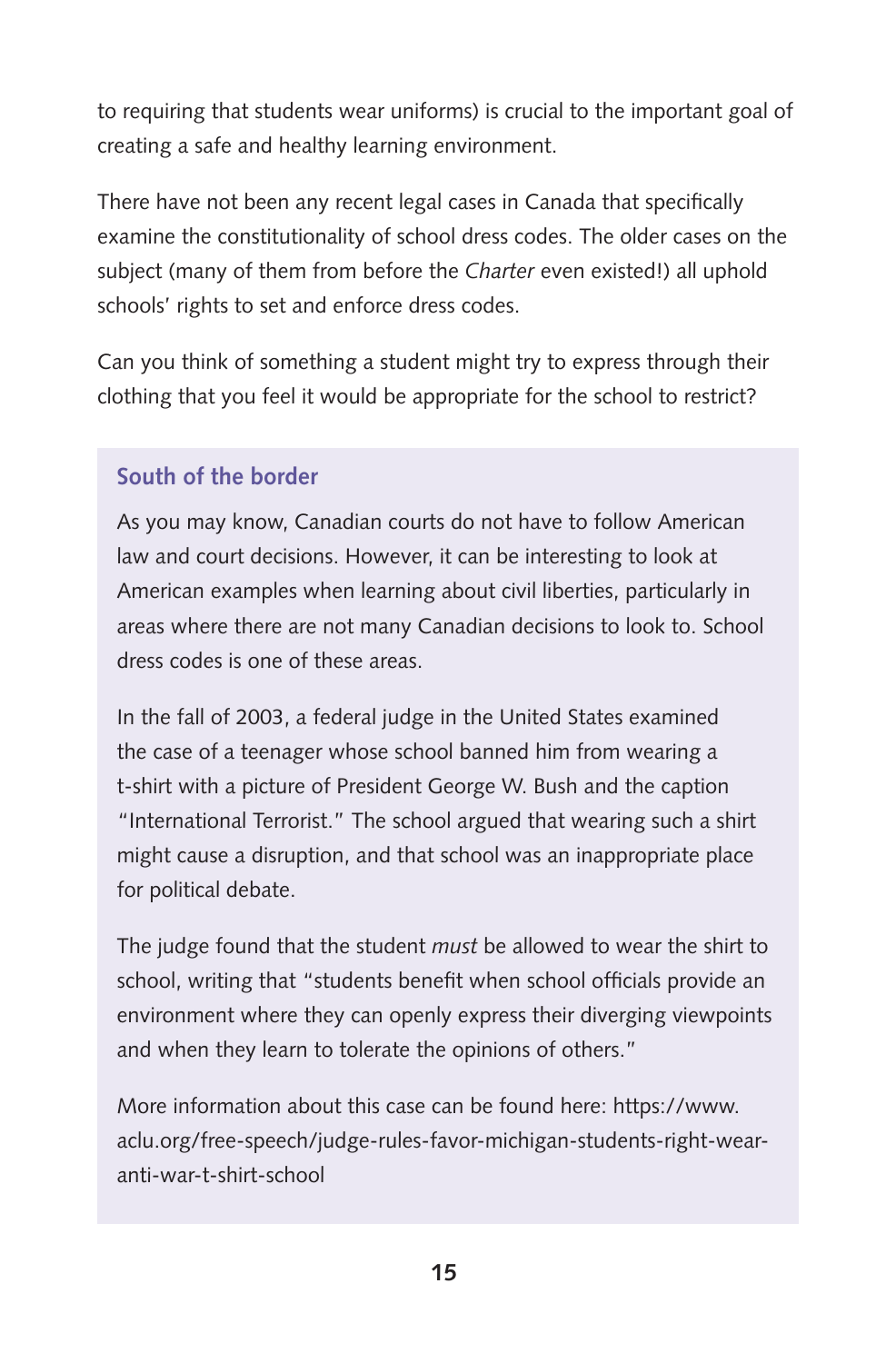## **Nudity: The Limits of Clothing as Expression?**

In May 2009, a man named Brian Coldin drove through a Tim Hortons drive-through in Bracebridge, Ontario with no clothing on. Four days later, Mr. Coldin – this time along with two friends – surprised another drive-through worker, this time at A&W: all of them were naked. Mr. Coldin was charged with public nudity, and argued in his defence that laws against public nudity violate his *Charter* right to free expression and freedom of religion. He argued that he is a 'naturist', and that wearing as little clothing as practical was crucial for the expression of his beliefs. The judge was not convinced, and ruled that in this case the social disruption of public nudity overshadowed any expressive rights Mr. Coldin may have as a naturist. What do you think? Can you think of examples of important expression that could be communicated through nudism? Do you think these are important types of expression to protect?

Schools that enforce dress codes of various kinds use several main justifications for limiting expression in this way. Which of the following arguments do you think make the most sense?

- *Bullying:* Some people argue that school uniforms decrease the visible differences between students, thus making it less likely they will be bullied for looking different. Others argue that dress codes don't actually affect bullying much anyway, so they say that this isn't a good argument.
- • "*Distracting*" *clothing:* Some suggest that particular kinds of clothing have the potential to distract students from their schoolwork, and so must be limited to improve student focus. They tend to focus on clothing worn by young women that they consider "overly sexualized." Almost everyone would agree that *some* regulation on sexualized clothing in schools is appropri-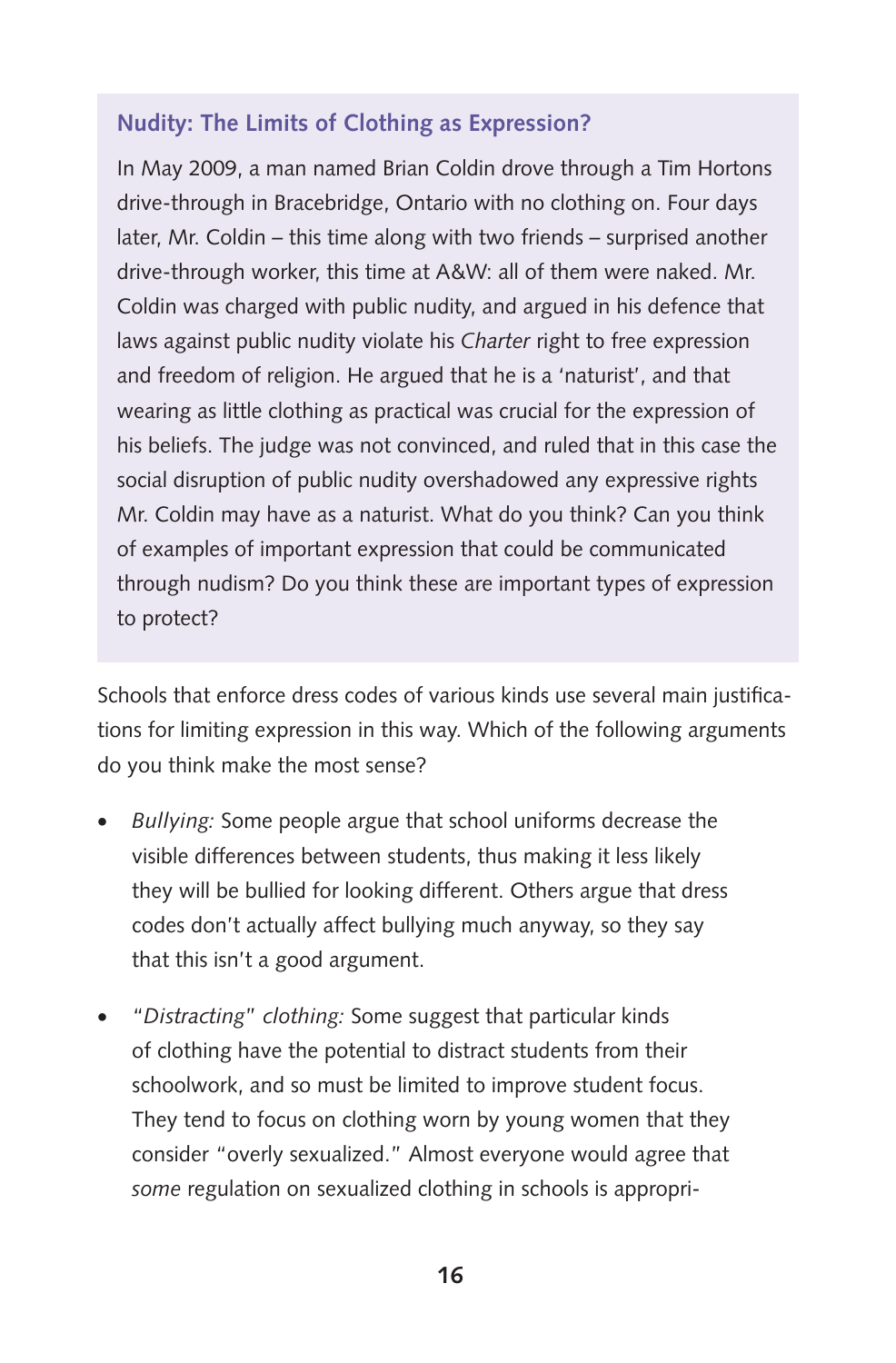## **Think about it**

Maya is a grade 12 student who has been involved in pro-life activism from a very young age. Recognizing the sacredness of life from conception is an important part of her religious beliefs, and she believes strongly that she needs to try to teach her fellow students that abortion is the same as killing a baby. She decides to start regularly wearing a t-shirt to school that says "ABORTION = MURDER."

Ye is also a grade 12 student at Maya's school. When she was in grade 10 she got pregnant and decided to have an abortion. When she saw Maya's shirt she got very upset at the idea that Maya was calling her a murderer. She was so upset that she started feeling anxious at school, and had a great deal of trouble focusing on her work. She talked to her school counsellor about it, who passed her complaint anonymously to the principal. Maya was told she could no longer wear her shirt to school.

- 1) How is this situation similar to the American student with the "International Terrorist" t-shirt? How is it different?
- 2) Was there a less extreme way the school could have made sure Ye didn't feel harassed and discriminated against other than forbidding Maya from wearing her t-shirt?
- 3) Do you think Maya should be allowed to wear her shirt? Why or why not?

See "For Further Discussion" section on p. 53 for more information.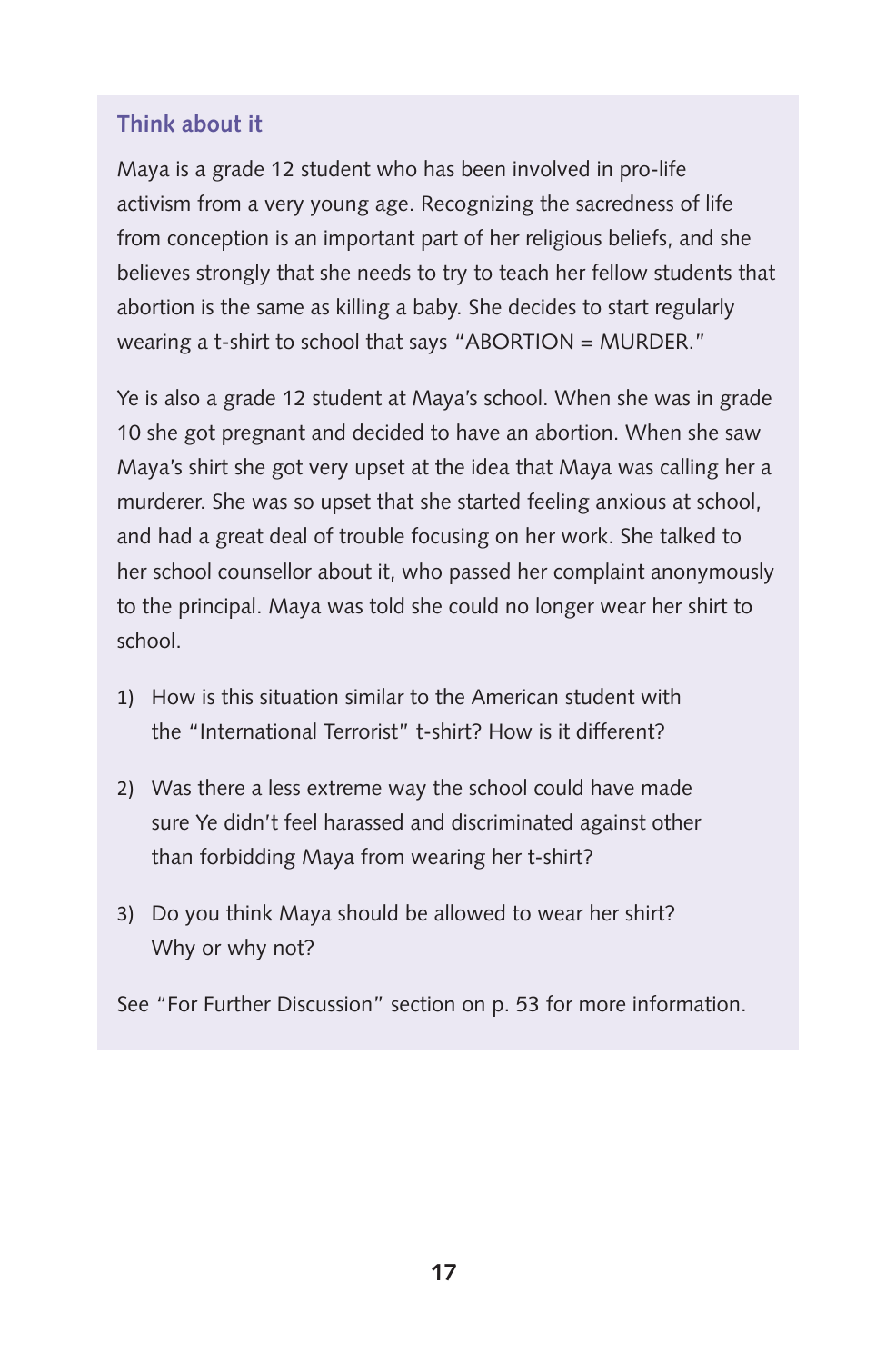ate – it would be hard to find someone who would seriously argue that students should be allowed to attend school naked (although see box on page 16 for quirky case about nudity and expression!) – but how much limitation is appropriate?

• *Discriminatory expression:* Schools and school boards are legally required to ensure that human rights are protected and form the basis of their learning environments. Clothing with racist, sexist or homophobic messages, or any other negative messages that overtly target a recognizable group or individual, could possibly make it very difficult for all individuals to participate equally and safely in the school environment.

As you can see, many of the examples that we've touched on in our discussion of freedom of expression also tie into another important *Charter* right: freedom of religion. We'll discuss freedom of religion in much more detail in Chapter 3.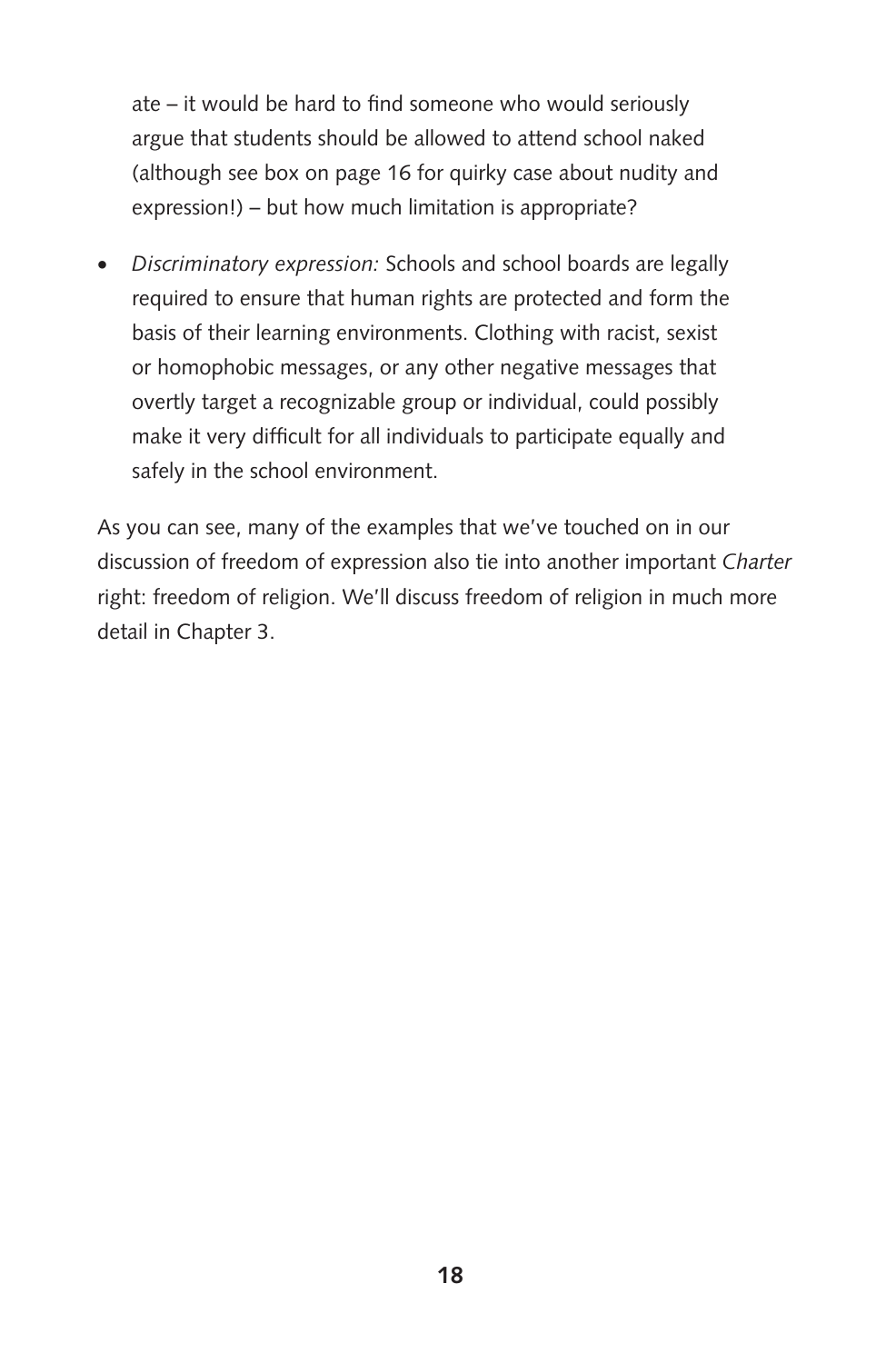## **3 Walking the Line: Secularism and Religious Freedom**

In the previous section, we mentioned some examples of free expression protected under the *Charter* that are related to religion, such as the right of people to wear religious clothing or clothing that expresses a religious belief. In this section we're going to talk about freedom of religion more specifically. Canada is often referred



to as a secular country, which means that the government is separate from religious institutions and the government will not impose particular religious beliefs on the public.

One example of where we see the principle of secularism come up in Canada is in the running of public schools. The BC *School Act* states that all public schools must be secular and that no particular religion should be taught in them.

## **Think about it**

How secular is Canada? Can you think of any examples of when the government does impose a particular religious belief on people? What about holidays like Easter or Christmas? Do we consider these to be religious holidays anymore?

## **Freedom of religion under the Charter**

At the same time, section 2(a) of the *Charter* protects each person's freedom of religion. There are two main aspects to this freedom. First, freedom of religion includes the right to hold religious beliefs and the right to express these beliefs openly without fear.<sup>1</sup> Second, freedom of religion includes the ability to be free from the imposition of other religious beliefs and practices.

<sup>1</sup> This right is outlined in a legal case called *R v Big M Drug Mart Ltd*.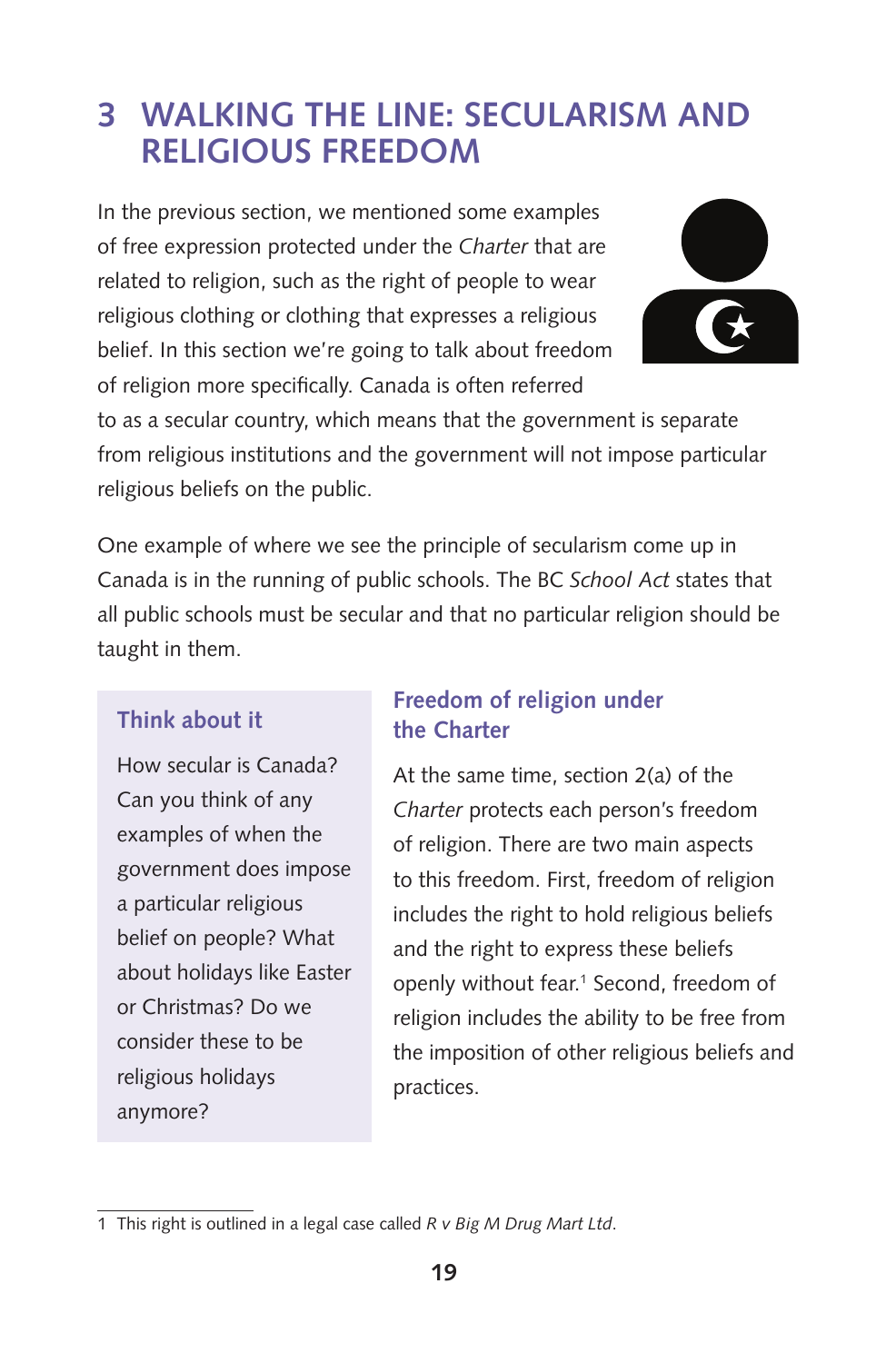While section 2(a) of the *Charter* ensures that you are not forced into *following* a religion, there is no guarantee of freedom from all *exposure* to other religions. This means that followers of a religion can express their beliefs in public as long as they do not violate the rights of others.<sup>2</sup>

## **Balancing secularism with freedom of religion**

Balancing secularism with freedom of religion in the public school system can be a difficult task. Although the *School Act* says that schools have to be secular, this does not mean that there is no room for religion at all. For example, schools can teach students about different religions as long as they do not force students to join a religion. $3$ 



The following examples demonstrate how courts and the government try to balance the *Charter'*s guarantee of freedom of religion with the principle that public schools should be secular. As you can see, it can sometimes be a tricky balance.

## **Religious clothing**

For many people, expressing their religious beliefs involves wearing religious items, symbols or clothing. But what if expressing your religious beliefs could endanger the safety of others? The Supreme Court of Canada had to deal with this issue in the case of *Multani v Commission scolaire Marguerite-Bourgeoys*, in which



a Sikh student wanted to wear a religious dagger called a kirpan to school. The school authorities were concerned that wearing the kirpan would pose a safety risk to other students because it could be used as a weapon. They told the student he could not wear it to school. The Supreme Court said that not allowing the student to wear his kirpan violated his freedom of religion, and that the school needed to take steps to allow him to wear it.

<sup>2</sup> The Supreme Court of Canada talks about this in the case *Chamberlain v Surrey School District No 36*.

<sup>3</sup> You can find more about this in the case *SL v Commission scolaire des Ch*ê*nes*.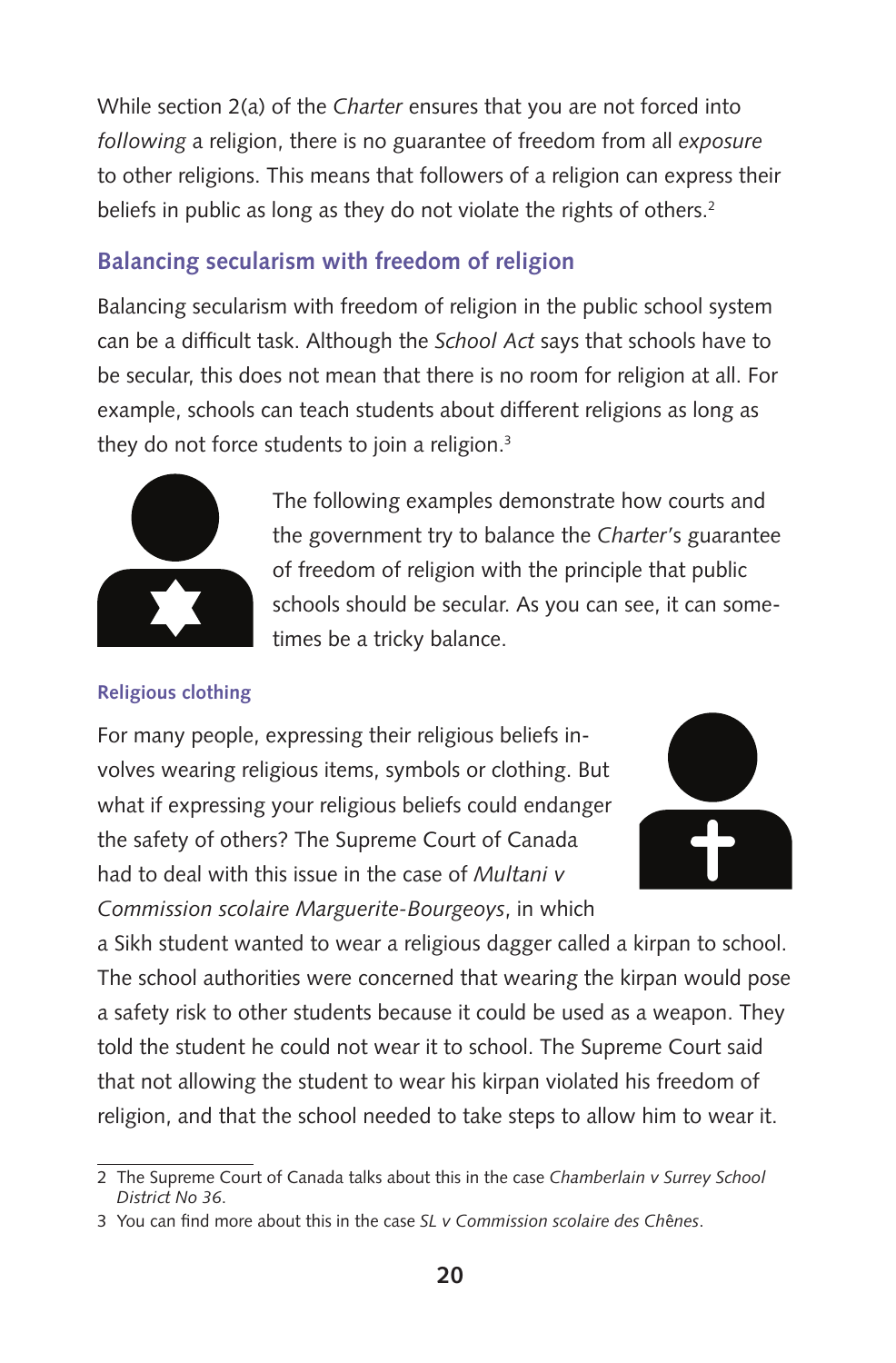As long as the student wore the kirpan securely under his clothes, there was little chance that it would be used for violence against other students.

## **Think about it**

The Quebec Soccer Federation recently overturned its ban on players wearing turbans or other religious headwear on the soccer pitch. If you were a lawyer, what kinds of arguments in support of or against the turban ban could you make based on what the Supreme Court said in the *Multani* case? Remember, a lot of what lawyers do is take arguments from previous cases and apply them to new situations.

#### **School prayer**

As we discussed earlier, freedom of religion includes the ability to be free from having to participate in religious practices that you don't want to participate in. So, for example, public schools cannot require prayer or reading of religious texts in school. But this was not always the case. Until 1989, the BC *School Act* said that all public schools had to open classes with the reading of passages from the Bible and a Christian prayer. In the case of *Russow v British Columbia*, a BC court decided that this violated freedom of religion because it imposed the majority religion on minorities. As a result, the BC government changed the *School Act* to ensure secularism in public schools.

In a 2012 case called *SL v. Commission scolaire des Chênes,* some parents objected to their children having to take a class about various religions because they claimed it would interfere with their ability to pass on their religion to their children. The Supreme Court of Canada disagreed, and ruled that merely



being *exposed* to different religious beliefs does not violate anyone's freedom of religion. Does knowing about this case change your answer to the questions in the box on page 22?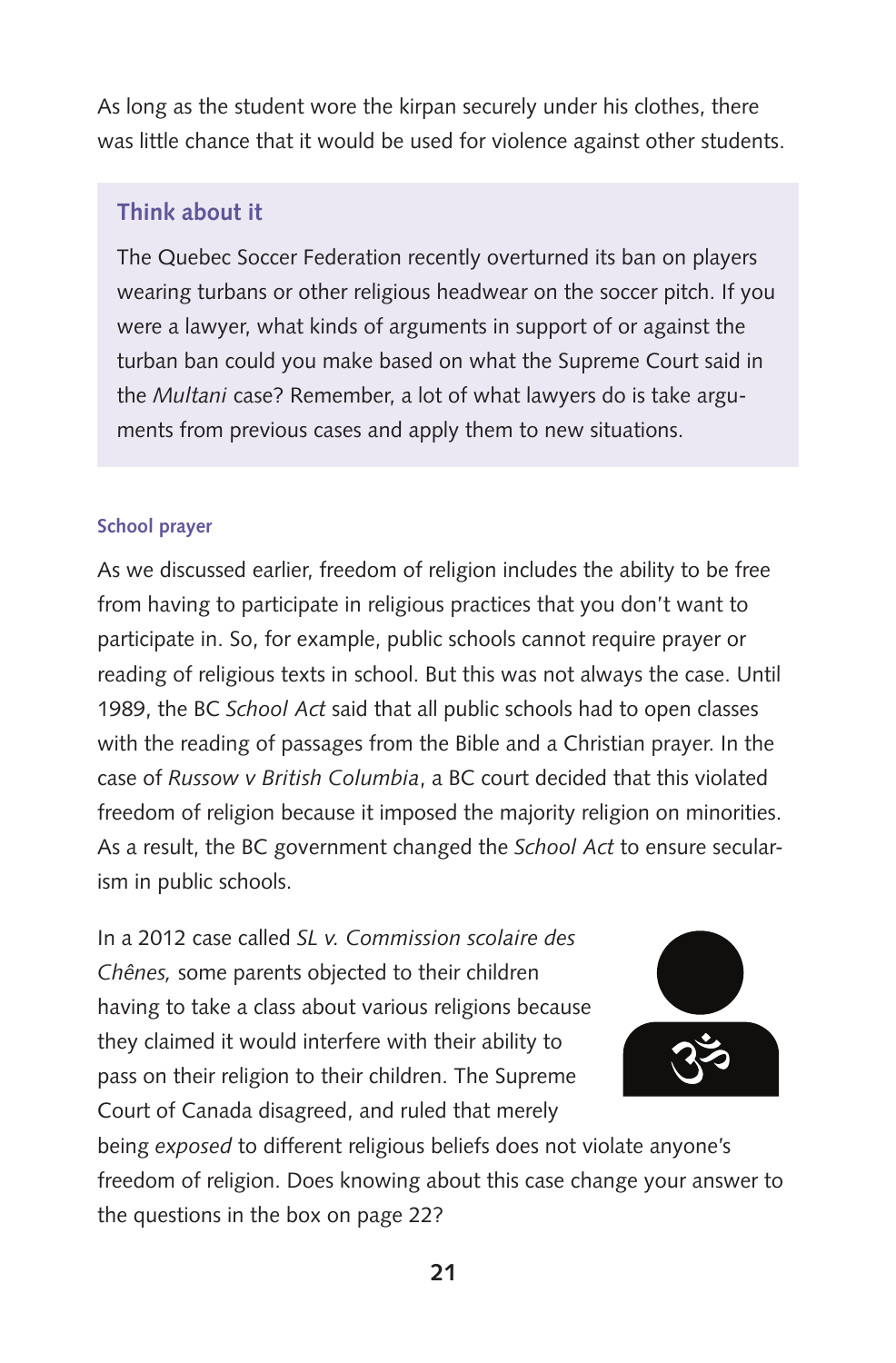#### **Think about it**

School districts in some BC cities allow a Christian group to deliver free Bibles to Grade 5 students with parental consent. Some people think that this goes against the idea of public schools being secular. Do you think this violates the principle of secularism found in the *School Act*? What if other religious groups were also distributing their religious books – would that make a difference to your opinion? Why or why not?

#### **Teaching 'sensitive' subjects: LGBTQ4 issues**

Even though Canadian society is getting better at respecting the rights of people who aren't heterosexual, there are still some parents who might not want their children to learn about LGBTQ issues in school, usually because of their religious beliefs. Often these same parents are also concerned with the way public schools teach sex ed. What should schools do in these types of situations? How do they address the concerns of parents while also ensuring that students get a comprehensive education, and that schools remain welcoming places for LGBTQ students and their allies?

In the past, some parents would regularly take their children out of a class because LGBTQ issues were being taught. They were able to do this because educational policy said that parents could choose to take their children out of classes with "sensitive content", which included both LGBTQ issues and sex ed. This policy was challenged by two LGBTQ rights activists at the BC Human Rights Tribunal.<sup>5</sup> They argued that BC schools were being discriminatory by not including LGBTQ issues in the school

<sup>4</sup> You probably already know this, but LGBTQ is an acronym that stands for "lesbian, gay, bisexual, transgender, queer." Some people prefer just to use the word "queer" as an umbrella term for all of these, as well as other identities not included in the acronym like two-spirit, asexual and genderqueer. The term queer also includes those who prefer not to label themselves in a more specific way.

<sup>5</sup> You can read more about this by looking up the legal cases *Corren and Corren v BC (Ministry of Education)* (*No 2*) and *Corren and Corren v BC (Ministry of Education) (No 3)*.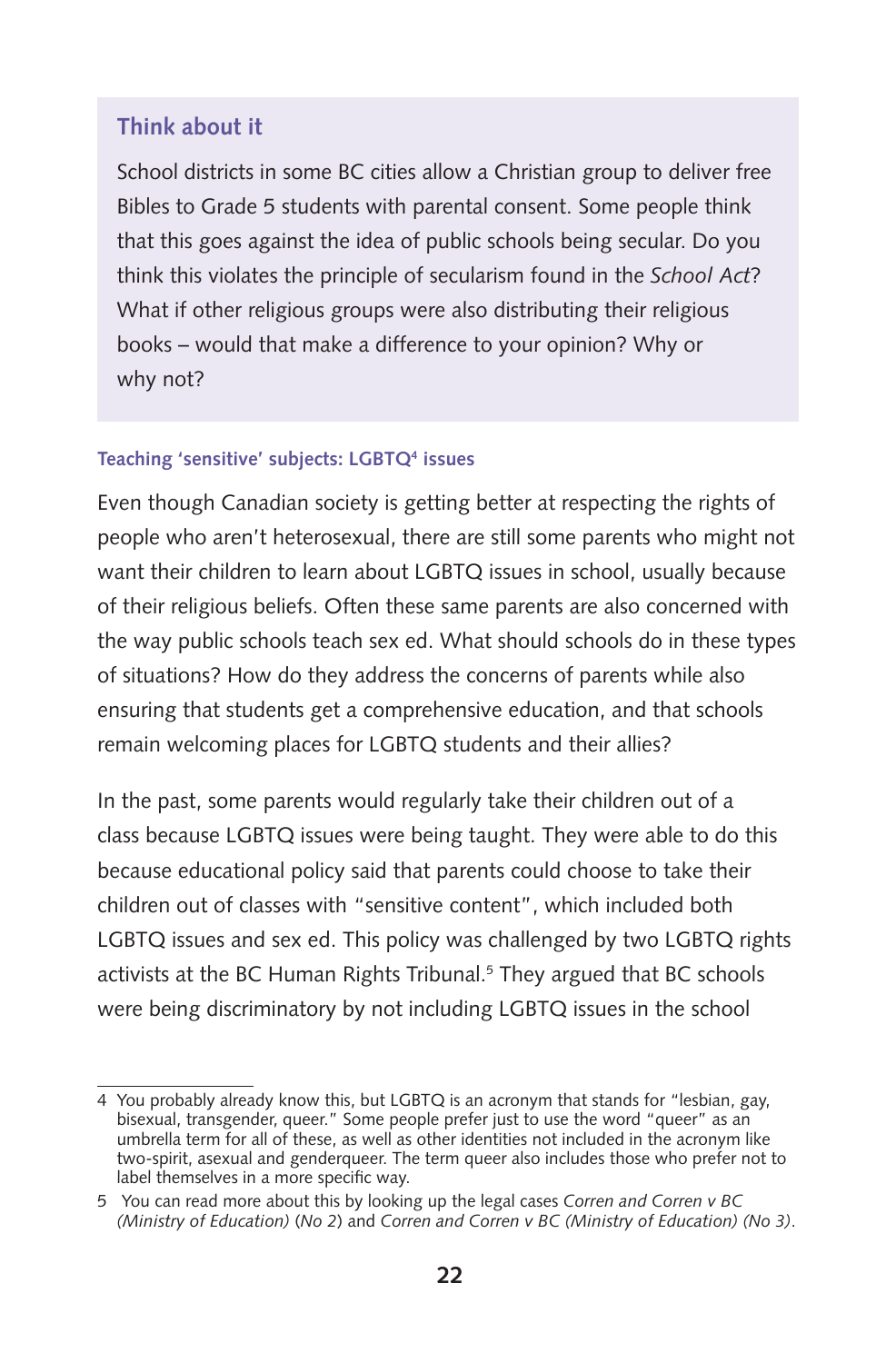curriculum, and they wanted the government to clarify what was meant by "sensitive content".

Before the case could be heard by the Tribunal, the BC government settled the case. As part of the settlement, the government decided that students cannot opt out of classes like Social Studies, English, or Science for religious reasons – even when controversial issues may arise in these classes. However, parents are able to take their children out of Health and Career classes (where sex ed is taught) as long the subject material is taught at home or through self-directed study.<sup>6</sup> As you can see, this was a compromise – a balancing of the competing interests of secularism, anti-discrimination and religious freedom.



In the case *Chamberlain v Surrey School District No. 36*, a school board refused to approve a teacher's request to use three books depicting same-sex families in kindergarten and grade one classes. The Board said the books were inappropriate and that some parents could have objections to them based on their religious beliefs.

A group of people, including the teacher, challenged the Board's decision in court. They argued that the Board's decision was wrong both because it had made the decision based on religious rather than secular principles (violating the *School Act*) and also that it had violated the *Charter*.

The Supreme Court of Canada agreed. They said that while school boards can address the religious concerns of parents, they must do so in a way that respects other members of the community. The Supreme Court also noted that the *School Act* reflects the fact that Canada is a diverse and multicultural society where there should be tolerance and respect for diversity. The Court then told the school board to reconsider its decision.

<sup>6</sup> If you're interested in seeing what the BC Ministry of Education's official policy is, look up a document online called "Alternative Delivery for Health and Career Education Curriculum (Health Component)".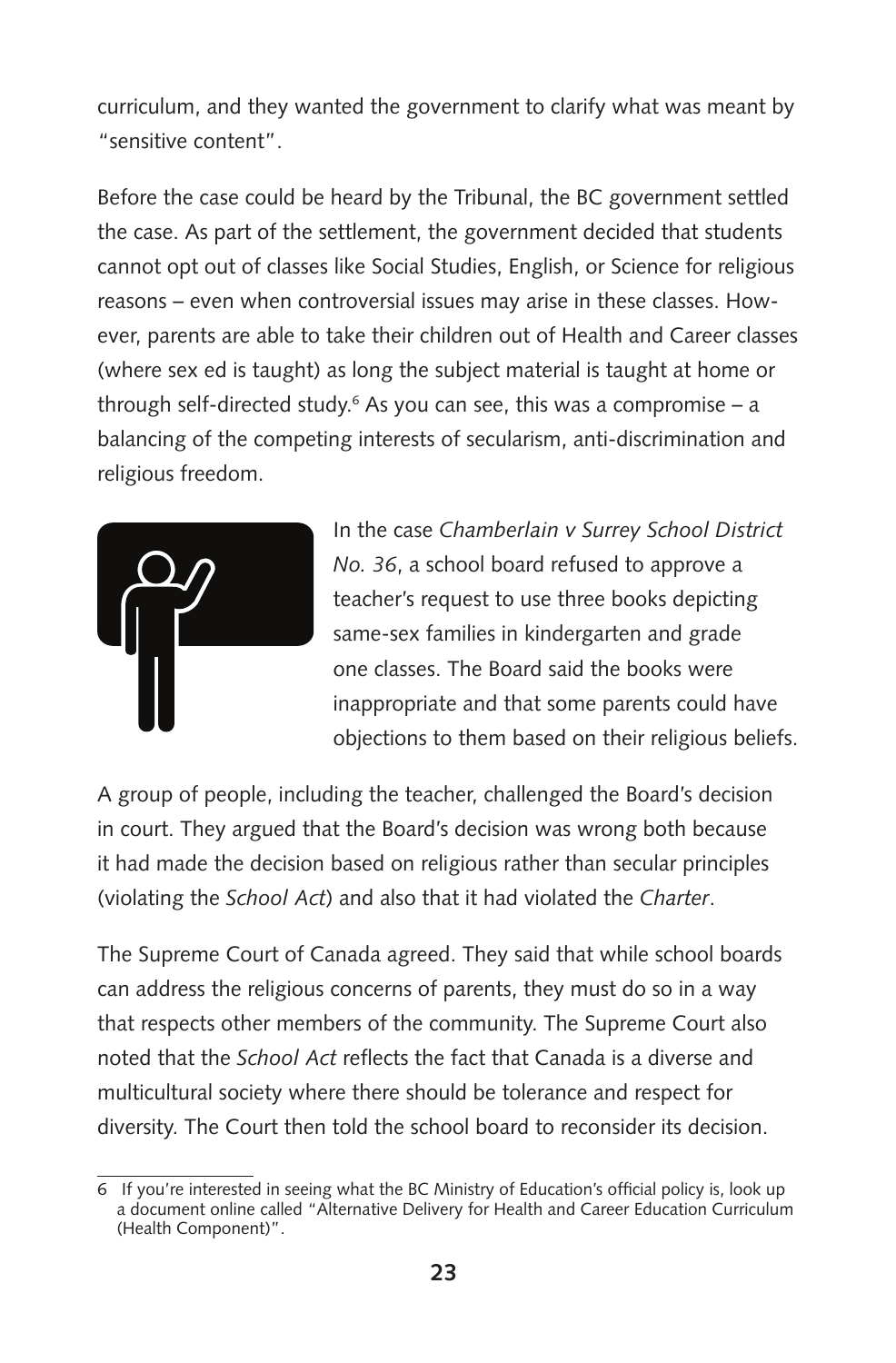How to handle competing religious and secular interests in diverse societies is a question that has come up over and over in different countries around the world for the last several hundred years – it's an old civil liberties favourite! In the next section, we're going to switch gears pretty dramatically, and talk about some of the newest civil liberties issues that you may encounter as a youth and a student: we're going to talk technology.

## **Think about it**

A student wants to bring her same-sex partner who is not a student to the school dance. The school's policy says that she has to ask the school for permission to bring a guest who is not a student at the school. Some parents find out that the student wants to bring her same-sex partner. They tell the school that they are concerned that seeing the same-sex couple will have a negative influence on their children and goes against their religious beliefs. As a result, the school does not allow the student to bring her partner.

- 1. Can the school deny the student's request to bring her same-sex partner?
- 2. Is the school's decision consistent with the *School Act*?
- 3. What legal cases would you use to make your arguments?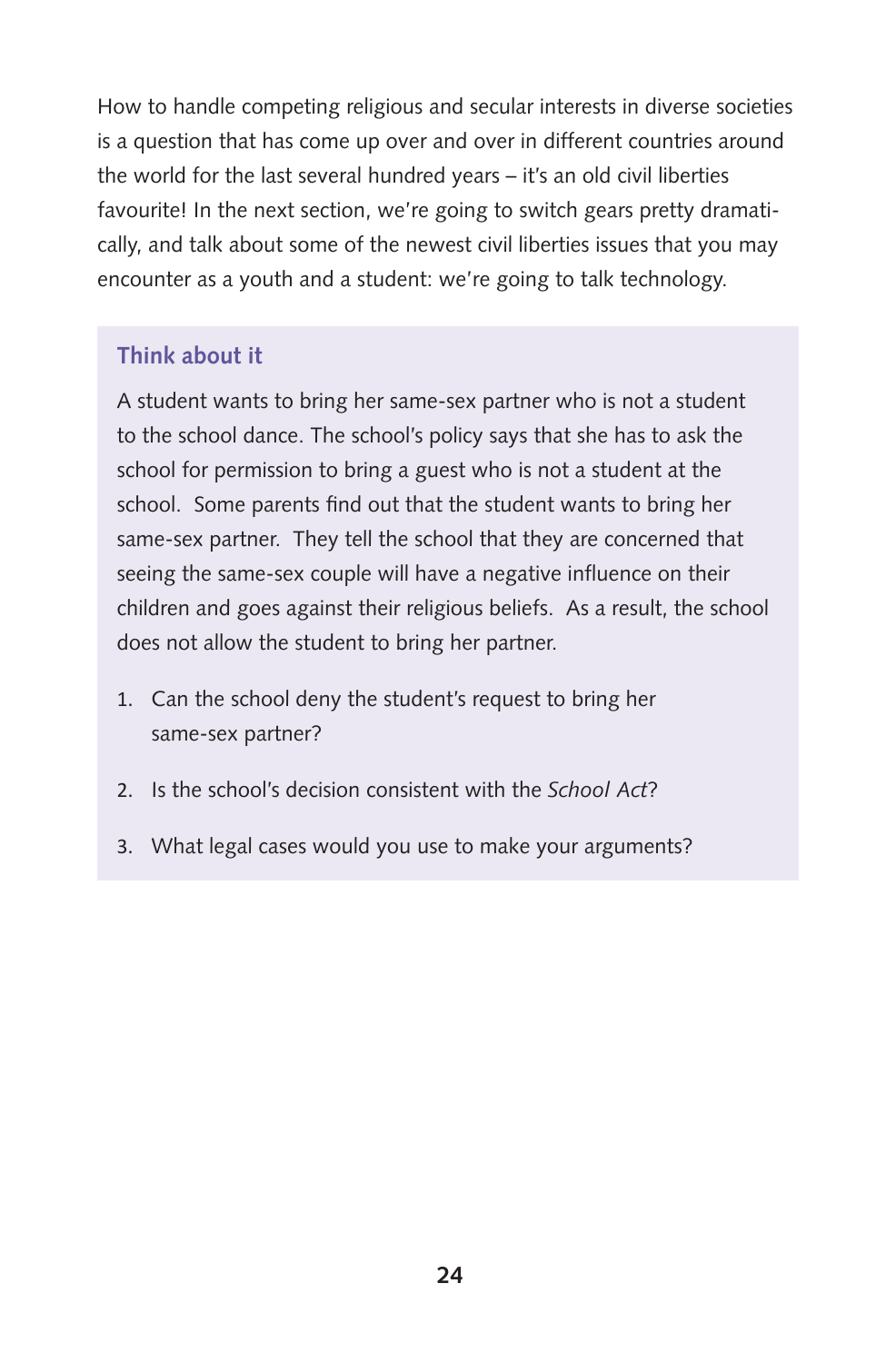## **Meanwhile, in Ontario…**

The way that civil liberties work in schools is actually quite different in different parts of Canada, since education is something that is mostly controlled by each provincial government. It can be fascinating to examine situations from different parts of the country.

You may have heard of gay-straight alliances (GSAs) – student-run clubs that provide a safe place for all students to learn about and support LGBTQ students and related issues. The Ontario Government passed a law in 2012 that says that all public schools have to allow students to form certain types of groups, including GSAs.

Here comes the different-in-Ontario part: in Ontario, Catholic schools are publically funded because the Constitution protects certain types of religious schools in certain provinces (to make a long story short, this has to do with the fact that many of Canada's early residents were French Catholics). This is not the case in BC: although some private schools receive funding from the BC government, Catholic schools do not have the same constitutional status in this province.

In any case, some parents and trustees who are part of the (publiclyfunded) Catholic school system in Ontario were upset when the government said they had to allow GSAs in their schools. They said that the GSAs promote a view of same-sex relationships that undermines Catholic teachings.

> 1. In BC, Catholic schools aren't publicly-funded like they are in Ontario. Do you think this changes how acceptable it is for them to teach negative perspectives on same-sex attraction? Why or why not?

> > *continued on next page*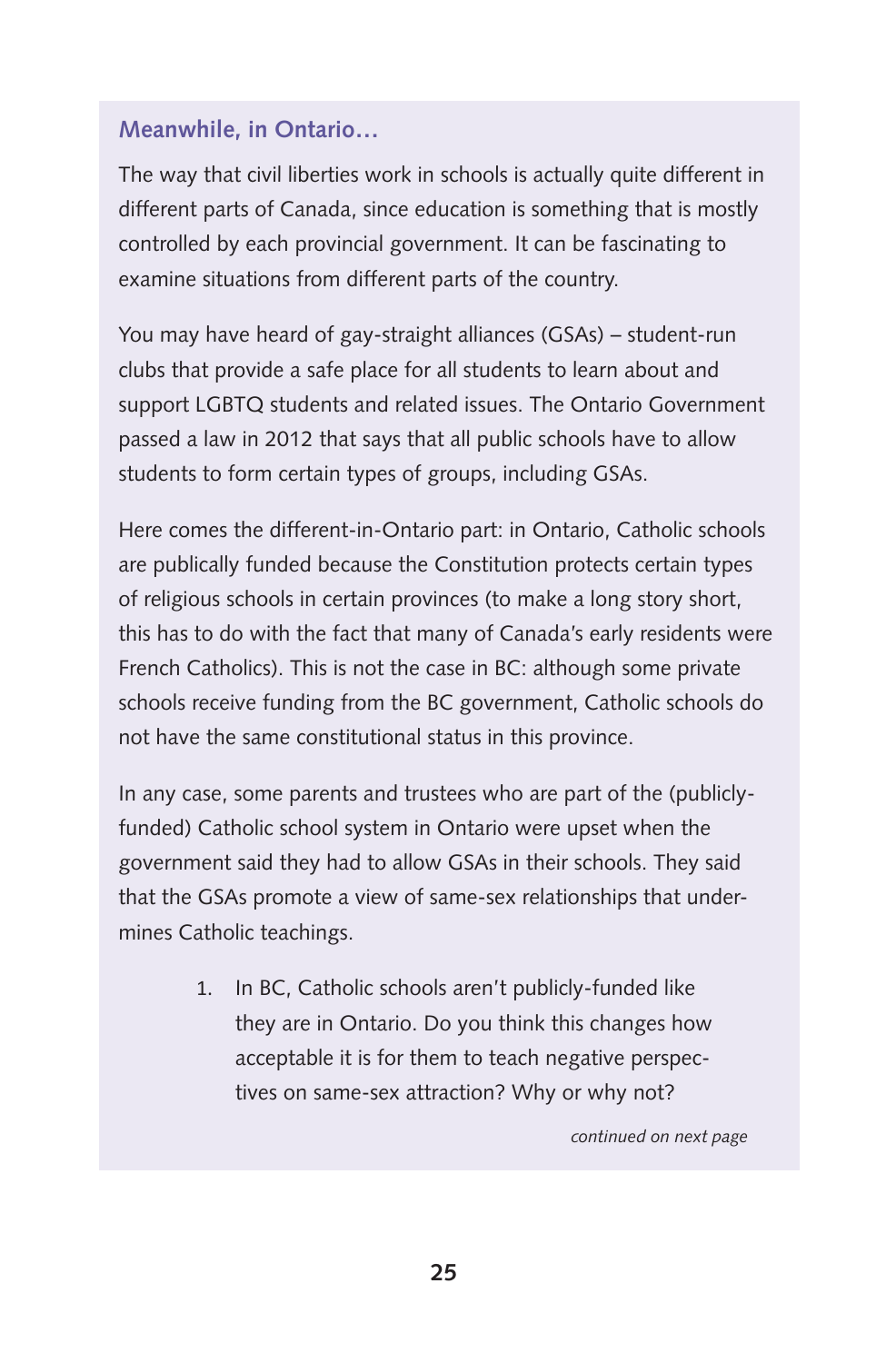- 2. Do you think that certain religions that play a historically important role in Canada (like Catholicism) should get different treatment than other religions that have become common in Canada more recently?
- 3. How do you think the Ontario government should balance freedom of religion, secularism and non-discrimination in this case?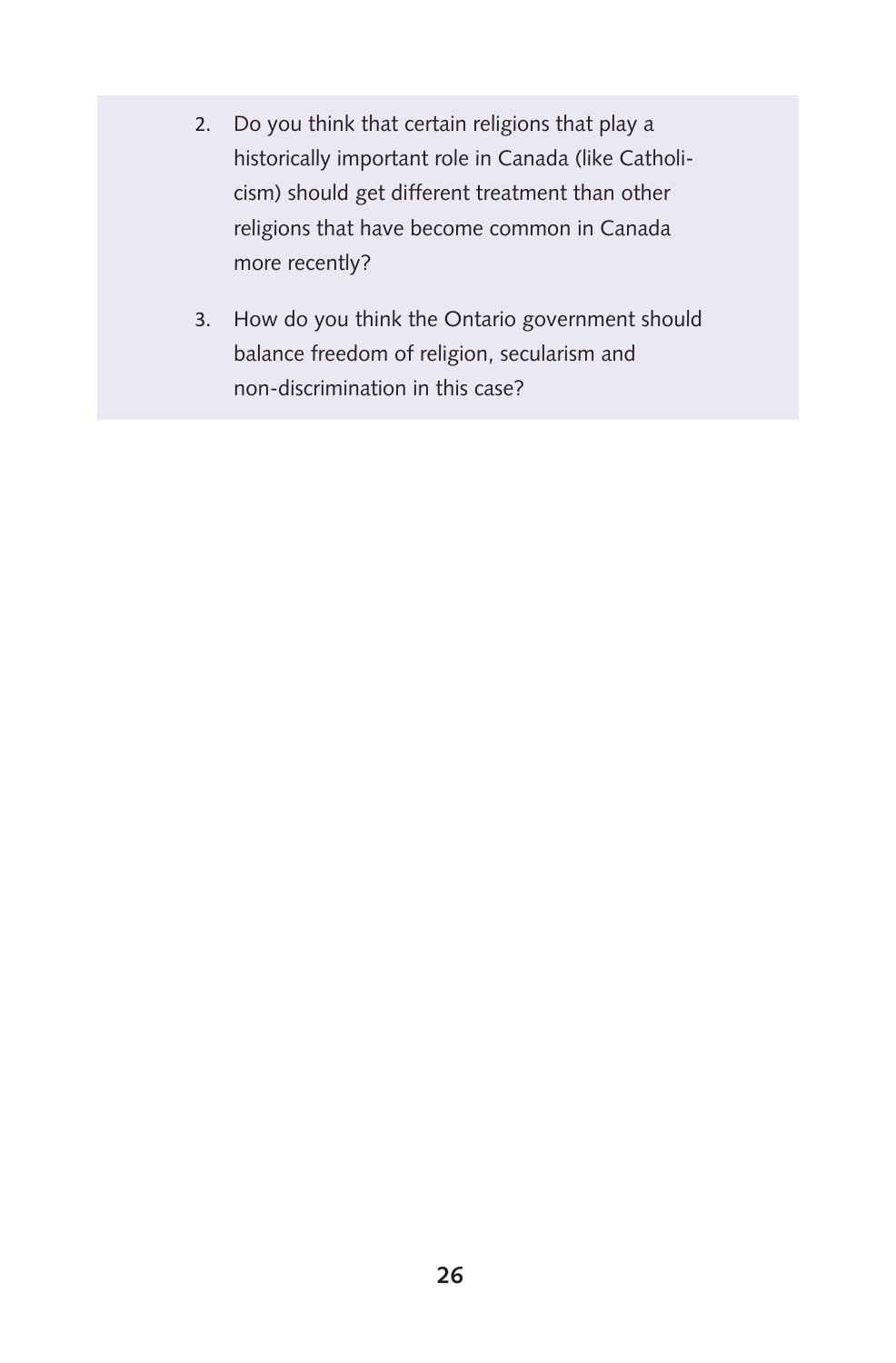## **4 New Challenges: Technology and Civil Liberties**

Technology has become an integral part of our lives pretty recently. We use our phones and computers for practically everything we do: to communicate with our friends, to do our homework, to take and share photos and videos, to shop – the list goes on and on. But as we store more and more information



on our electronic devices, and as these devices become our daily companions in classroom and school hallways, new civil liberties concerns arise, and old civil liberties approaches need to be rethought so they continue to be useful to us while we try to make sense of our modern world.

## **Taking freedom of expression online**

Remember in Chapter 2 when we talked about how everyone has the right to freedom of expression? Expression rights apply to your online activities as well as your offline activities. You can generally say whatever you want on the internet. Just like offline expression rights, however, your internet expression rights are limited in some ways that the courts and the government have decided are reasonable. For example, laws against criminal harassment, defamation (telling lies about people that damage



their reputation) and child pornography limit what you are allowed to express online.

Your school might also have policies that limit the way you can use the internet, particularly when using school computers. It's possible you

signed a copy of the policy at the beginning of the school year without really reading it – if so, talk to your teachers and see if you can get a copy to take a closer look. It is important to know what policies your school has about internet usage so you don't break any rules without even knowing you were doing it.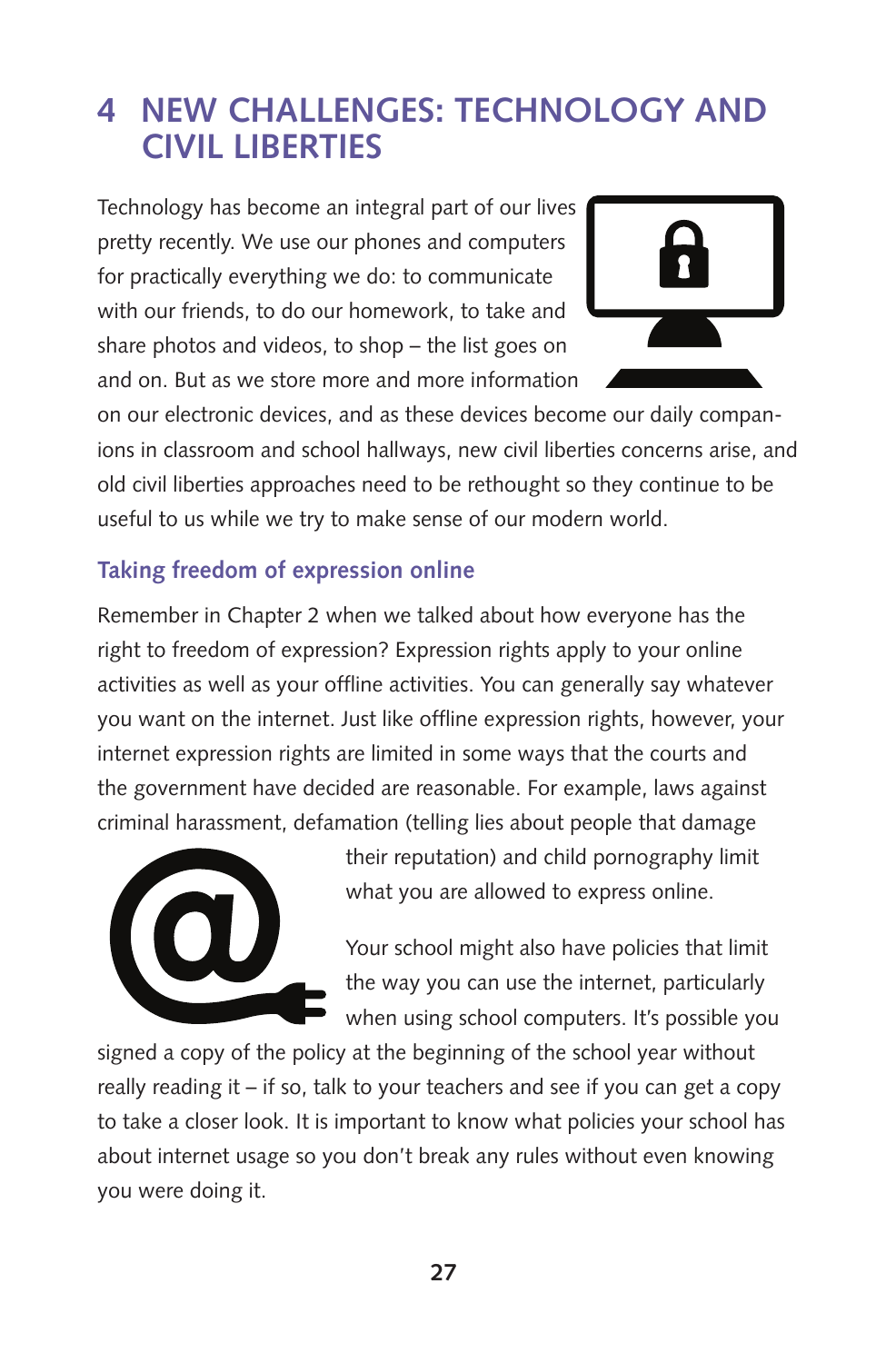#### **If I write under a pseudonym (a fake name), how will they know it was me?**

When someone reports a possible cybercrime (this is just a way of saying a crime that happens on the internet), the police or school can first make a request to the website – like Facebook or Twitter – to find out the Internet Protocol (IP) address of the computer that was involved. Every computer and smartphone has a unique IP address that identifies your device to any website that you visit. Once the authorities have the IP address, they can ask an Internet Service Provider (ISP) – the company that provides you or your school with internet services – for the subscriber information associated with that IP address (this is the personal information that you, your family or your school gave to the ISP when you signed up for internet service). Under BC's *Personal Information Protection Act,* the ISP is allowed to disclose your subscriber information to either the school (if it has an order from a judge) or to the police, to help them conduct an investigation.

#### **Meanwhile, in Ontario…**

Generally in BC school officials are only authorized to punish students for activities that occur on school property, or at school-organized activities off school property. If we take another quick trip to Ontario, though, we'll see that it's not like this everywhere in Canada. Schools there are allowed to punish students for conduct that affects the school climate, even if the misconduct did not take place on school grounds or during a school-related activity. In a 2008 case called *RT v Durham Catholic District School Board,* a grade 8 student was challenging her school's decision to expel her after she impersonated a classmate on Facebook and made constant mean and threatening remarks towards her. The Review Board found that the school board had been justified in expelling the student because her online actions had disrupted the school environment.

*continued on next page*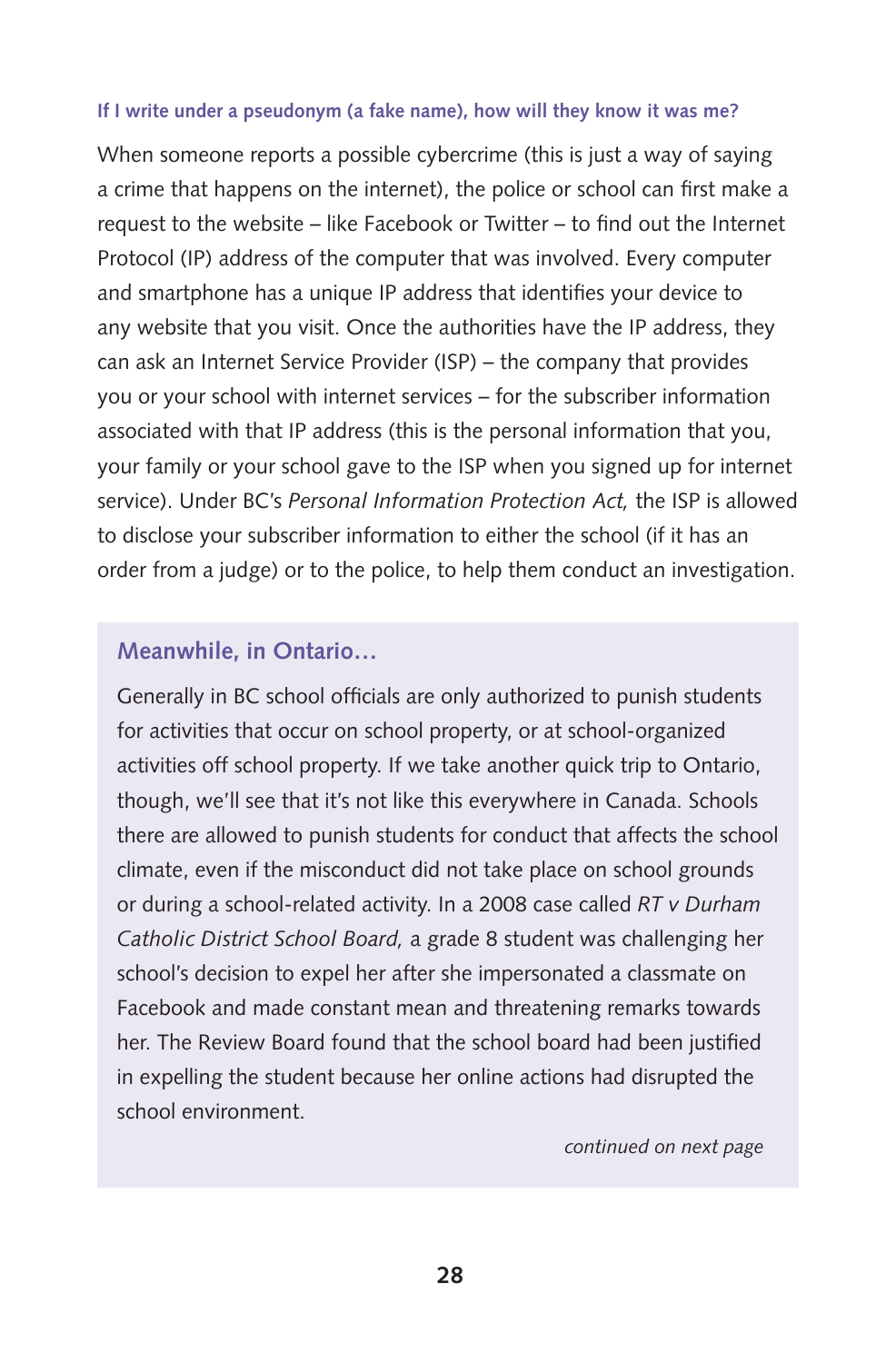- 1. How would you define "conduct that affects the school climate"?
- 2. Do you think schools should have any power to discipline you for something that happened outside of school? In what circumstances might this be appropriate?

## **Sexting: Harmless fun or serious crime?**

You may have heard the term "sexting" before – it's a combination of the words "sex" and "texting". As you can probably guess, it means texting sexually explicit photos to other people. Sexting presents a number of interesting and complicated problems for those of us concerned with rights and freedoms, problems that we couldn't even have dreamed of a decade ago.

First, we need to make one thing crystal clear: when we're talking about sexting in this section, we are talking about someone taking a sexually explicit photo of themselves and sending it to a friend or sexual partner because they want to, **not** because someone is making them or pressuring them to do it. We're also talking about a situation where the person who receives the photo keeps it **private**. As soon as the recipient of the photo passes it on to someone else without the permission of the person in the photo, **it becomes much more likely that the police may get involved.** You can face very serious charges for distributing an explicit photo of someone without their consent.

## With that in mind, read on!

If you and your partner are both over 18, sexting (of the type described above, where the images remain private and everyone involved actually wants to be involved) is nothing to worry about. But you may have guessed where this is going: if you or your partner is under 18, texting nude or sexually explicit photos to each other falls into a grey area. It could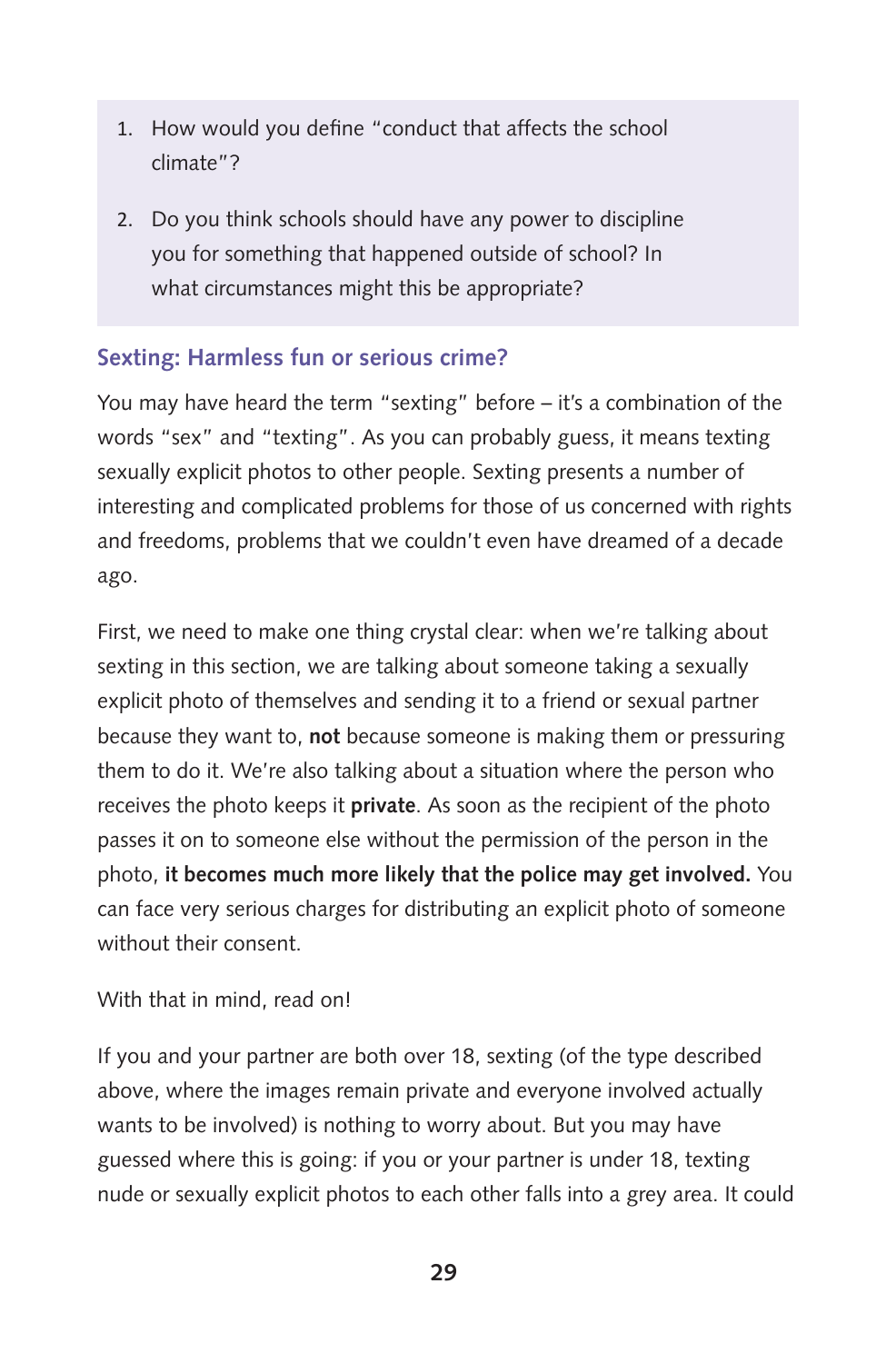technically be considered the distribution of child pornography, since you're creating sexually explicit material of someone under 18 (yourself) and distributing it to someone else. And that's pretty serious.

#### **What exactly is child pornography?**

According to our *Criminal Code*, child pornography includes any images of a person under the age of 18 shown taking part in explicit sexual activity, or showing "a sexual organ" of a person under the age of 18.

We all know that making, distributing, possessing or accessing child pornography is illegal, and it probably wouldn't be too hard to think of some good reasons why this is. The creation and distribution of pornography is considered by the courts to be an act of expression, protected under the *Charter*, but generally the courts have found that protecting children from the abuse and exploitation associated with child pornography justifies limiting this expression (remember section 1 of the *Charter?*).

In a 2001 case called *R v Sharpe*, however, the Supreme Court recognized that there are some exceptions – some very specific circumstances where the creation of material technically defined as child pornography doesn't actually pose any risk of serious harm to children. One of these exceptions was the case of photographs or videos taken by a youth him- or herself for private use. So this means you cannot go to jail for taking a photograph of yourself naked, even if you are under 18, as long as you intend it for private use. Phew.

But it gets trickier quickly as soon as you think about sharing that photo with someone, even if it's the person you're dating. In 2001 when the *Sharpe* case took place, no one had cell phones fancy enough for sexting, so the information we can get from *Sharpe* doesn't really tell us everything we would like to know about how the practice might be viewed by the courts.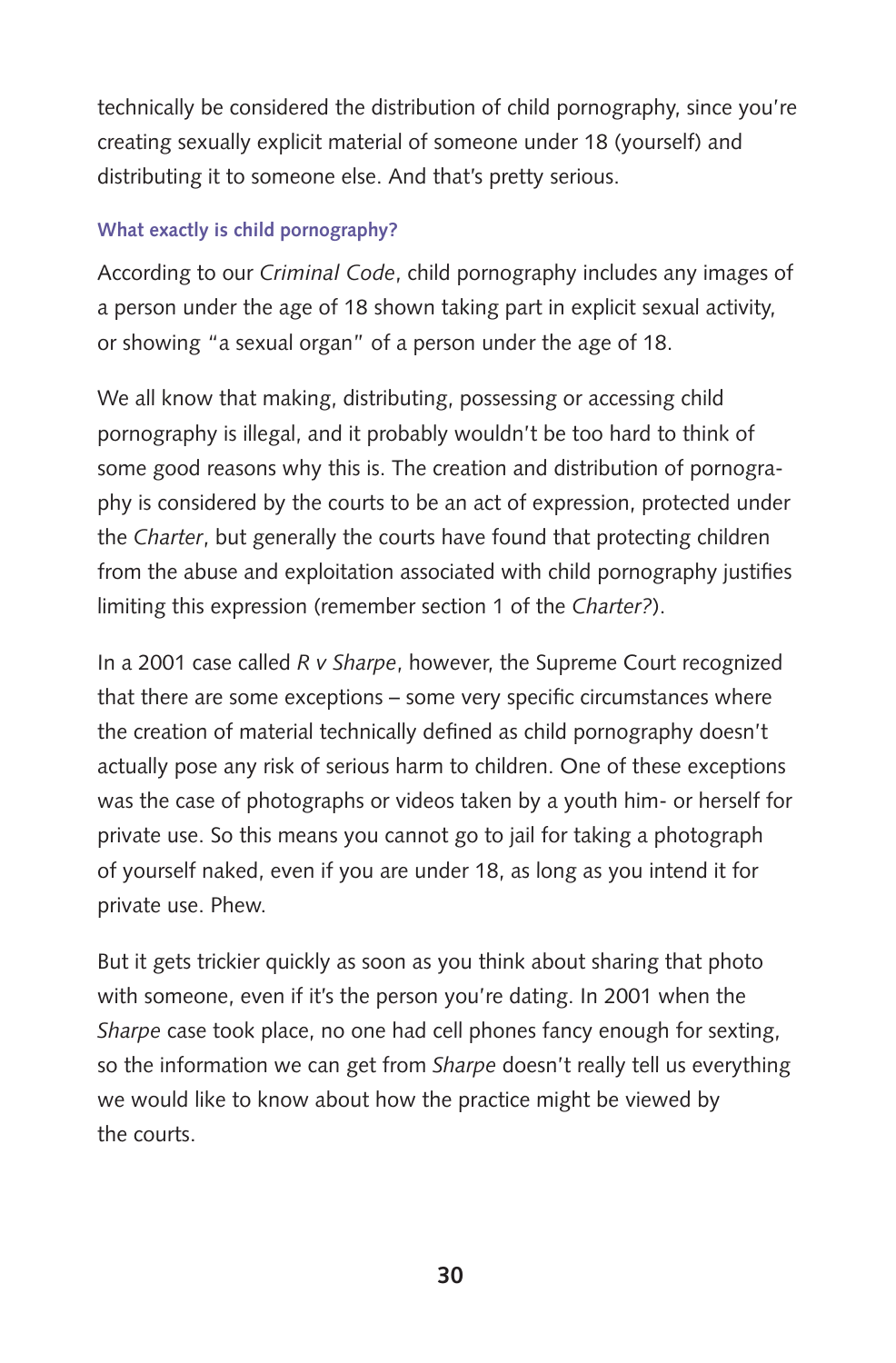#### **What do I need to know about sexting?**

Because sexting is a relatively new practice, the Supreme Court of Canada has yet to issue a ruling that deals with whether or not you could be charged with distributing child pornography if you're sexting with a friend or your partner. But in general youth haven't been getting charged and prosecuted for it, **as long as the images remain in private**. If you sent a nude picture of yourself to the entire volleyball team, though, you might find yourself in different legal territory.

In April 2013, the Nova Scotia Public Prosecution Service (the public body responsible for prosecuting criminal cases in Nova Scotia) published an official document outlining the way they choose to handle sexting.<sup>7</sup> Currently, British Columbia has no similar document, and even if they did it would not be legally binding (meaning police and prosecutors would not be required to follow it) – this Nova Scotia document contains general guidelines only. Still, it's interesting to see what the Nova Scotia guidelines say, because they show us how one province is trying to grapple with new challenges that sexting poses for criminal law.

According to the document, "possession or transmission to a friend of one or two images of nudity might not attract prosecution." It also notes, however, that if a youth is sending a large number of sexually explicit pictures of themselves to a lot of different people, it might be a more serious matter.

So what should you know about sexting? In short, you should know that nothing about sexting is clear at the moment, from a legal perspective. You'll have to use careful judgement when deciding whether or not sexting is for you.

<sup>7</sup> If you're interested, you can read the whole thing online here: [http://www.gov.ns.ca/pps/](http://www.gov.ns.ca/pps/publications/ca_manual/ProsecutionPolicies/Sexting.pdf) [publications/ca\\_manual/ProsecutionPolicies/Sexting.pdf](http://www.gov.ns.ca/pps/publications/ca_manual/ProsecutionPolicies/Sexting.pdf)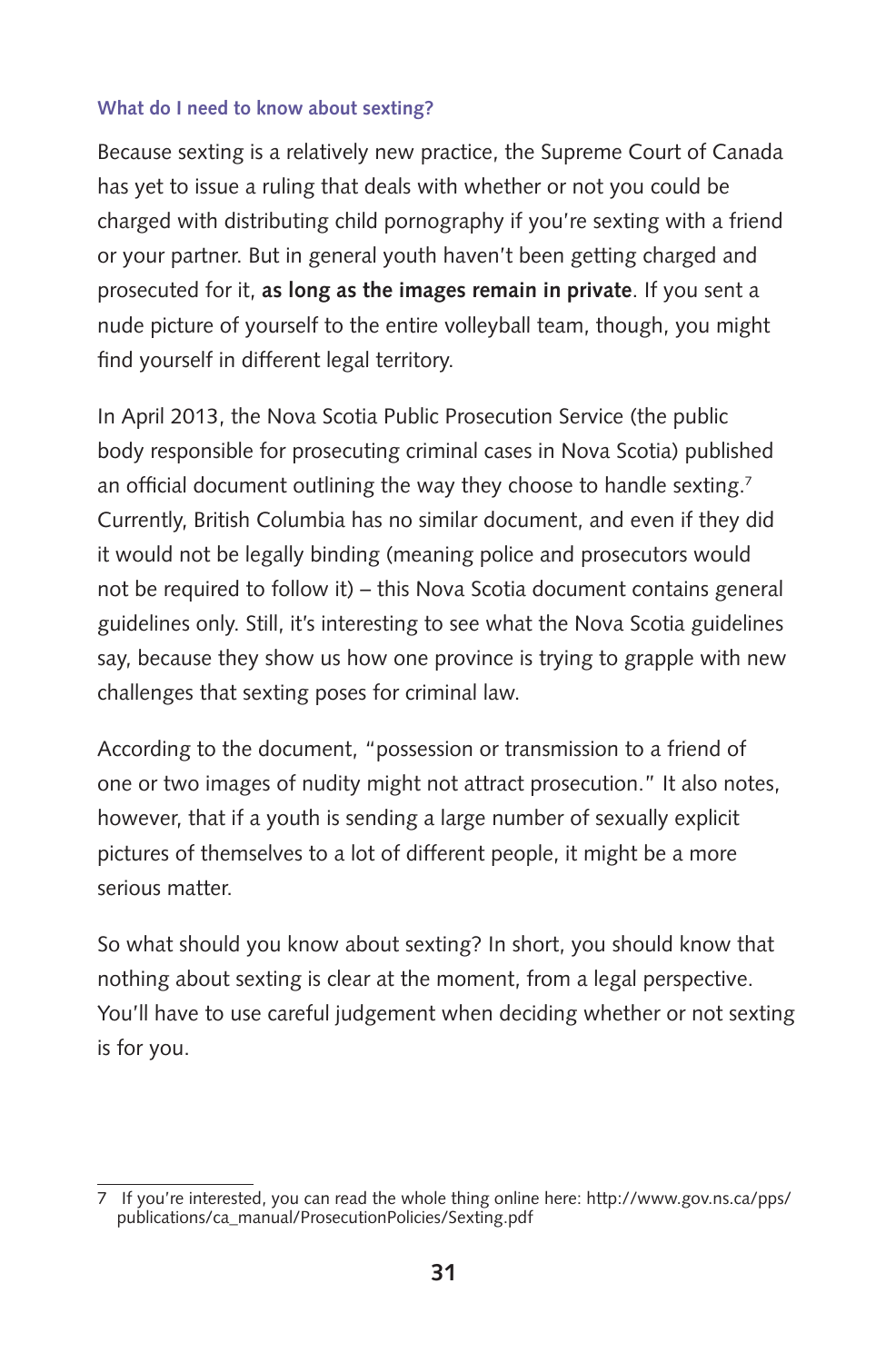## **Think about it**

Hamid and Emma are dating. Emma sends Hamid a semi-nude photo of herself, trusting him to keep it to himself. Hamid sends the photo to all his friends at school. When Emma comes to school the next day, the other students are all whispering about her. Later that day Emma sees that someone made a fake online profile of her, calling her names such as "slut" and "whore".

- 1. Do you think the school should get involved? Or would this violate Hamid's right to free expression?
- 2. If you think the school should get involved, who do you think they should punish, and why?
- 3. If you think there should be punishments, what kind of punishments do you think would be fair?

See "For Further Discussion" section on p. 54 for more information.

## **Think about it**

Safiah has discovered that someone made a fake Facebook profile using her name and picture. The profile says really mean things about her. She tells the school, who tell the police. The police find out that it was written by Toshio, another grade 11 student at Safiah's school. Toshio claims that the police violated his right to privacy and that he can write anything he wants online because it's protected by his right to freedom of expression.

- 1. If you were the principal, what would you do?
- 2. If you were Safiah's lawyer, what would you argue?
- 3. If you were Toshio's lawyer, what would you argue?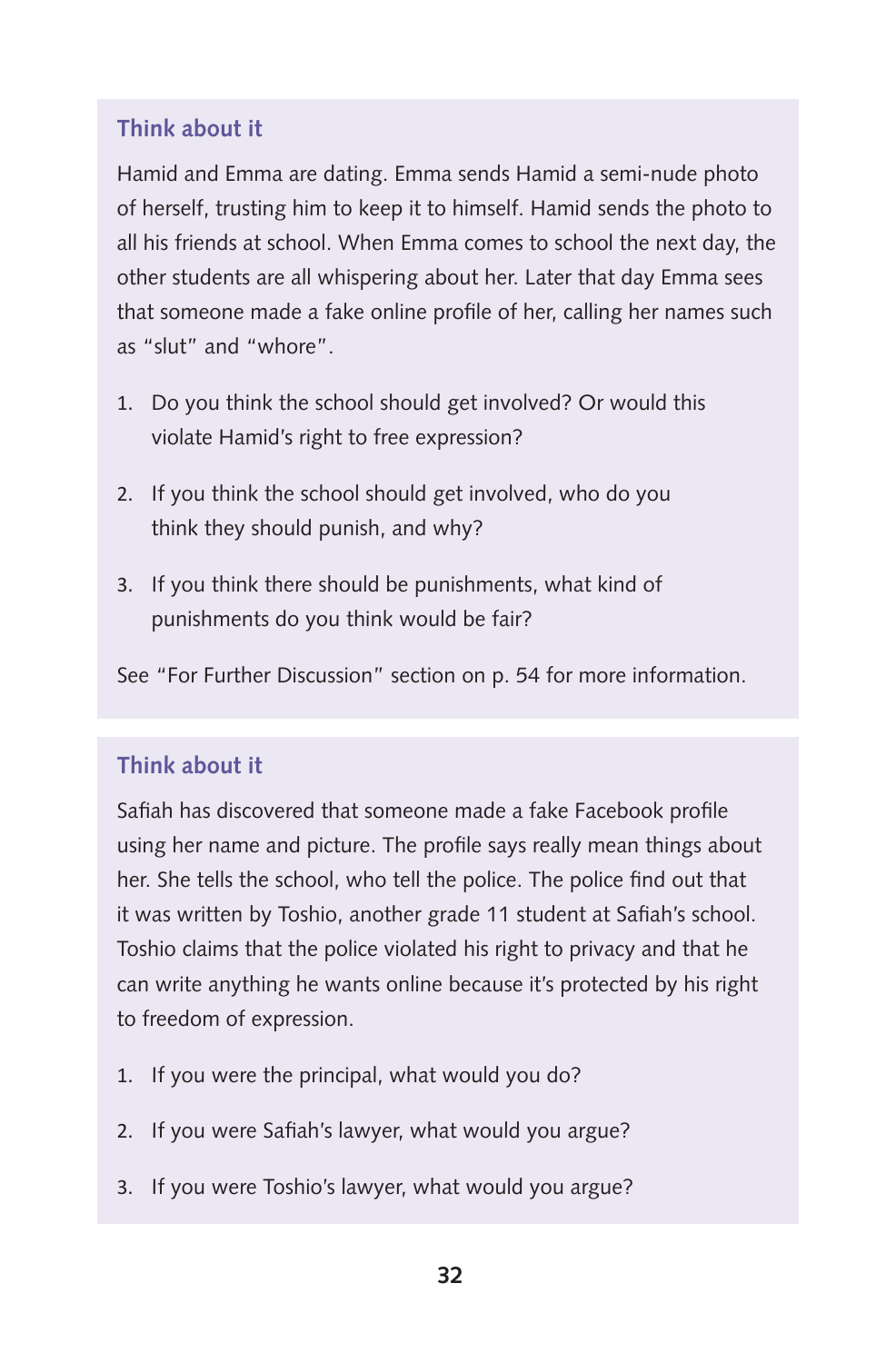## **They're watching you: Video surveillance**

Surveillance cameras are everywhere these days, and it's pretty likely that you have at least a few around your school. This might creep you out, but is it illegal?



No, actually – it's legal for schools to install cameras. Section 74.01 of the *School Act* allows

school boards to install surveillance cameras in schools for the purpose of protecting people in the school, people's belongings in the school, or school property. So if your school has installed video cameras it is not doing anything illegal, even if the students at the school object.

The BCCLA believes that schools should have to prove there is a need for security cameras before installing them. We think that surveillance cameras are a pretty serious violation of your privacy, and that they should only be used to deal with problems that actually exist, rather than just installed on the off chance that a problem might develop in the future.

Just because your school can install video cameras, however, doesn't mean that you have *no* rights in relation to the cameras. Think about this when you read the "Think about it" box about Channelle.

#### **Think about it**

Channelle is rushing to class. She is a few minutes late, but slips in without the teacher noticing. After class she gets called to the principal's office because this is the third time she has been late for class this week. Channelle protests, and asks for proof of her tardiness. The principal pulls up surveillance videos of Channelle in the school hallways with time stamps showing that she was late.

*continued on next page*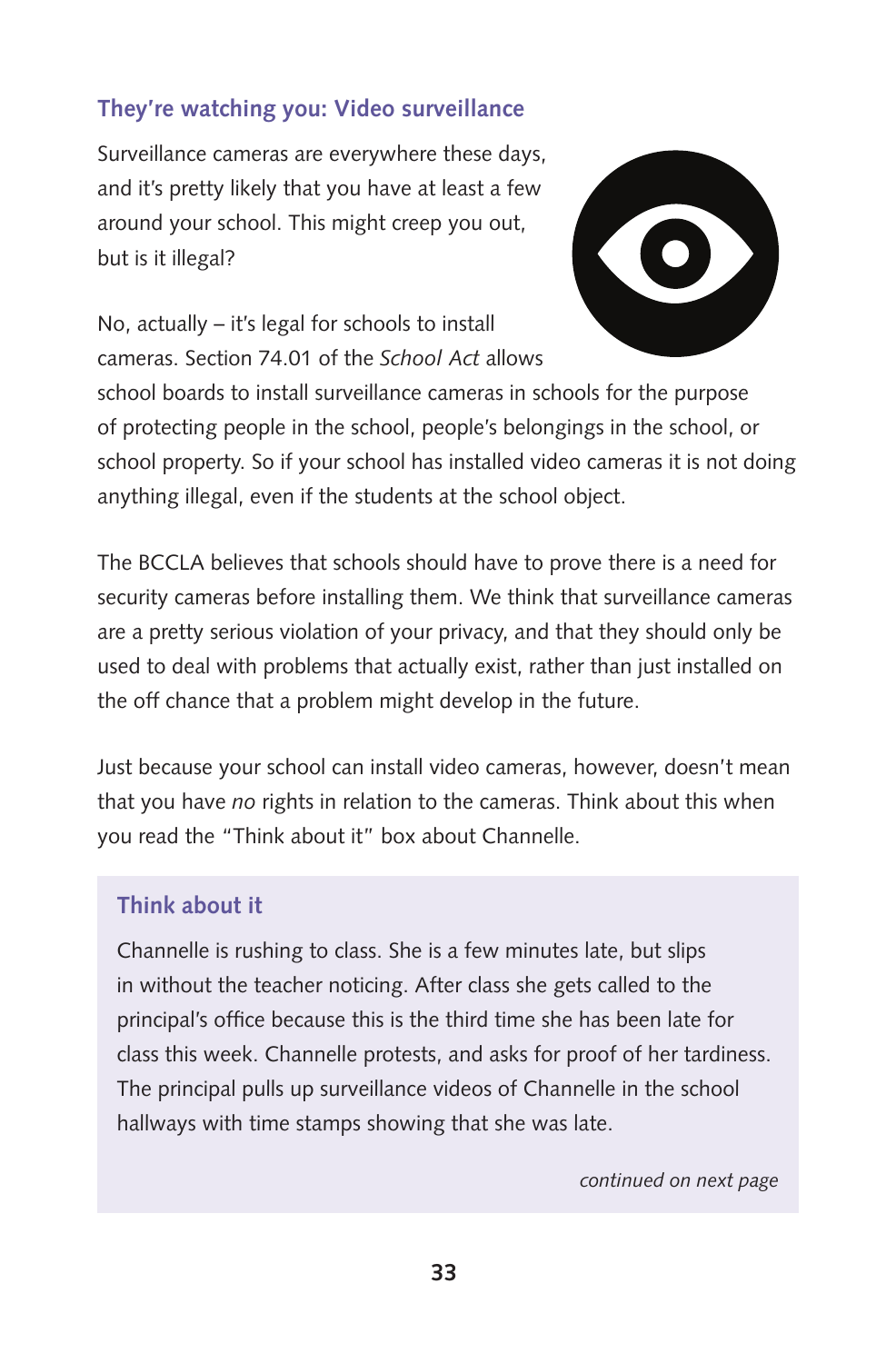- 1. Do you think Channelle's rights have been violated? Why or why not?
- 2. What do you think Channelle could say in her defense?

See "For Further Discussion" section on p. 55 for more information.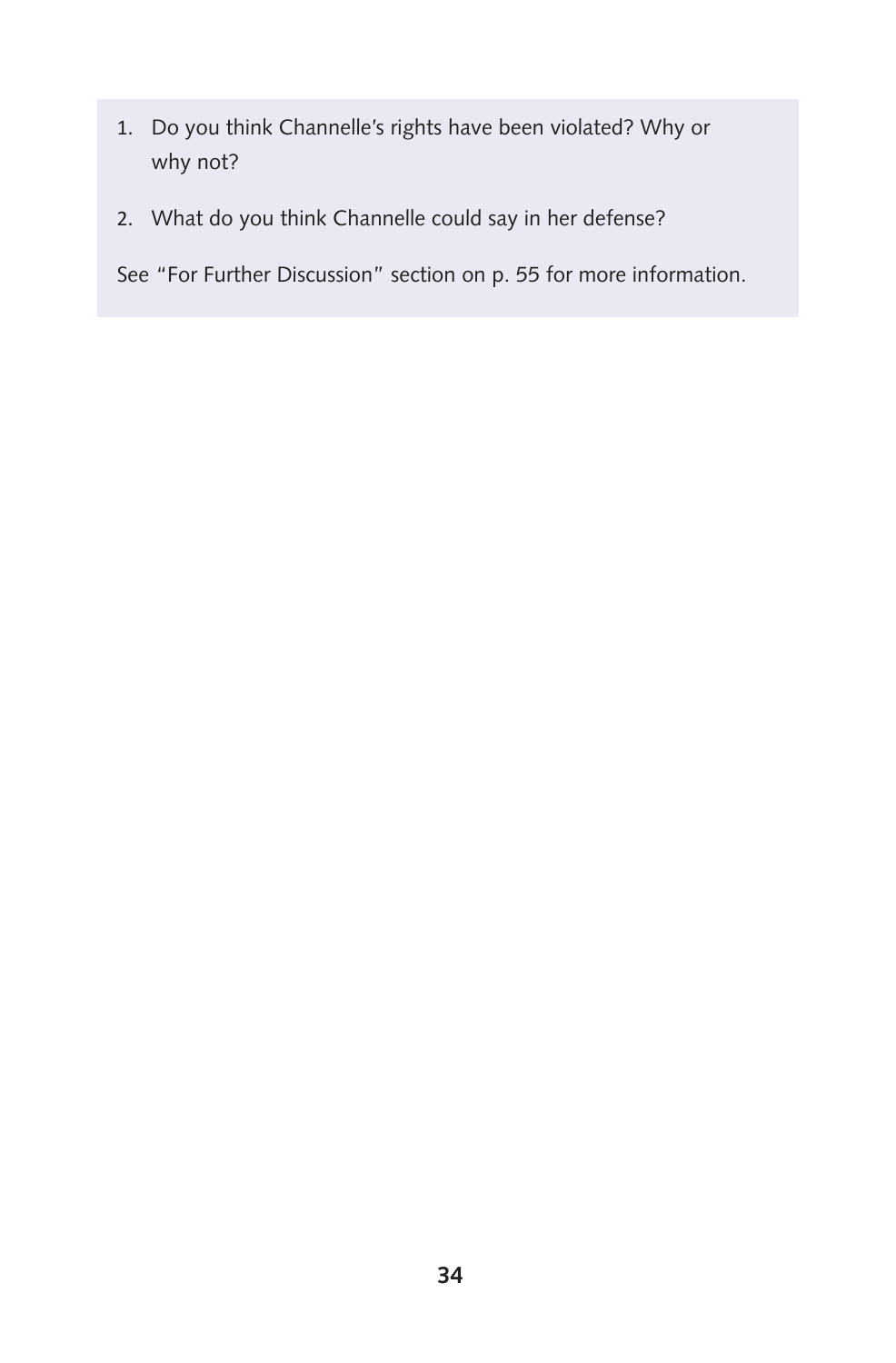## **5 All Kinds of Searches**

In this chapter, we're going to talk about all kinds of searches. Following on the previous chapter's theme of technology, we'll start with a kind of search that has only become of concern very recently: cell phone searches. But first, we need to make a very important point: who is conducting the search matters a lot.

## **READ THIS: Searches and who conducts them**

You may feel violated when someone in a position of authority is rifling through your stuff. You might get just as upset if a teacher looks through your backpack as you would be if a police officer did the same thing, but legally these are two very different kinds of searches. It might not seem like it at the time, but it matters a whole lot who is searching you.

Because of the *in loco parentis* rule (see p. 13), schools are given quite a lot of flexibility about enforcing their own rules and making sure students are safe. This means that they have quite a bit of power to search you if they suspect you might be breaking the rules or threatening school safety.

The police, on the other hand, can only search you in very specific circumstances. We'll talk about this more in this chapter, but for now, it's enough to know that they have to have much better reasons before they can search you than your teachers do.

It gets tricky when teachers and the police seem to be working together. There are some court decisions that are helpful for figuring out what kinds of teacher-police team searches are ok and which ones aren't. The courts have said specifically that the police cannot use your teachers to get around the strict rules about when they can search you *continued next page*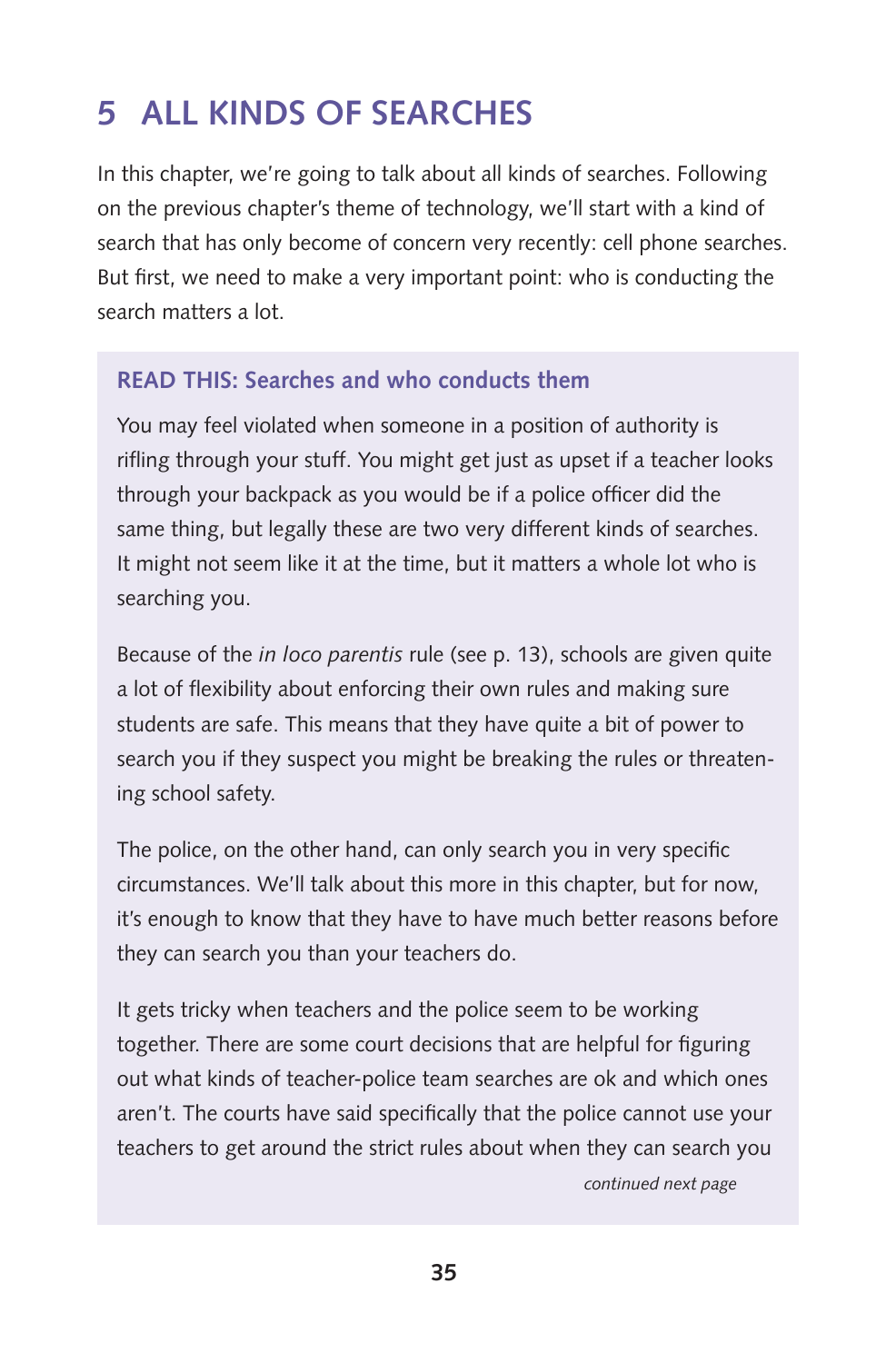by asking a teacher to search you for them. In other words, the school cannot act as "an agent of the police." The test to see if the school is acting as an agent of the police is whether the search would have happened even if the police were not involved. If the teacher was only searching you because the police told them to, they are acting as an agent of the police and the search may have been illegal.

## **Cell phone searches**

As we mentioned way back in Chapter 1, the *Charter* protects individuals from unreasonable search and seizure. Canadian courts have found that a person of authority going through someone's cell phone is considered a search. But when is this search considered unreasonable? Do we have a reasonable expectation of privacy for the information found on our phones?



In many cases, you do have a reasonable expectation of privacy while at school. However, *in loco parentis* gives schools the right to do all kinds of things your parent might do, which could include confiscating your cell phone temporarily if you are breaking a school rule by using it or having it with you on school grounds.<sup>8</sup>

In *R v AM*, the court decided that school searches need to be based on evidence of a possible violation. This means that a teacher shouldn't search your phone just because they feel like it – they should have a good reason for doing so, like a reliable report that you broke a school rule.

The BCCLA thinks that students have legitimate claims to privacy while in school, and that you have the right to be clear about the circumstances in which your phone might get searched by a teacher. School authorities should develop clear policies on when teachers or administers can check out the contents of your phone. Ask your school administrator if your

<sup>8</sup> You can read more about search and seizure by teachers and principals in a case called *R v M (MR).*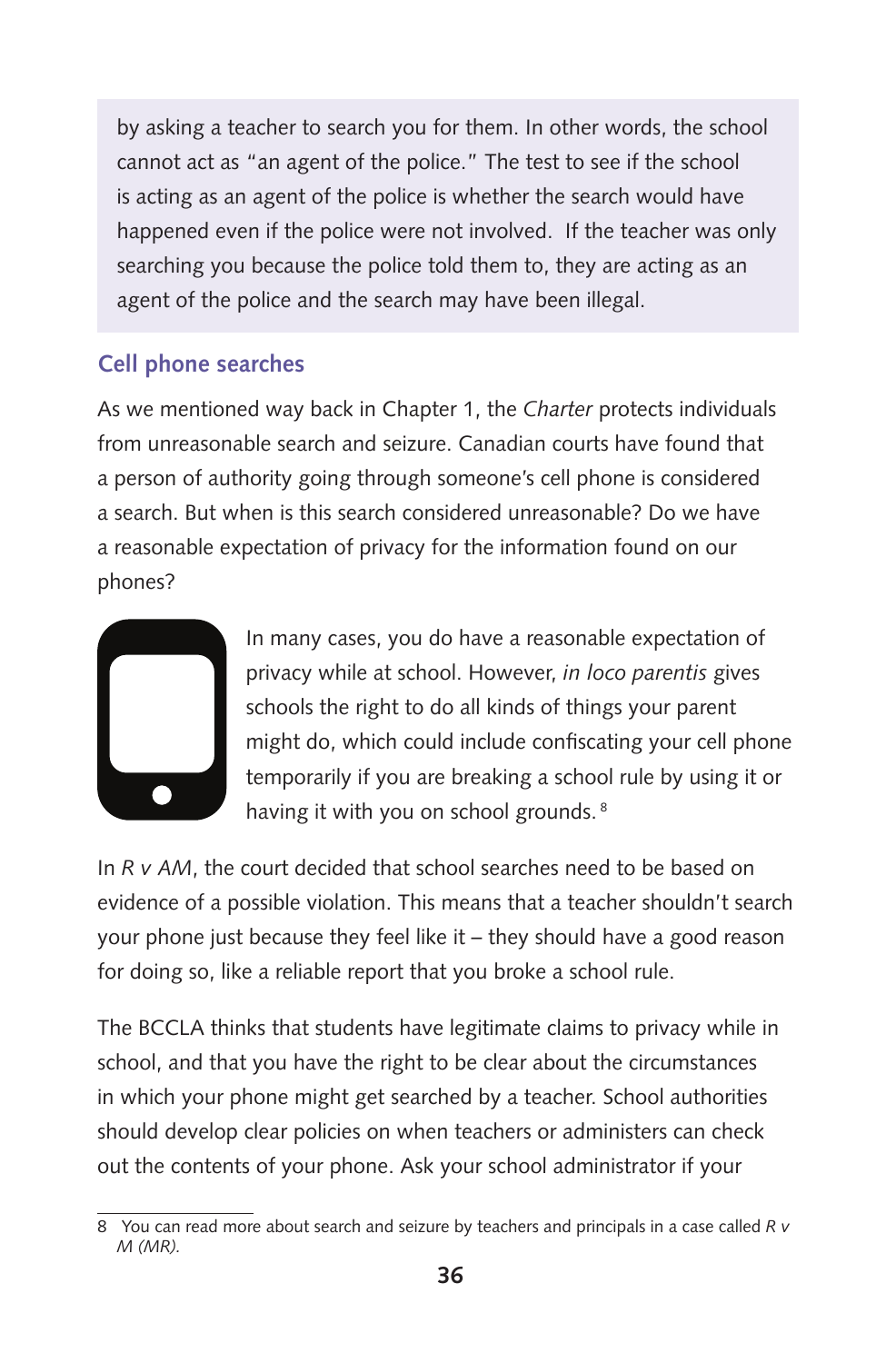school has such a policy! If not, and if it's something you think is important, see if you can work with your school administration to develop one.

What if the *police* received a reliable report that you broke a school rule? Could they search your phone? Maybe not - read on.

#### **Can police officers search my phone?**

The police can definitely search your phone if they get a warrant – a document issued by a court ordering police to do something. In order to get a warrant, the police usually need to have some pretty good reasons to believe you were involved in committing a crime. They couldn't get a warrant to search your phone just because you were late for biology or because you didn't show up for detention.



So, can the police search your phone even if they don't have the information they would need to get a warrant? The answer is that as of the time that this handbook was written (near the end of 2013), no one really knows! This sounds crazy, but it's true. Because technology advances so quickly, and laws can be slow to change, the case law in this area has not caught up to the changing technology (if you don't remember what case law is, head back to Chapter 1 to review).

Think about the cell phones that you or your parents had not too long ago, that could store phone numbers and maybe some very short text messages. In those days, if someone looked through your phone it would be a privacy violation, but it would be a limited one. Now that phones often contain massive amounts of extremely personal information, such as banking information, thousands of emails with all kinds of personal content, photos and videos and so on, the privacy stakes are much higher.

Many of the cases about cell phone searches that have taken place in Canada have not made it all the way to the Supreme Court of Canada,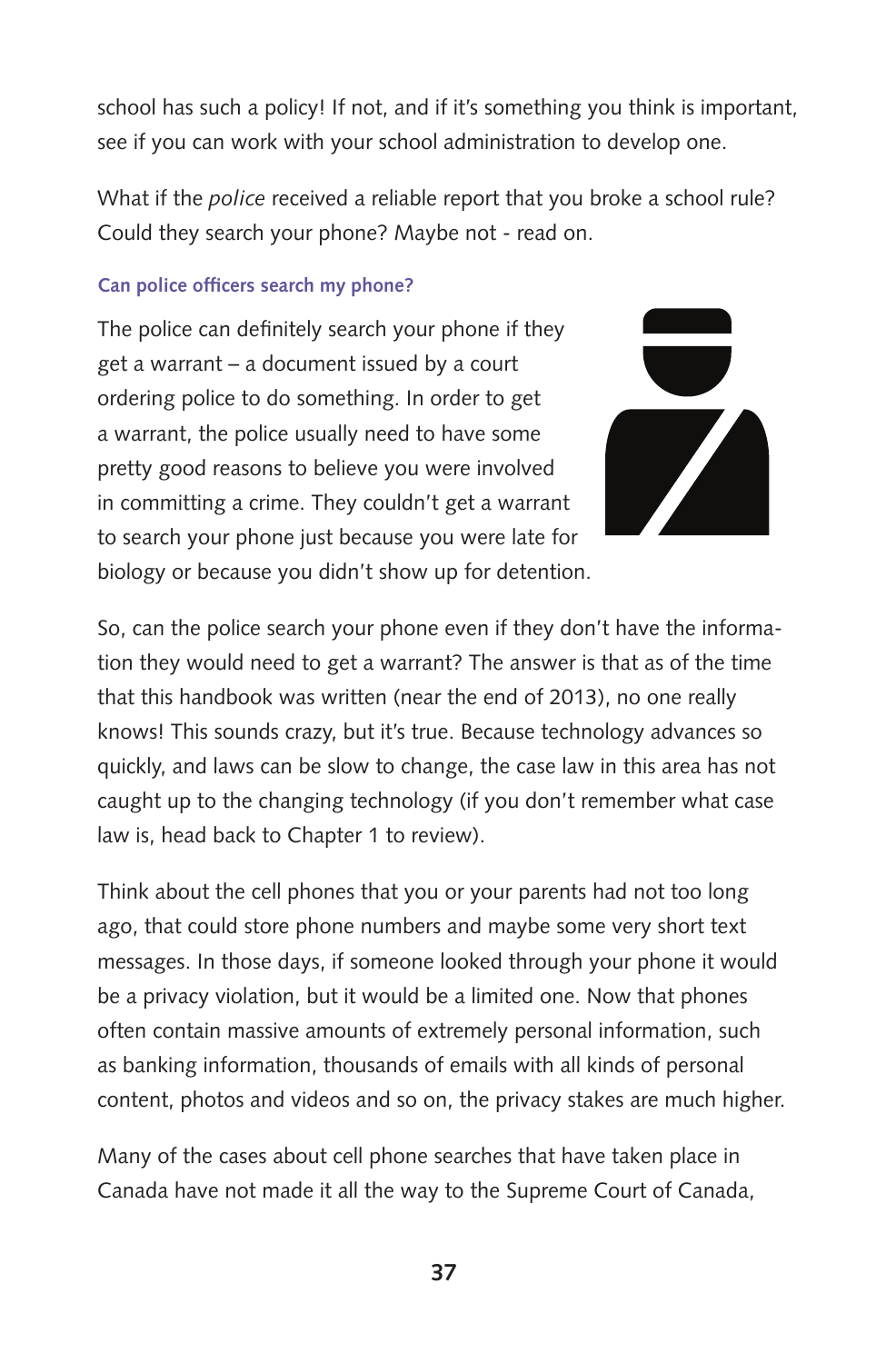which means that the rulings only apply in the province where the decision was made – only the Supreme Court of Canada's rulings apply all across the country. If the Supreme Court of Canada rules on the issue of cell phone searches in the future, they may or may not agree with the judges who wrote the lower court decisions in various provinces. Despite this uncertainty, there are a few things about cell phone searches that seem – at this point – to be the case:

- If you have been arrested, the police are allowed to search you (without a warrant) if they believe the search is necessary to protect themselves from harm or to find evidence that might otherwise disappear before the trial. The courts have ruled that this search can include your cell phone if they have a reasonable suspicion that it might contain important evidence.<sup>9</sup>
- In a 2009 case called *R v Polius*, an Ontario court found that a police search of an individual's phone must be only "cursory" without a warrant, and that a warrant should be required to conduct a more thorough search of an individual's phone. "Cursory" means a search that is done quickly and not very thoroughly – a police officer might skim through whatever email you had open on the screen when they arrested you, for example. But a cursory search would not include looking carefully through every email in your inbox.
- In a 2013 case called *R v Fearon*, the Ontario Court of Appeal found that individuals have less of an expectation of privacy with phones that are not password-protected. So if you are concerned about the privacy of your phone, it's a good idea to put a password on it. This case shows us that passwords may carry some legal weight.

<sup>9</sup> This was established in a 2007 case called *R v Giles*.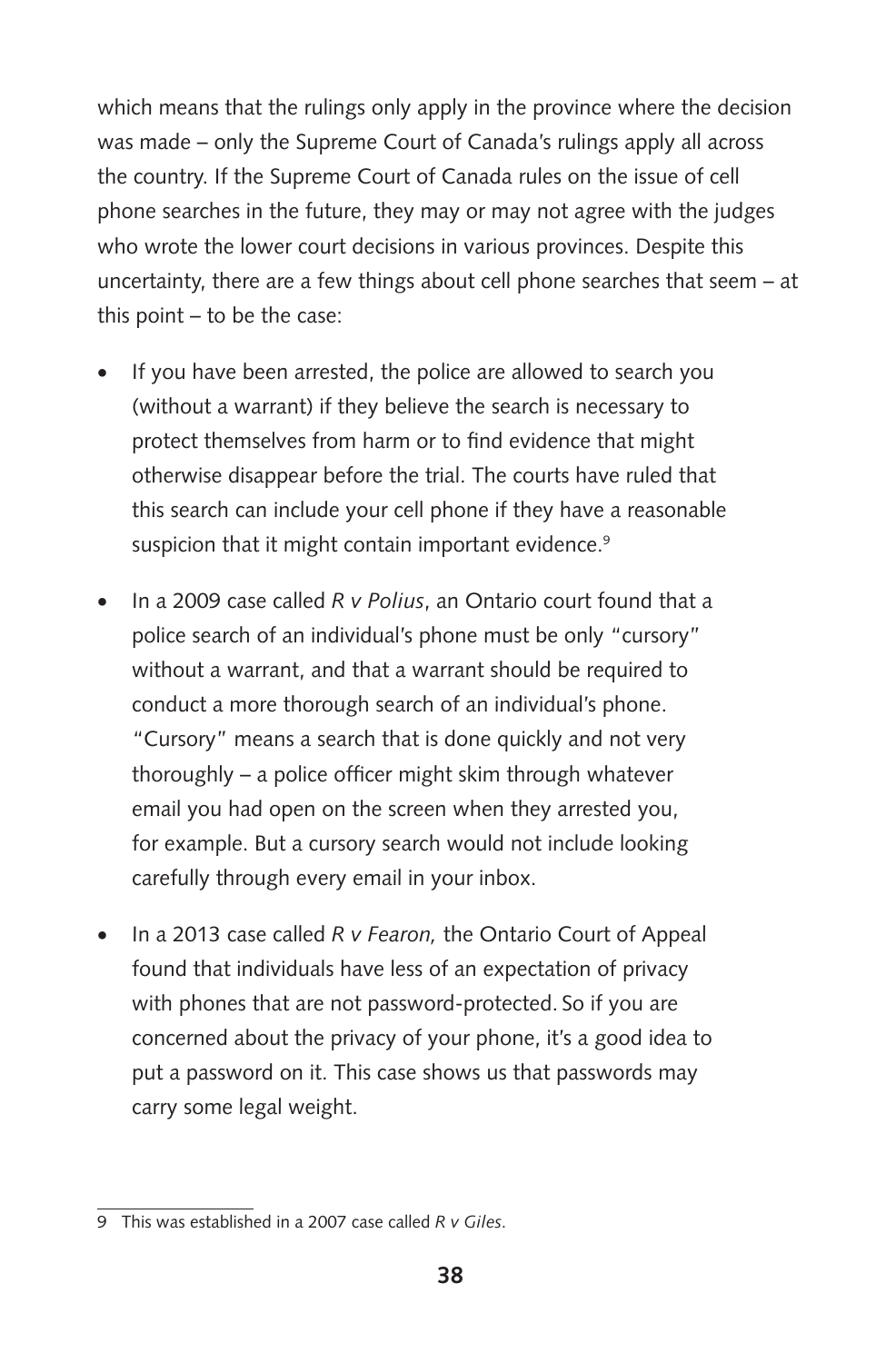#### **What about information held by my cell phone provider?**

You may not know this, but some cell phone providers keep copies of the text messages you send for a while after you send them. If the police get what's called a "general warrant", they can access old text messages that have been stored by your phone company. To get a general warrant, a judge has to be convinced that there are reasonable grounds to believe that a criminal offence has been committed or will be committed, and that information concerning the crime will be obtained by looking at the text messages. As you can see, this is a pretty high standard.

To intercept your text messages and phone calls as they happen, police need to get a wiretap authorization from a judge. For a wiretap authorization police not only have to show that there are reasonable grounds to believe a crime has been or will be committed, they also have to show that they could not get the required information in a less invasive way.10

In the next section, we're going to expand our discussion of searches and dealing with police to include more than just cell phones.

## **Searching your person**

When we use the phrase "searching your person", we mean things like being patted down, being asked to remove the contents of your pocket, or being asked to take off your shoes and socks to see if you are hiding anything in them.



Because of *in loco parentis*, teaches or school administrators can search your person – just like your parents, they can ask to see what you have in your pockets. <sup>11</sup> However, unlike your parents, they still must have reasonable grounds for doing so. Reasonable grounds might include

<sup>10</sup> This is outlined in the *Criminal Code of Canada*.

<sup>11</sup> You can read more about search and seizure by teachers and principals in a case called *R v M (MR)*. This is a very important case for this area of the law, and much of the information in this section comes from it.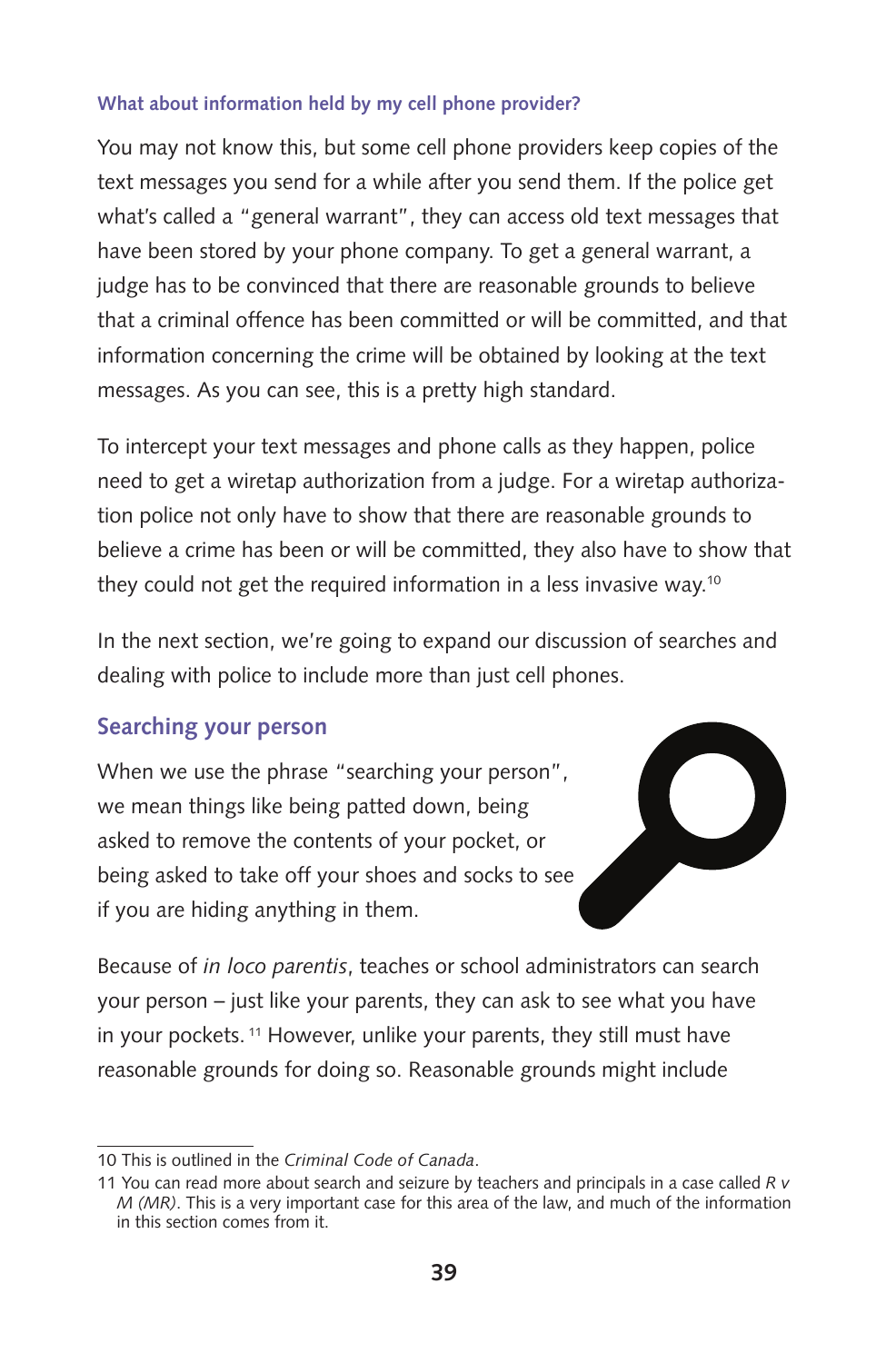something like a teacher saw someone passing you drugs, or a couple of reliable students informed the principal that you were carrying a knife. Reasonable grounds would not include things like the fact that you have tattoos or piercings, are late for class, are walking down the hall with your headphones in, or are a student the teacher doesn't like.

The **police**, on the other hand, can only search you legally in one of three circumstances:

- 1. During a lawful arrest.<sup>12</sup>
- 2. If they have a valid warrant to search you.
- 3. If you tell them it's ok to search you ("consensual searches").

In general, consensual police searches are probably the most common. Why? Because people tend to get nervous around the police and agree to do what the police ask them to do even if they don't have to. But it's important to know that legally you may say no.

Even if you may legally say no to the police when they ask to search you, it's important for you to exercise your best judgement when deciding whether or not to do this. It's possible that agreeing to the search will end your interaction with a police officer more quickly and easily. It's also possible that insisting on your right not to be searched will make the police officer frustrated with you. There's no way to know in advance how an individual police officer will respond to you asserting your rights.

The BCCLA can't make any specific recommendations about when it makes sense to assert your rights. But if you know what your rights are, you can make the most informed decisions possible about how to act. It all depends on the specific situation that you're in and how safe you feel.

<sup>12</sup> What's a lawful arrest? Check out the BCCLA's publication *The Arrest Handbook: A Guide to Your Rights* for more information: [http://bccla.org/our\\_work/the-arrest-handbook-a](http://bccla.org/our_work/the-arrest-handbook-a-guide-to-your-rights/)[guide-to-your-rights/](http://bccla.org/our_work/the-arrest-handbook-a-guide-to-your-rights/)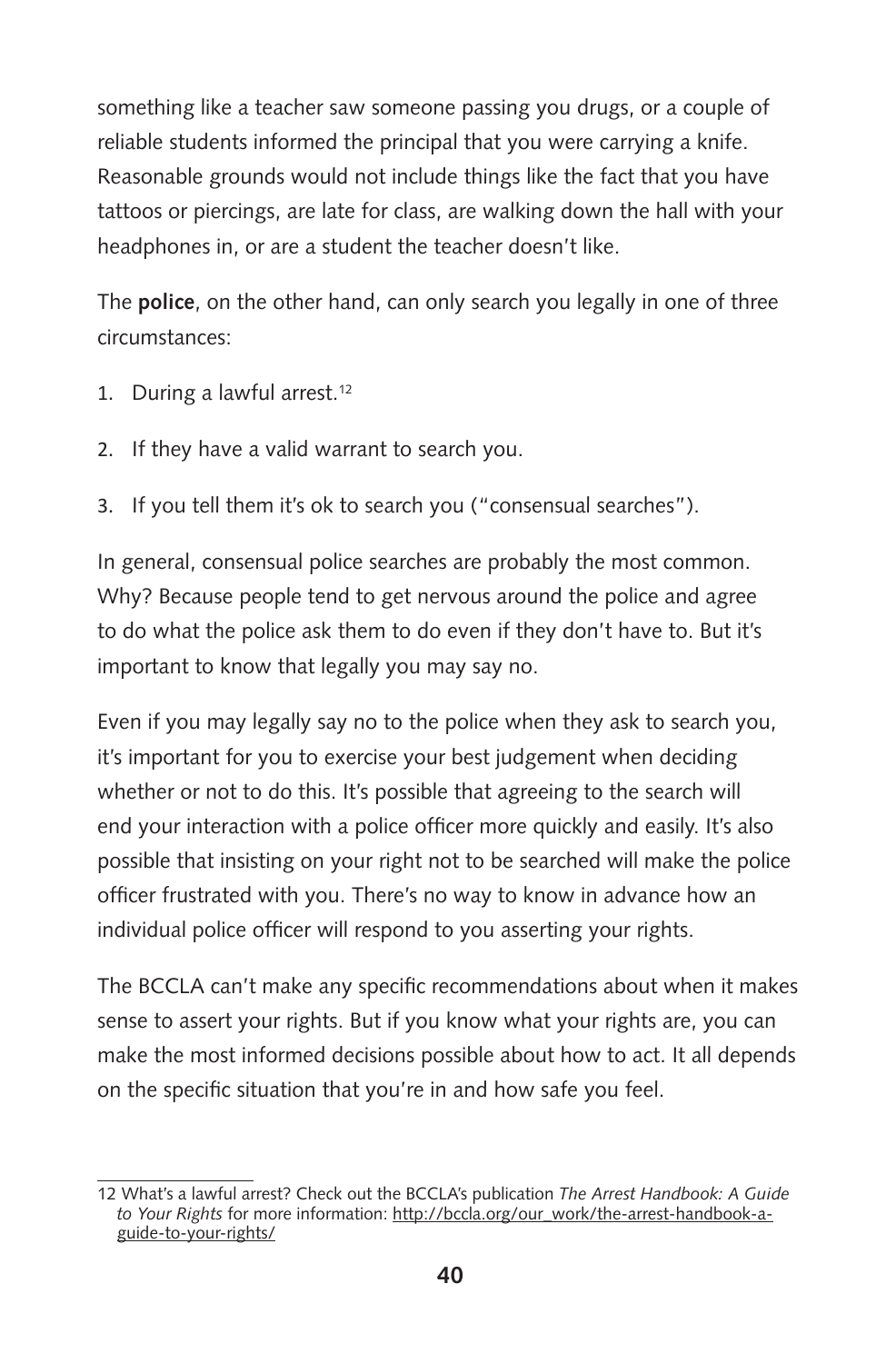## **Grey areas: Teacher search or police search?**

If a school official finds drugs or anything illegal on you, they can take it and turn it over to the police. In a case called *R v M (MR)*, a school principal searched a student in front of a police officer. The principal found drugs on the student, handed them over to the police, and the student was charged with narcotics possession. The Supreme Court of Canada decided that this search was reasonable and had been conducted appropriately. They decided that even though the police officer was beside the principal, it was only the principal who was conducting the search.

## **Searching your locker and backpack**

The rules for searching your stuff are almost the same as the rules for searching your person. The police cannot search you except for the three reasons listed on page 40. School staff must have reasonable grounds (good reasons) to search you – they can't do it randomly or arbitrarily.

School administrators and teachers generally see lockers as school property, however, and often reserve the right to search them when they want to. Usually they even reserve the right to remove the lock.

Some school boards have created policies regarding student locker searches. The BCCLA thinks this is a



good idea – we think it's important that students have a clear idea of the circumstances in which the school may look in their locker, so that they can make informed decisions about how to use their lockers. We also think that it's good policy for a school to ensure that the student is present while their locker is being searched.

It's a good idea to find out whether your school has a locker search policy, and if so what it is. If you think the policy doesn't take your right to privacy seriously enough, start a petition to change it!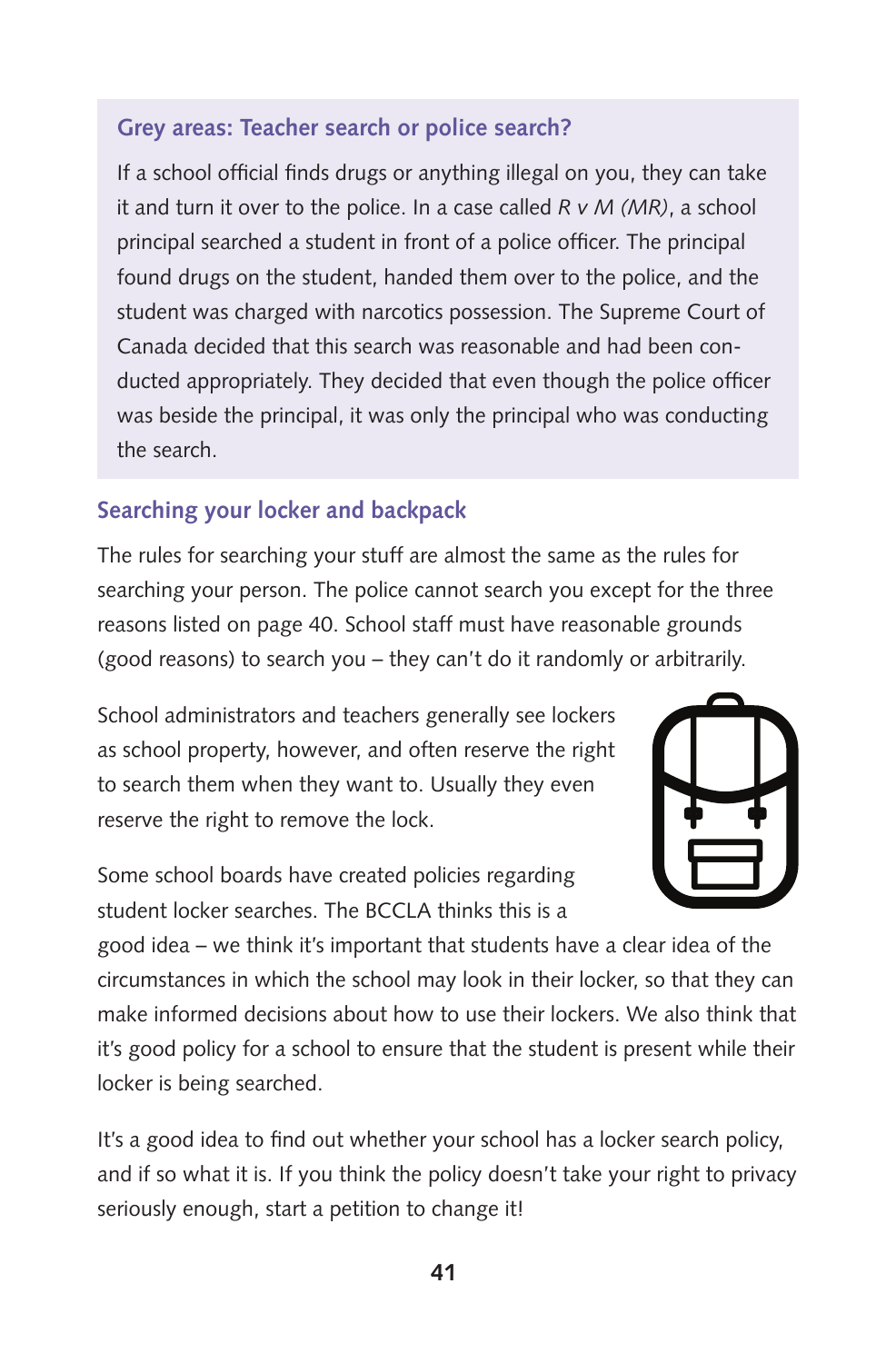## **Use of sniffer dogs**

In a 2008 case called *R v AM*, the Supreme Court of Canada explored the issue of sniffer dogs in schools. In this case, the police had a long-standing invitation from the principal of a high school to bring sniffer dogs into the school to search for drugs.

The police had no specific reason to suspect that there were drugs at the school – they had no reasonable grounds to conduct the search, and probably would not have been able to obtain a warrant for the search if they had tried to do so.



On one particular day, the sniffer dog located a backpack that it identified to the police as possibly contain-

ing drugs. The officer searched the bag and found marijuana and magic mushrooms. The student who owned the backpack (referred to as "AM" in the court case to protect their anonymity) was charged with possession of marijuana for the purpose of trafficking.

In this case, the government tried to make the argument that the dog was not actually searching the student's bag. They said that the dog was merely sniffing "public air space"! The Supreme Court, however, didn't buy this argument. They said that the use of drug sniffing dogs does in fact count as a search, and that when the dog sniffed the air it was as if it was "seeing through" the fabric of the bags. Because the Court decided this search was illegal, they threw out the evidence and AM was acquitted.

What does this mean for you? It means that drug-sniffing dogs cannot be brought into your school to search backpacks and lockers unless the police or your teachers have a reasonable suspicion that a student has drugs with them at school.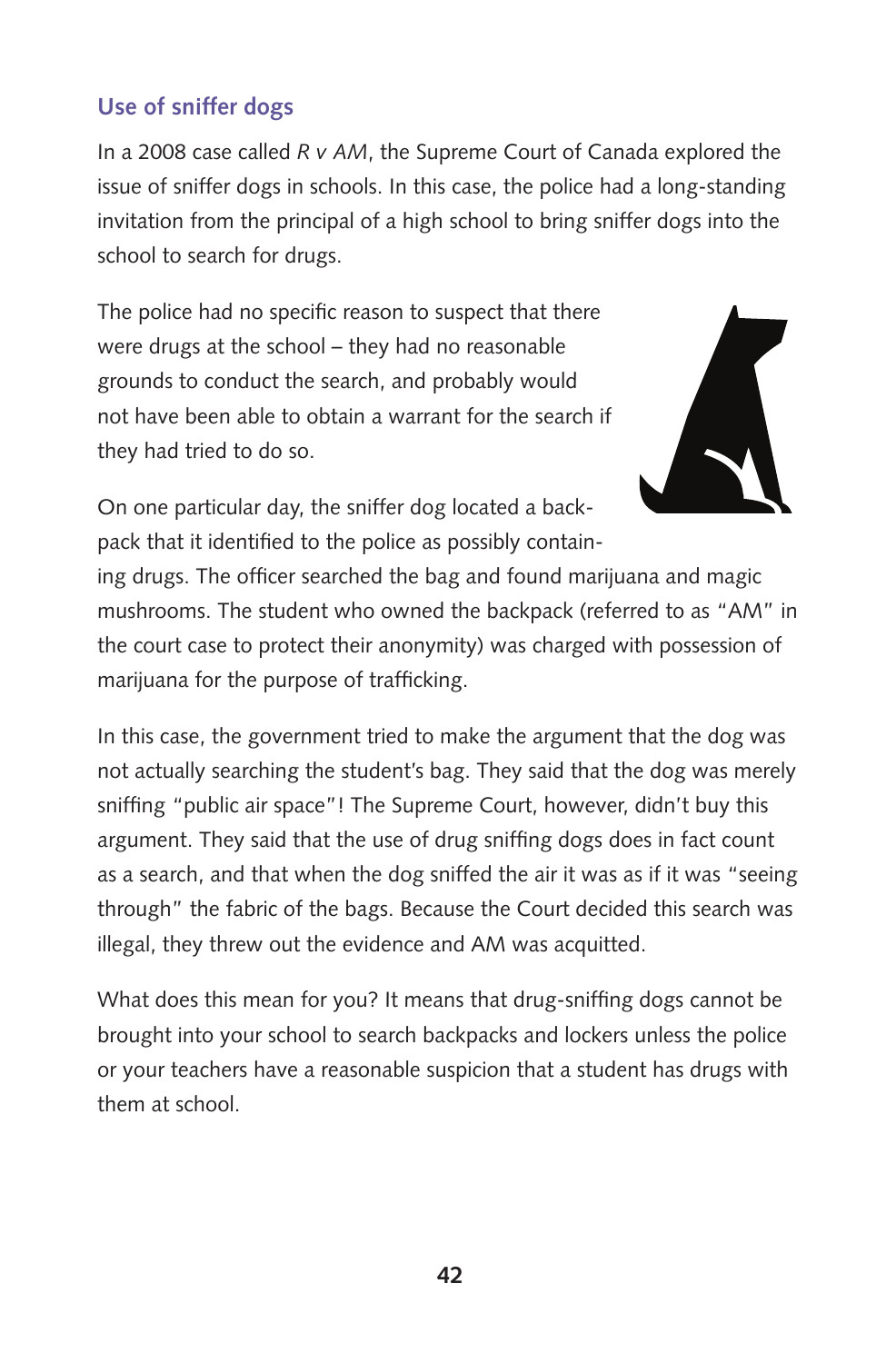## **Think about it**

Think back to Chapter 1 when we talked about section 1 of the *Charter*: that your rights are subject to "reasonable limits" as long as they can be "demonstrably justified." Limiting your privacy rights in school is something that the government and the courts believe is justified in certain circumstances.

- 1. How might they justify this limitation on your privacy rights in school?
- 2. Do you think these are good arguments? What arguments might you make to convince the government that limiting your privacy rights in school is not actually justified?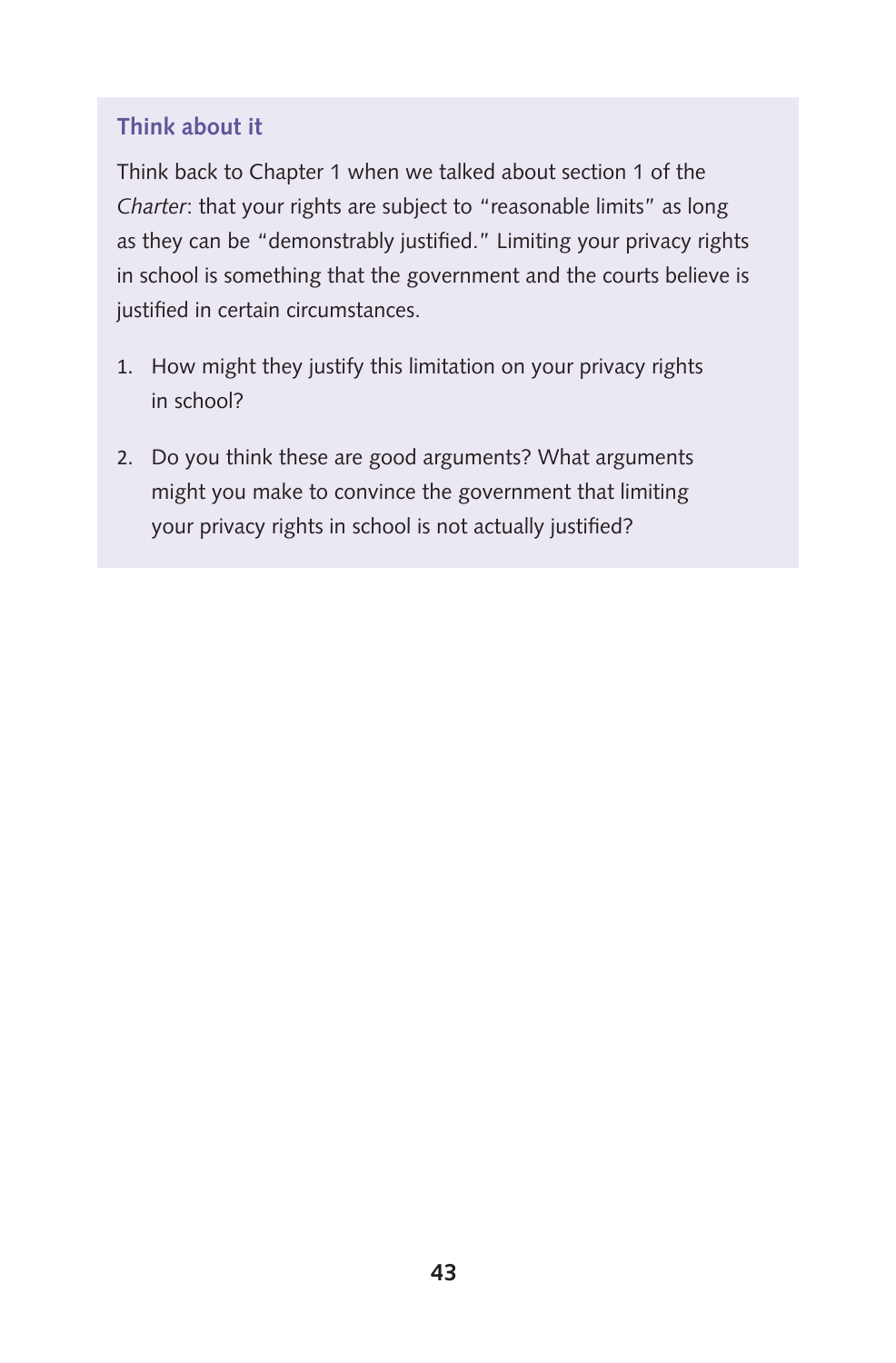## **6 School Discipline and Criminal Justice**

One of the most important civil liberties that we have in Canada is the right to be dealt with fairly when we break the law. As you know, if you break the law there's a chance you could end up in jail – the fact that the stakes are so high makes it extra important that you are dealt with fairly.



School discipline probably isn't going to land you in jail, which means the standards for fairness are not quite as high. Despite this, the BCCLA believes that the same values should be respected by your teachers and school administrators when they're disciplining you in school. We think that any disciplinary process should be fair.

Characteristics of a fair disciplinary proceeding include things like:

- All the people involved have their views, opinions and beliefs about the situation taken into account.
- The final decision about what kind of discipline is appropriate is made by someone unbiased and not directly involved in the situation.
- The way the decision is made should be transparent the person who makes the decision should be able to provide reasons about why they decided what they did.

Sometimes we use the idea of "procedural fairness" to describe what an ideal disciplinary process looks like. Having procedural fairness means that everyone feels that the system used by the decision maker to decide whether or not a punishment is appropriate (and how serious the punishment should be) is fair.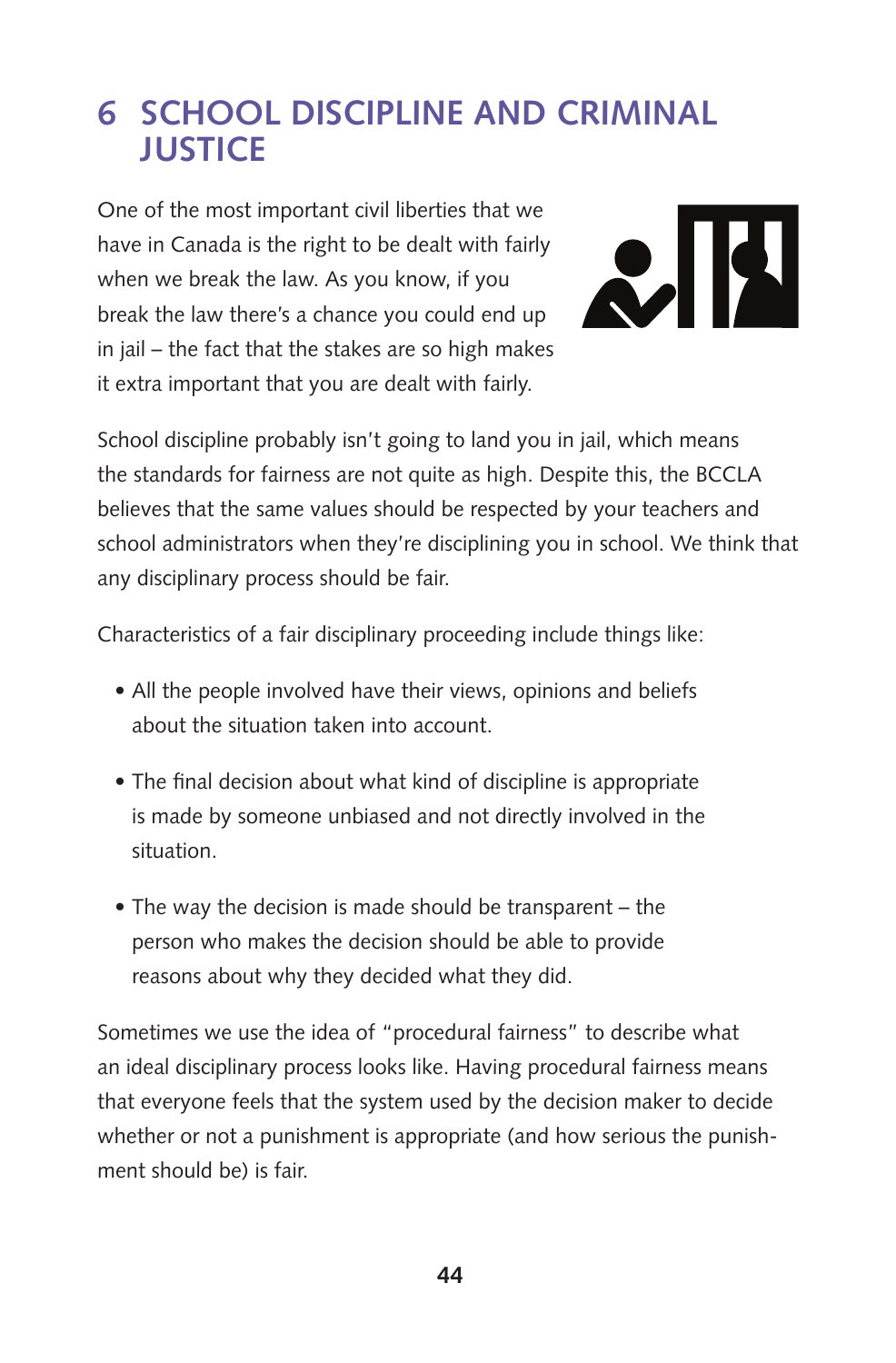Another term that often comes up when we're talking about disciplinary proceedings is your right to "due process". This term tends to refer specifically to situations where you have actually been accused of a crime. Your right to due process means that the government and its agents (like police, prosecutors and judges) need to treat you fairly and respect your rights during the course of an investigation, arrest, and trial. One of the most famous due process rights can be found in section 11(d) of the *Charter:*

11. Any person charged with an offence has the right

d) To be presumed innocent until proven guilty according to law in a fair and public hearing by an independent and impartial tribunal.

## **School discipline and your rights**

#### **Detentions: An in-school deprivation of liberty**

Section 9 of the *Charter* gives everyone the right not to be detained by a government agent without good reason. Being detained is a fancy way of saying being kept somewhere where you don't want to be. Your school probably uses detentions as

## **Think about it**

What do you think are the characteristics of a fair school rule or policy? What are some ways your school could make its rules and policies more fair?

punishment – notice that 'detain' and 'detention'

are words that sound very similar. Detention is a place where your teachers detain you. In general, if you are sent to detention at school it shouldn't be arbitrary – it should be clear to you what you have done to end up there.

While you may feel like being sent to detention is a little bit like being sent to jail, it is unlikely you could take this matter to court. Technically, detention does deprive you of your liberty, but the consequences for being sent to detention are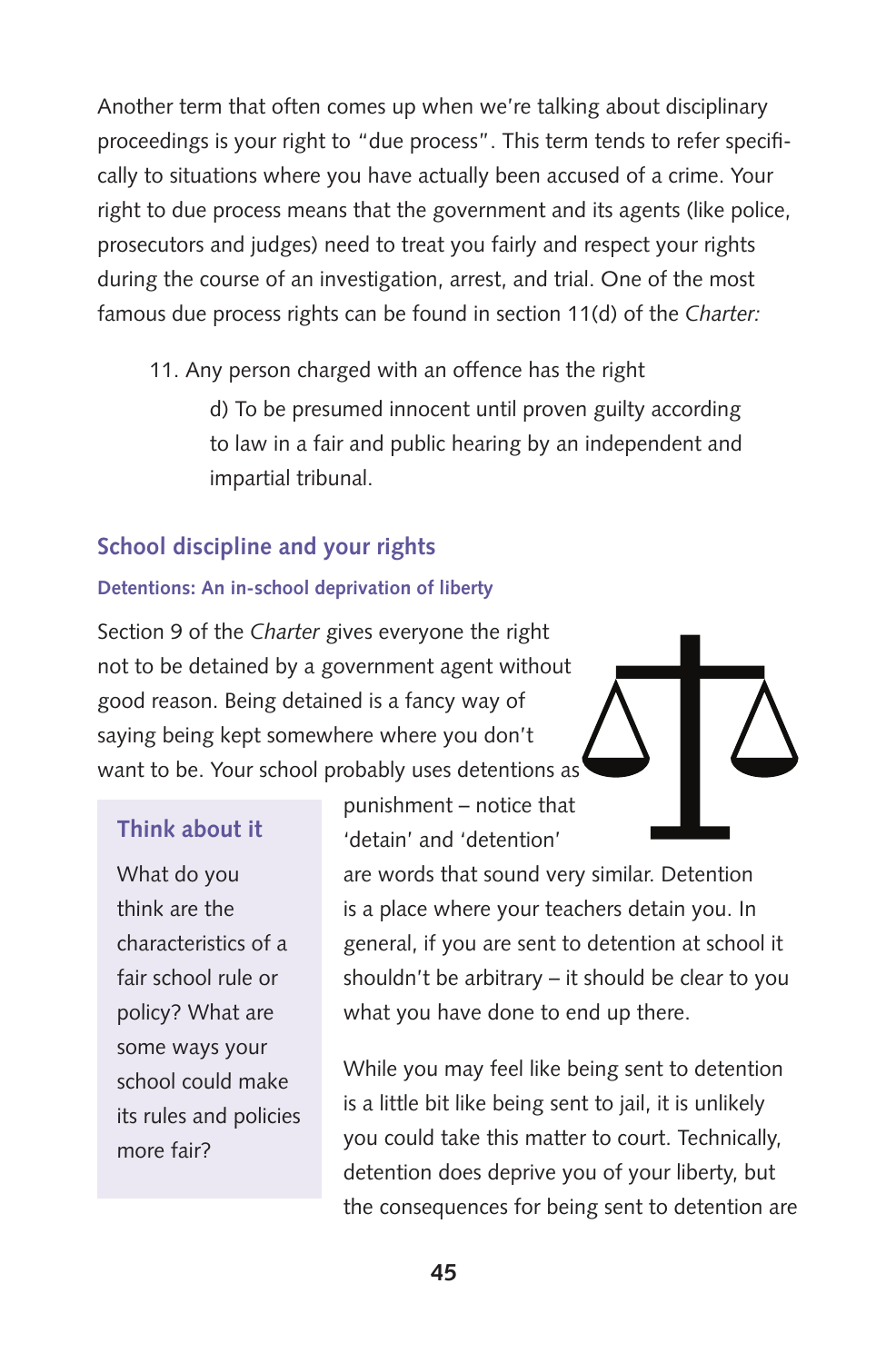## **Think about it**

Your principal implements a new policy: no one is allowed to wear tank tops at school. She is very serious about this and states that anyone who violates this new policy will be suspended for one day. The policy is announced verbally during the morning announcements. You were off sick that day and were not aware of this new policy. When you're feeling better, you put on your favourite tank top and head to school. As soon as you get there your principal tells you that you have been suspended for one day.

- 1. Do you think this policy violates your free expression rights? Think back to Chapter 2. If so, how do you think your principal would justify violating your rights in this way?
- 2. Do you think the way this policy was put into place was fair?
- 3. Do you feel the punishment is equal to the 'crime'?
- 4. Should you be suspended for a day? Why or why not?
- 5. If you believe the school's decision wasn't fair, what actions can you take?
- 6. How could the school make new policies in a more fair way in the future?

not major enough to be of much interest the justice system. Besides, acting *in loco parentis* means that teachers have a bit more power to deprive you of your freedom than another government agent would.

Even though section 9 of the *Charter* probably won't help you if you feel like you've been sent to detention unfairly, it will help you out a great deal in your dealings with the police, which we'll talk about later in this chapter.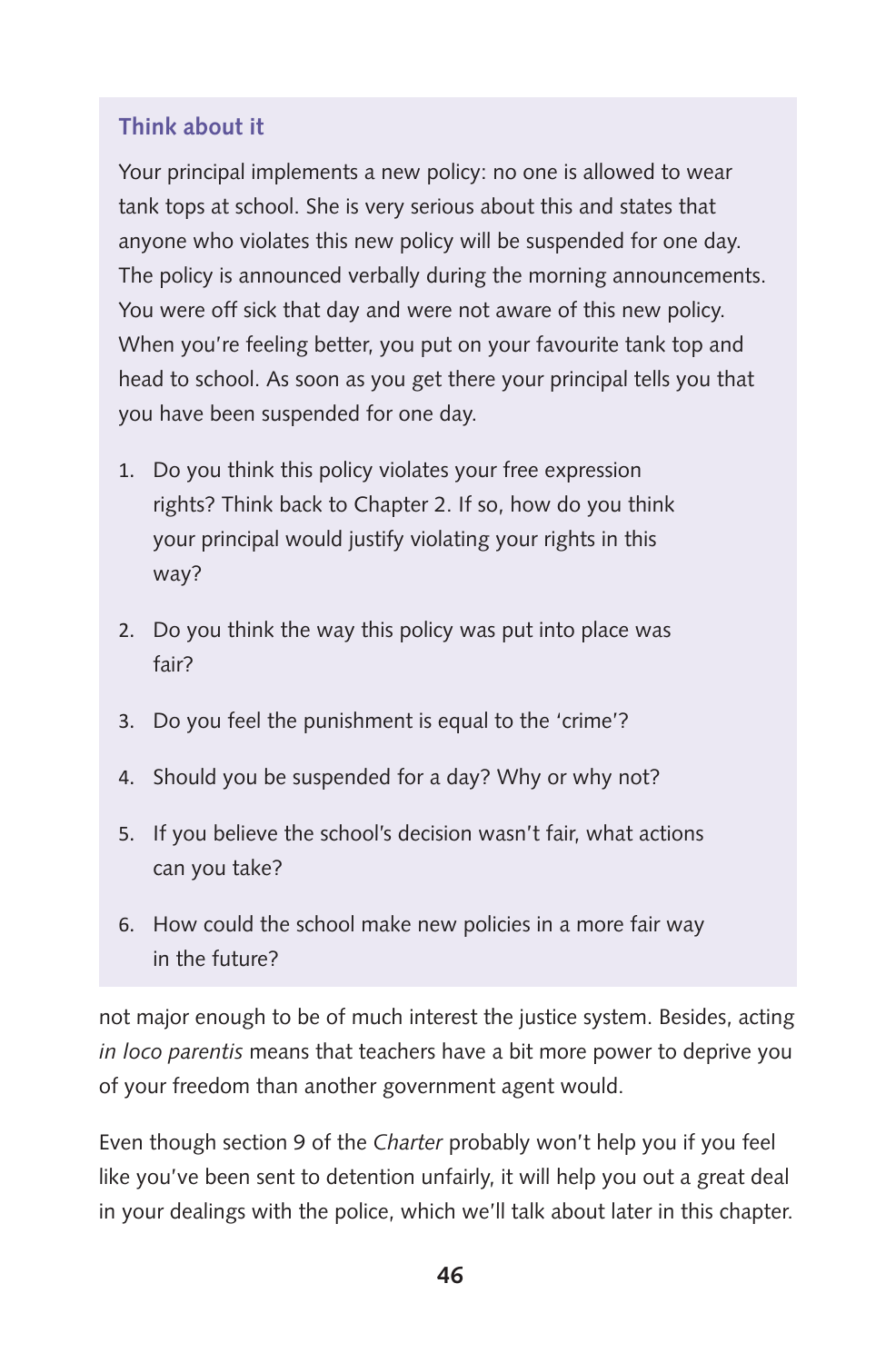## **Suspensions and what to do about them**

Suspensions are a more serious form of school discipline than detentions. The school board's power to suspend students is found in section 85(2) of the *School Act*, which also allows school boards to set their own rules regarding suspensions. This means that if you want the most specific information about why you might be suspended and what you can do about it, you'll have to talk to your local school board.

If you are suspended, you and your parent(s) or guardians should be notified right away of the reasons why you have been suspended and the length of the suspension. You should also be notified about how you can appeal the suspension.

Having a way to appeal a decision is a really important part of procedural fairness. If you have been suspended and want to appeal the decision, you should act quickly. Notify the school board of your desire to appeal as soon as possible, and ask them for information on how their specific appeal process works.

How quickly do you have to act? The *School Act* says that if you want to appeal a school decision, you must do it within a "reasonable" time limit. However, different school boards define "reasonable" in different ways. You may have as little as 30 days or as much as one year to file an appeal, but the sooner you find out what your school board's policy is the better.

If you go through the appeal process and are still unsatisfied, you can file a complaint to the Office of the BC Ombudsperson. It is the Ombudsperson's job to ensure that public bodies – including schools and school boards – treat you fairly. You can learn more about the Ombudsperson and how to file a complaint with their office on their website.

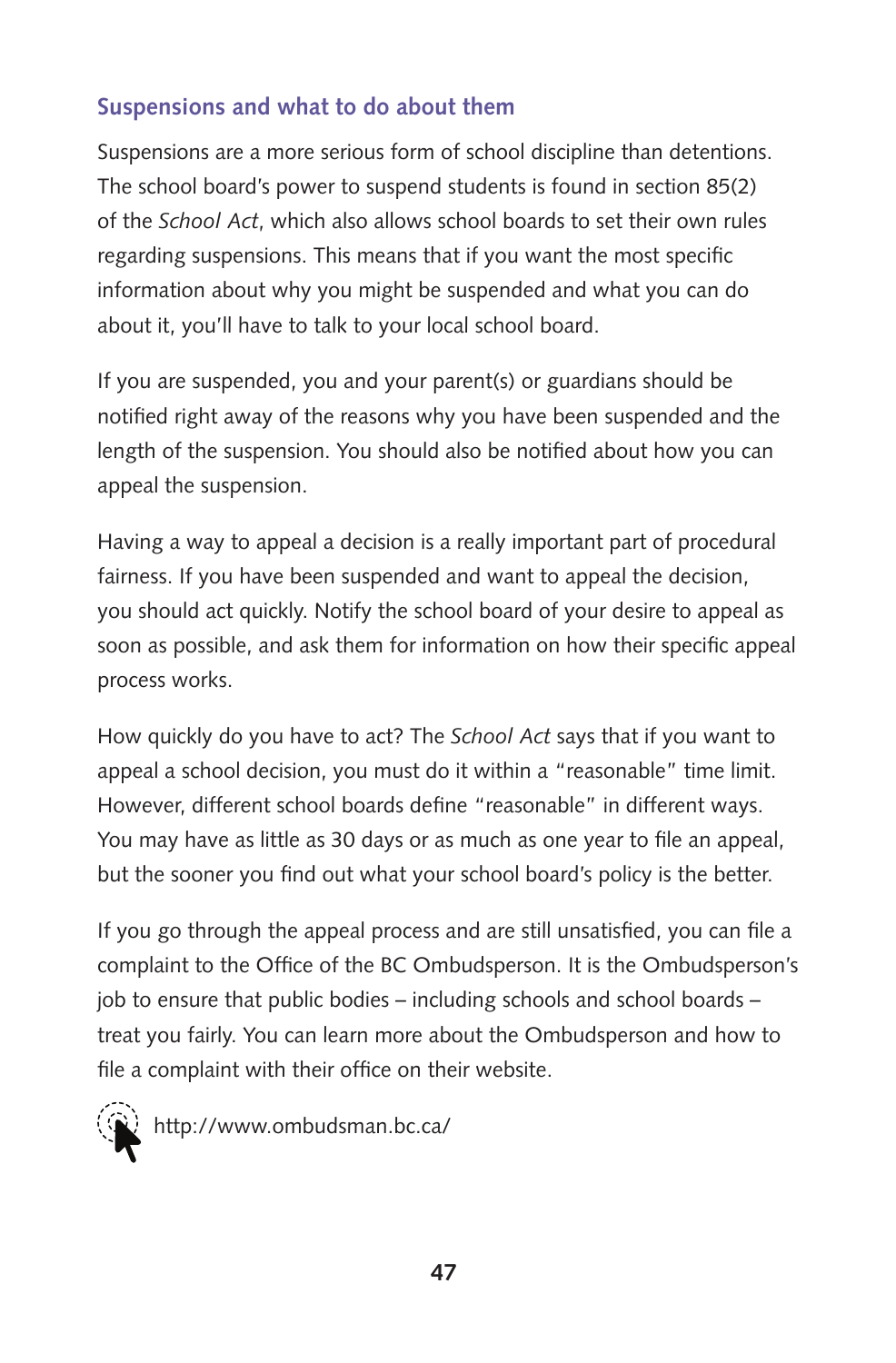## **The criminal law, the police and you**

Even though suspensions are a more serious punishment than detentions, they are still significantly less serious than the kinds of punishments you can face if you get tangled up with the police or criminal charges. We've already talked a little bit about your rights when dealing with the police while we were talking about searches; now we're going to go a little deeper into this area. The rights we talk about in this section apply to your dealings with the police both while you're at school and when you're outside of school.

#### **Key laws**

There are two main laws that come into play when talking about youth and crime. The most important is the federal criminal law called the *Criminal Code*. It covers common crimes like shoplifting, breaking and entering, car theft and



assault, and more serious crimes, like murder. Separate federal laws deal with things such as possession and selling (or trafficking) of illegal drugs.

The *Youth Criminal Justice Act* is the law that controls how criminal law is applied to young people accused of breaking federal law (such as the *Criminal Code*). The *Act* only applies to young people ages 12 to 17, while the *Criminal Code* applies to everyone over the age of 17.

There are also provincial laws that cover many other offences, such as drinking under age, trespassing and breaking traffic laws. In British Columbia these include laws such as the *Offence Act, Trespass Act*, and the *Motor Vehicle Act.* We don't have time to talk about each one of these, but you can find complete copies of all of them online:

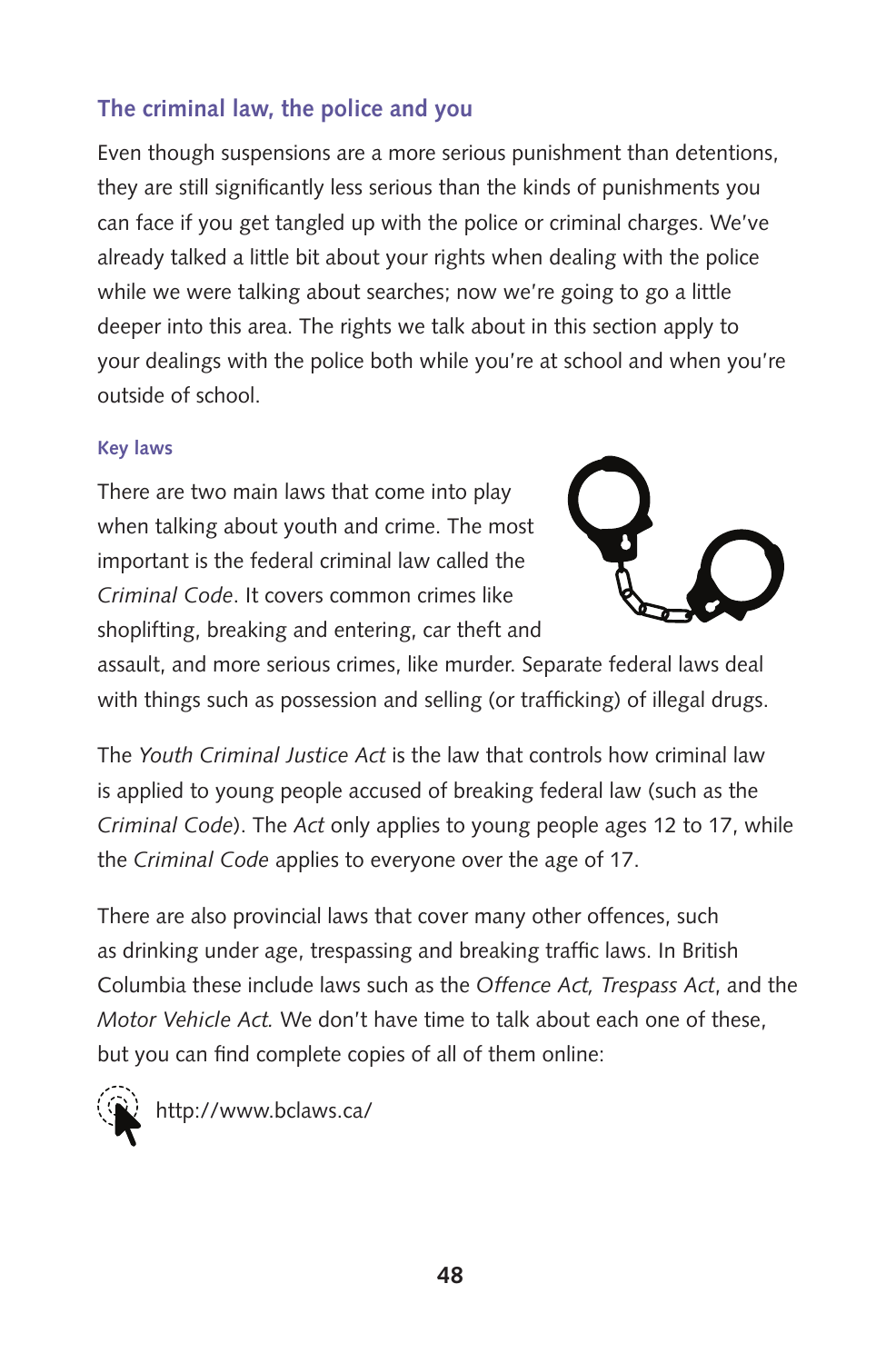#### **Interacting with the police**

There are all kinds of rules relating to the way that police and members of the public interact, and we don't have time to talk about them all here. If you're interested in learning more, you should check out another BCCLA handbook called *The Arrest Handbook: A Guide to Your Rights.* You can access it online.



[http://bccla.org/our\\_work/the-arrest-handbook-a-guide-to-your-](http://bccla.org/our_work/the-arrest-handbook-a-guide-to-your-rights/) $\Gamma$  [rights/](http://bccla.org/our_work/the-arrest-handbook-a-guide-to-your-rights/)

We'll reproduce some key points from *The Arrest Handbook* below. Dealing with the police can be intimidating and sometimes even scary, so it's good to be knowledgeable about your rights in these encounters.

#### Talking to the police while you're on foot

There are three reasons why a police officer would stop someone walking down the street. You have different rights in each situation.

- 1. *The Police are Just Making Conversation*: If the police seem to be just making conversation with you and you don't like it, you can politely ask them, "Am I free to go?" If the answer is yes, you can leave. If the answer is no, you are being *detained*  (remember this word from when we talked about detentions?)*.*
- 2. *The Police are Detaining You:* If the police tell you that you are not free to go, this means that you are being *detained.* They can only detain you if there are reasonable grounds (good reasons) to suspect that you are connected to a crime. You have the right to know why you are being detained. If you are being detained you have the right to remain silent (you don't even have to tell them your name), but it may make the interaction end more quickly or go more smoothly if you give the police your name and address. If you are being detained for a good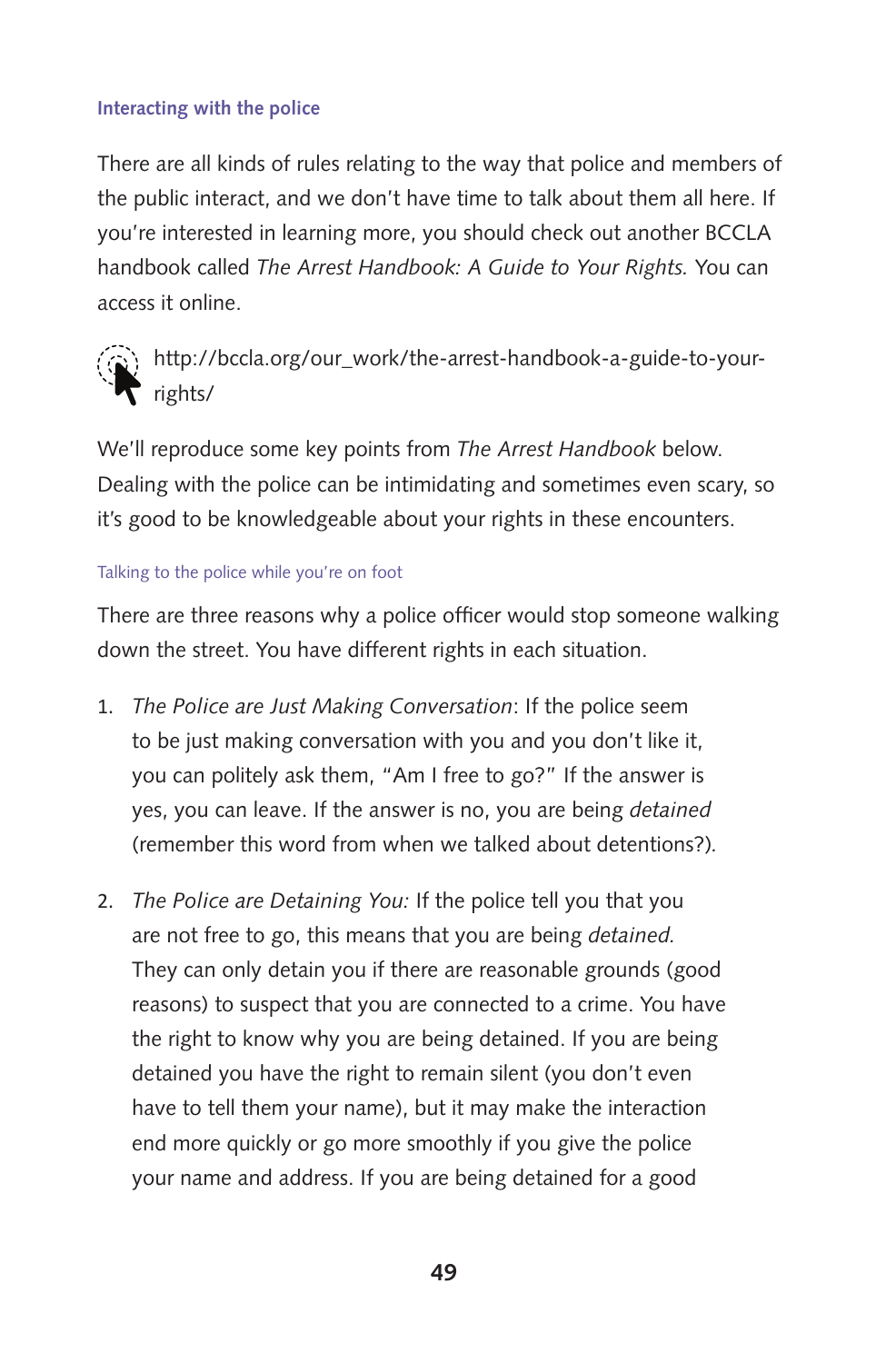reason, the police can conduct a pat-down search to look for weapons, and they might inspect the contents of your bags.

3. *The Police are Arresting You:* You will know you are under arrest because a police officer has said you are under arrest, or somehow made it clear that you are not free to go by physically holding you. If you are under arrest and the police ask you, you must tell them your name and address. You do not need to tell them anything else. You have the right to ask why you are being arrested. The police must answer unless the reason is obvious.

If you want to find out about your rights if the police arrest you, check out *The Arrest Handbook.*

#### **Talking to the police while you're driving**

As soon as you get behind the wheel of a car, there are many more reasons why a police officer could stop you and require you to identify yourself by showing your driver's license. You have different rights when you're driving than when you are



walking. The police may stop you to check whether you have been drinking or using drugs. If they have reasonable grounds to suspect that you may have been driving impaired, they may ask you to take a breathalyzer test.

In what circumstances can the police ask to search your car? Check out *The Arrest Handbook* to find out.

#### **If you are under 18**

People younger than 18 sometimes have more rights and protection under the law than adults. If you are under 18, the police have a special responsibility to be very clear about your rights and be sure you understand what's happening. Ask questions if you do not understand. Just like an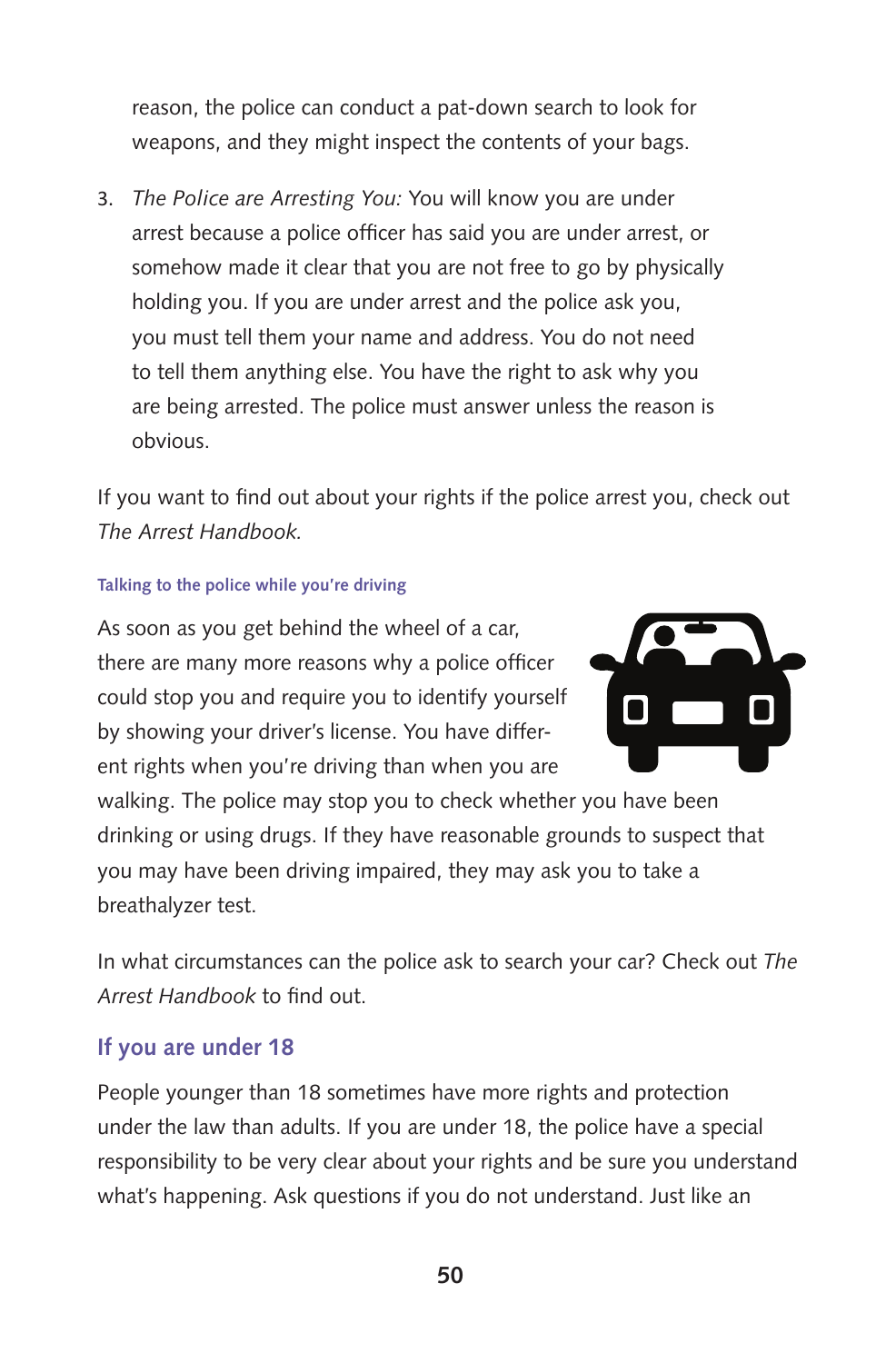adult, you also have the right to remain silent (this means the right not to say anything). Young people also have special rights to a lawyer – you won't have to pay for it. Tell the police or the judge that you want to speak to a lawyer as soon as possible if you have been arrested.

Your parents will be contacted as soon as the police can call them. If they are not around, you can give the police the name of a close relative or trusted adult friend who can come to the jail instead. You have the right to have another adult person with you when you meet with your lawyer.

## **If you feel you have been mistreated by the police**

If you feel you have been mistreated by the police and you want to find out what you can do about it, call the BCCLA! We can help you file a formal complaint if the police have given you something to complain about.

The more information you have about what happened to you, the better the complaint you'll be able to write will be. You should record as much of the following information as you can as soon as possible after the incident:

- Date, time and location of the incident,
- Exactly what happened, in the order that it happened in,
- Name(s) or badge number(s) of the officer(s) involved (if you know them), or a description of the officer(s),
- Names, addresses and telephone numbers of any witnesses,
- If you received medical treatment as a result of the incident, the name of the doctor who treated you,

*continued on next page*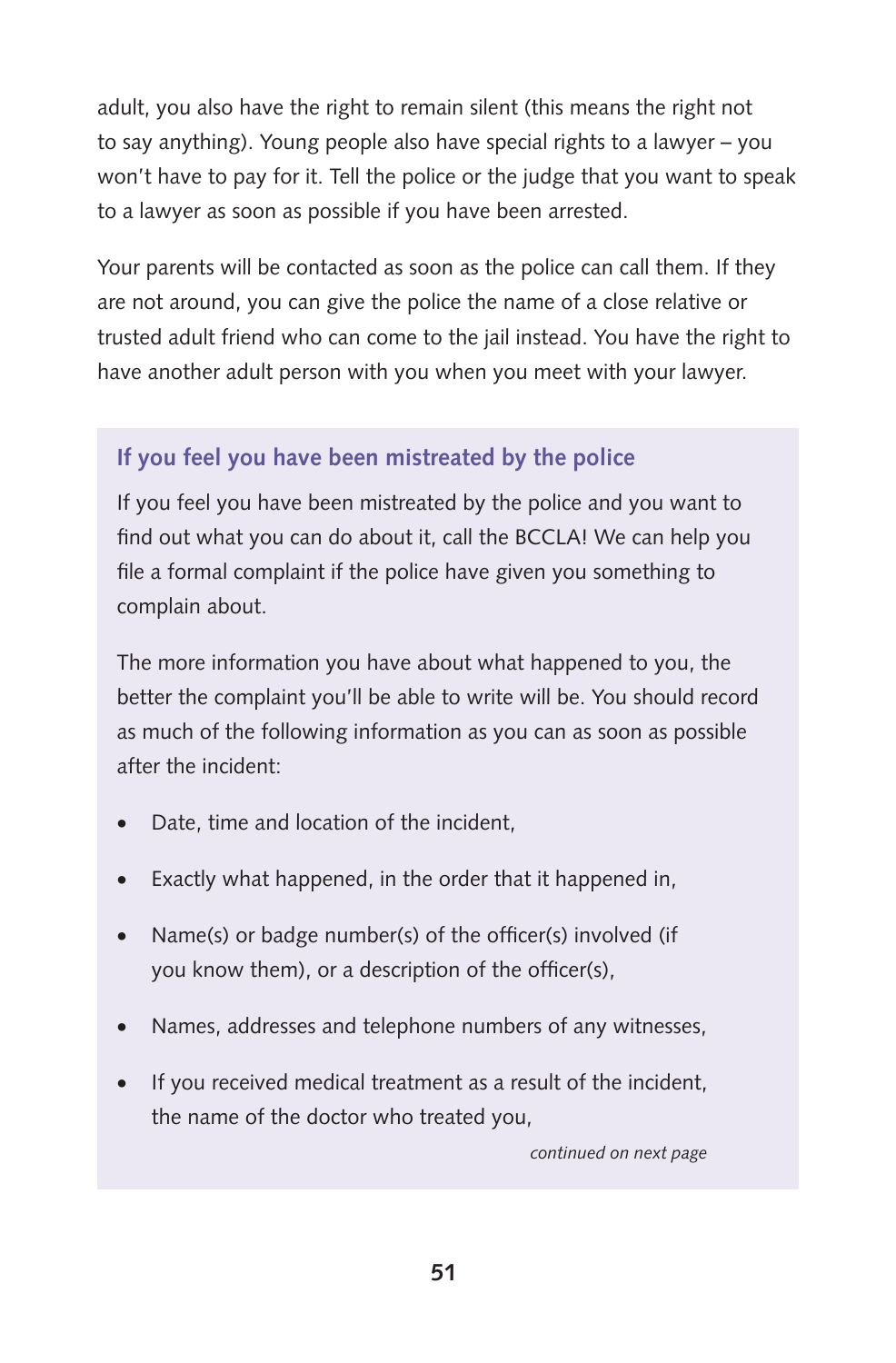- • Copies of any photographs of injuries or damage sustained in the incident,
- • Any video footage of the incident.

The more of this information you have, the more likely your complaint will be taken seriously.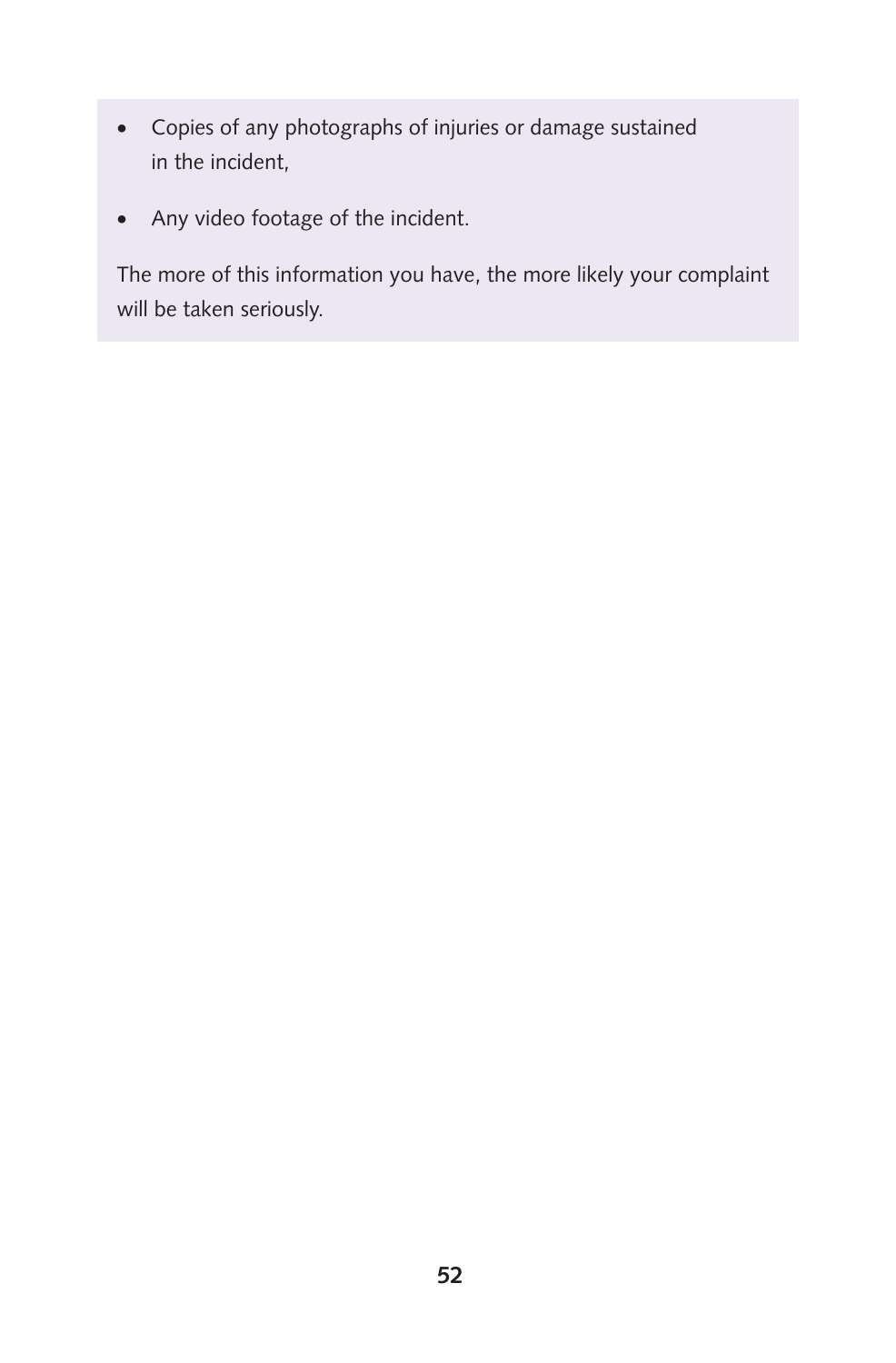## **For Further Discussion**

In this section, we will return to many of the discussion questions and case studies that were posed earlier in the handbook. Try to think about the questions on your own at first, but you may find it helpful to read this section if you're having trouble, or want to see whether you missed any key points. **There are no right or wrong answers to these questions.** But the information below should give you a good idea of key issues you could take into account while deciding how to answer them.

## **Think About It: Maya, Ye and the Pro-Life T-Shirt (page 17)**

- *1. How is this situation similar to the American student with the "International Terrorist" t-shirt? How is it different?*
	- The incidents are similar in that they both deal with free expression in school, and both involve a slogan printed on a t-shirt.
	- In the "International Terrorist" t-shirt example, the person who was being negatively portrayed on the t-shirt was George W. Bush, a public figure. In this example, the person being hurt by the t-shirt is Ye, an actual student at the school. You could argue that the school has a greater responsibility for Ye's well-being than for George W. Bush's.
- *2. Was there a less extreme way the school could have made sure Ye didn't feel harassed and discriminated against other than forbidding Maya from wearing her t-shirt at school?*
	- The school could have worked with Ye to see whether there was anything she or other pro-choice students at the school were interested in doing to teach the students about their position on the issue, in order to be sure that Maya's voice was not the only one that was heard.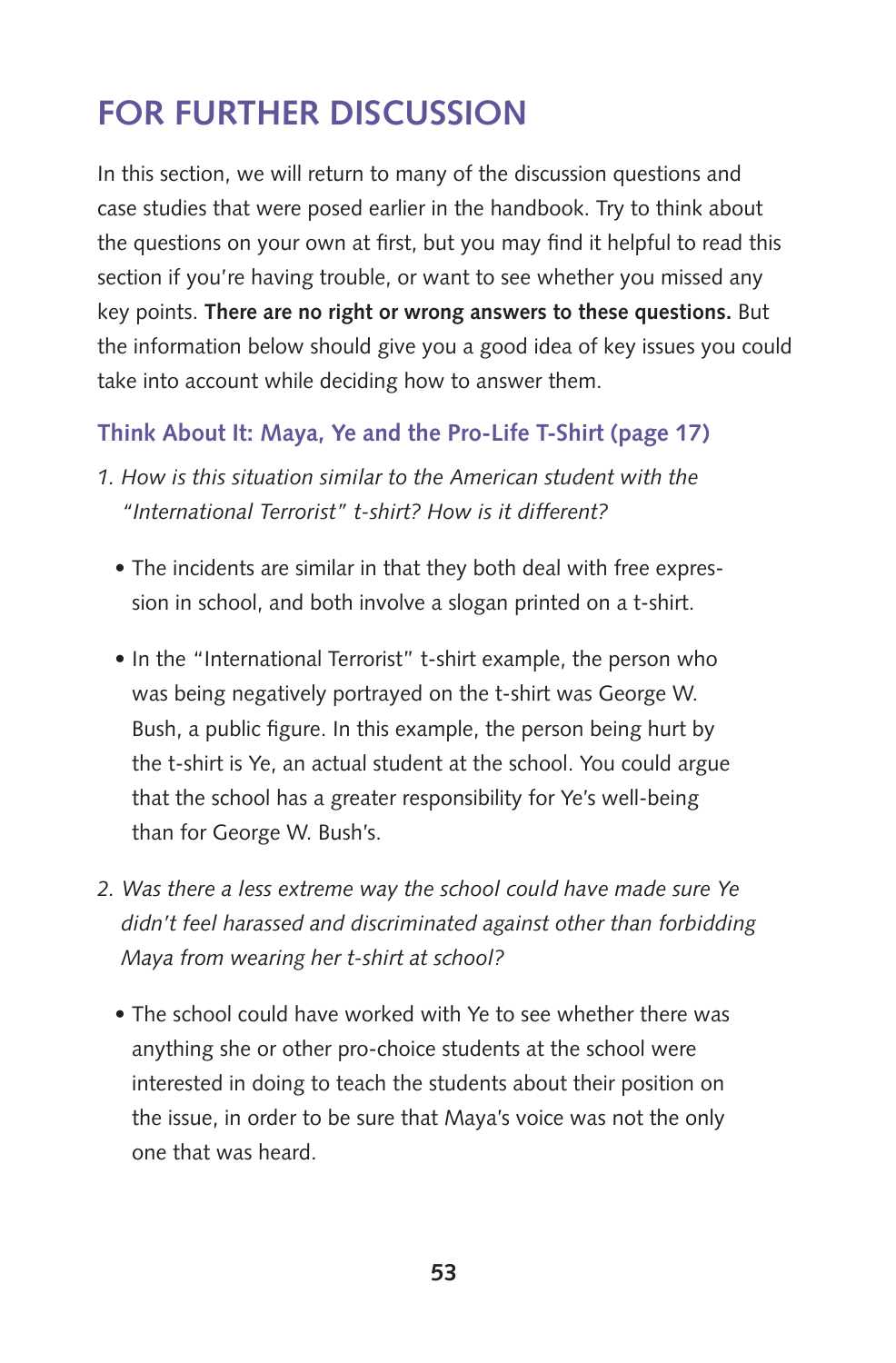- This solution has the advantage of not infringing on anyone's right to free speech. However, it may or may not address Ye's concerns.
- *3. Do you think Maya should be allowed to wear her shirt? Why or why not?*
	- How you answer this question depends on what you think are good reasons to limit someone's freedom of expression. A good answer will involve a thorough weighing of the pros and cons.
	- One thing to consider is whether you feel that the kinds of free speech that should be allowed in schools are different (or not) than free speech in other contexts, like in a public park.

## **Think about it: Hamid and Emma and the Semi-Nude Photo (page 32)**

- *1. Do you think the school should get involved? Or would this violate Hamid's right to free expression?*
	- The school may want to get involved since Hamid's online actions are affecting the school environment.
	- How you answer this question depends on what you think are good reasons to limit someone's freedom of expression. A good answer will involve a thorough weighing of the pros and cons.
- *2. Who do you think the school could punish, and why?*
	- The school may want to punish Hamid for sending the text, which could be contravening the school's code of conduct. The school might also punish any other students that are calling Emma names as a result of seeing the photo.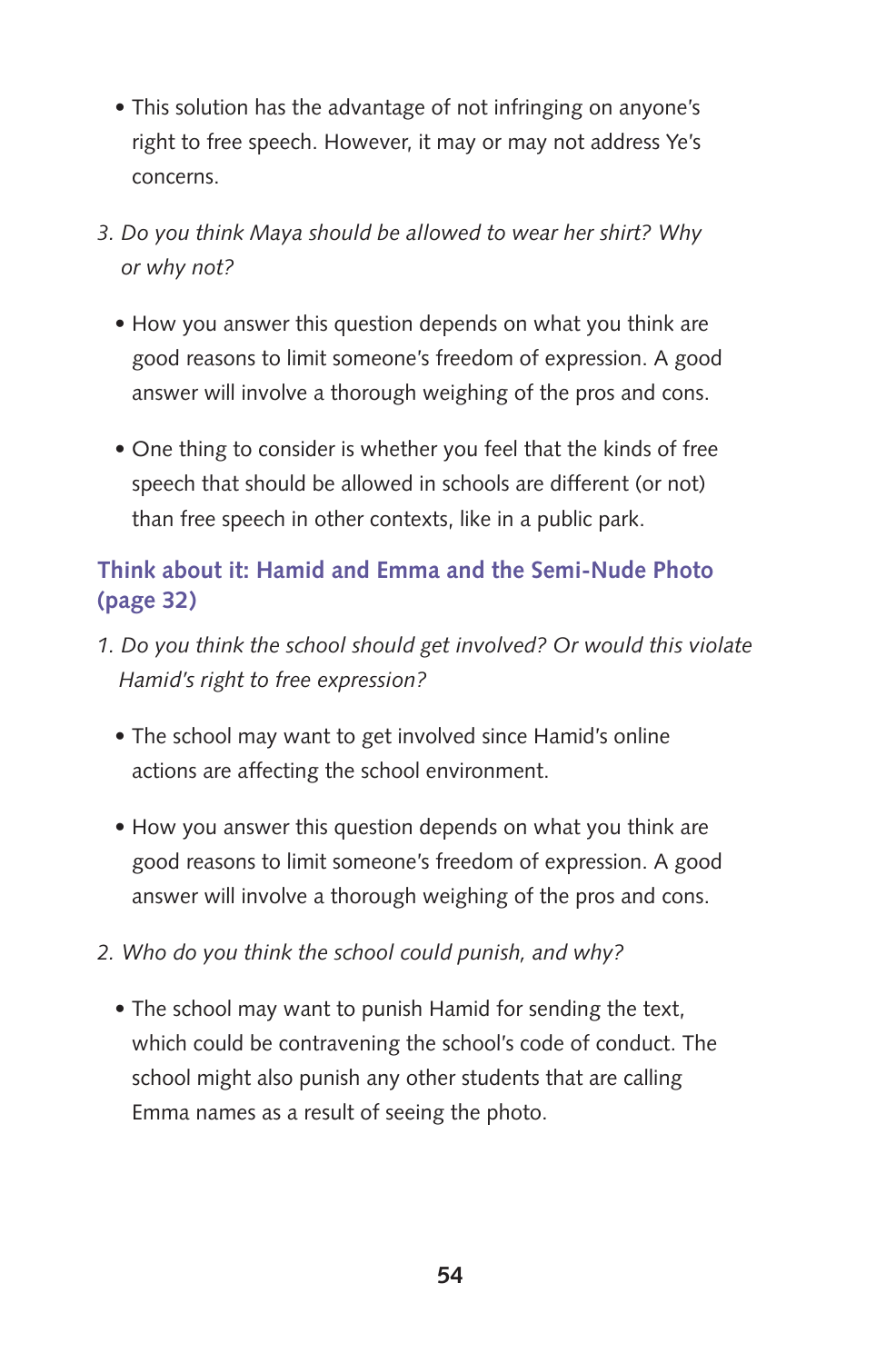- *3. What kind of punishments do you think would be fair?*
	- There have been many discussions across Canada about the fairest ways for schools to deal with bullying. There is a lot of disagreement on this issue.
	- Some people think that bullying is best dealt with at the school level. The school might want to give the students, including Hamid, detentions or suspensions for sending the photograph and harassing Emma.
	- Other people feel that the police should be involved too. In this case, it's possible the school would call the police to investigate whether the sending of the photo contravenes any criminal laws, such as provisions regarding harassment or the distribution of child pornography.
	- What do you think is the fairest approach? Why?

## **Think about it: Channelle and the Video Cameras (page 33)**

- *2. What do you think Channelle could say in her defence?* 
	- She would have to show that she has a reasonable expectation of privacy in her image and whereabouts while at school.
	- She could argue that the school is only supposed to use the video surveillance to protect student safety, and that using the video to punish her for being late goes beyond the sort of thing that the school should be using surveillance for.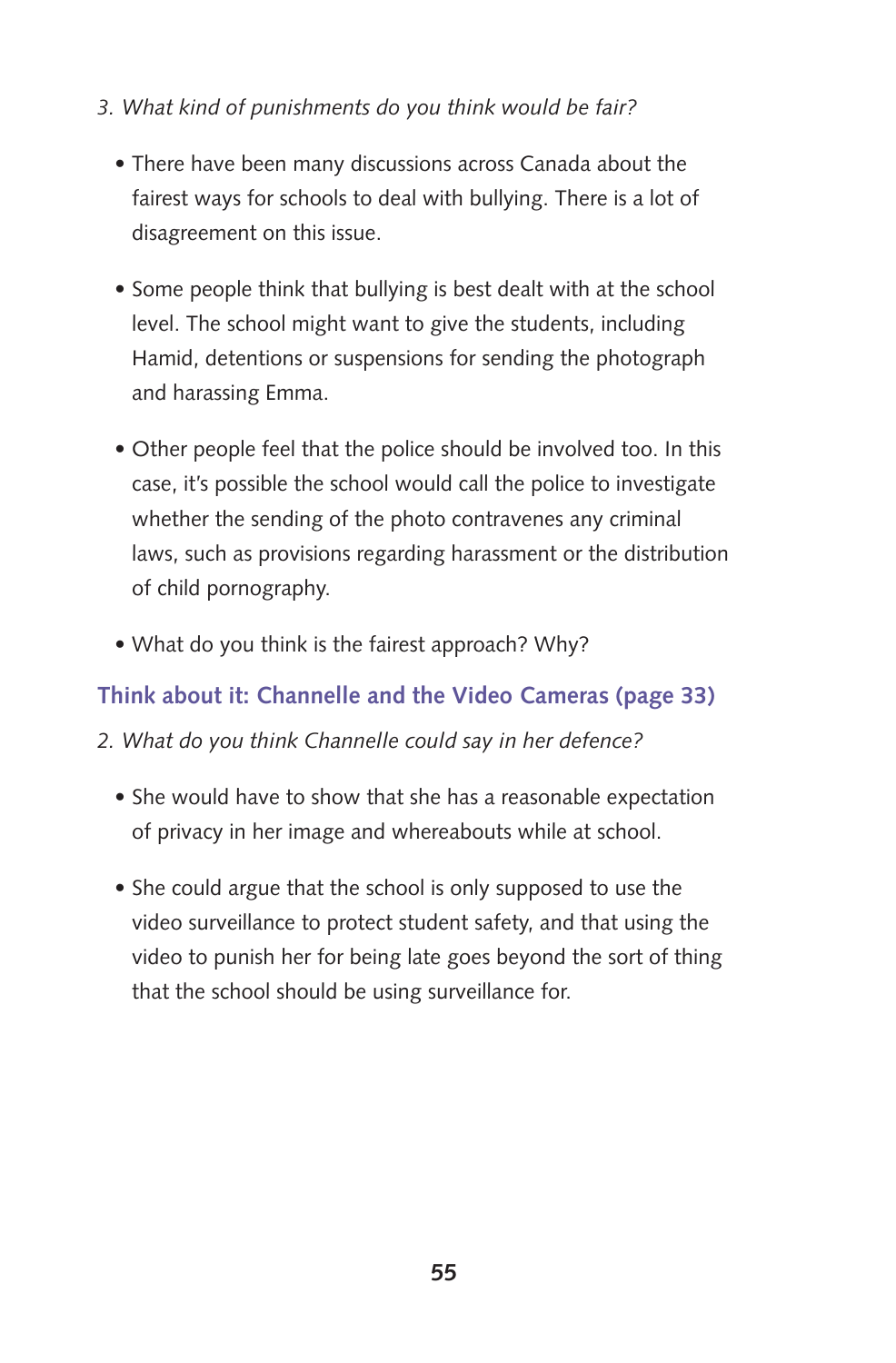

## **[Chamberlain v Surrey School District No. 36](http://www.canlii.org/en/ca/scc/doc/2002/2002scc86/2002scc86.html?searchUrlHash=AAAAAQAsQ2hhbWJlcmxhaW4gdi4gU3VycmV5IFNjaG9vbCBEaXN0cmljdCBOby4gMzYAAAAAAQ)**

[http://www.canlii.org/en/ca/scc/doc/2002/2002scc86/2002scc86.](http://www.canlii.org/en/ca/scc/doc/2002/2002scc86/2002scc86.html?searchUrlHash=AAAAAQAsQ2hhbWJlcmxhaW4gdi4gU3VycmV5IFNjaG9vbCBEaXN0cmljdCBOby4gMzYAAAAAAQ) [html?searchUrlHash=AAAAAQAsQ2hhbWJlcmxhaW4gdi4gU3VycmV5IFN](http://www.canlii.org/en/ca/scc/doc/2002/2002scc86/2002scc86.html?searchUrlHash=AAAAAQAsQ2hhbWJlcmxhaW4gdi4gU3VycmV5IFNjaG9vbCBEaXN0cmljdCBOby4gMzYAAAAAAQ) [jaG9vbCBEaXN0cmljdCBOby4gMzYAAAAAAQ](http://www.canlii.org/en/ca/scc/doc/2002/2002scc86/2002scc86.html?searchUrlHash=AAAAAQAsQ2hhbWJlcmxhaW4gdi4gU3VycmV5IFNjaG9vbCBEaXN0cmljdCBOby4gMzYAAAAAAQ)

## **[Corren and Corren v BC \(Ministry of Education\) \(No. 2\)](http://www.bchrt.gov.bc.ca/decisions/2005/pdf/corren_and_corren_v_bc_(ministry_of_education)_(no_2)_2005_bchrt_497.pdf)**

http://www.bchrt.gov.bc.ca/decisions/2005/pdf/corren\_and\_corren\_v\_bc [\(ministry\\_of\\_education\)\\_\(no\\_2\)\\_2005\\_bchrt\\_497.pdf](http://www.bchrt.gov.bc.ca/decisions/2005/pdf/corren_and_corren_v_bc_(ministry_of_education)_(no_2)_2005_bchrt_497.pdf)

## **[Corren and Corren v BC \(Ministry of Education\) \(No. 3\)](http://www.bchrt.gov.bc.ca/decisions/2006/pdf/feb/55_corren_and_corren_v_bc_(ministry_of_education)_(no_3)_2006_bchrt_55.pdf)**

[http://www.bchrt.gov.bc.ca/decisions/2006/pdf/feb/55\\_corren\\_and\\_](http://www.bchrt.gov.bc.ca/decisions/2006/pdf/feb/55_corren_and_corren_v_bc_(ministry_of_education)_(no_3)_2006_bchrt_55.pdf) [corren\\_v\\_bc\\_\(ministry\\_of\\_education\)\\_\(no\\_3\)\\_2006\\_bchrt\\_55.pdf](http://www.bchrt.gov.bc.ca/decisions/2006/pdf/feb/55_corren_and_corren_v_bc_(ministry_of_education)_(no_3)_2006_bchrt_55.pdf)

## **[Multani v Commission scolaire Marguerite-Bourgeoys](http://www.canlii.org/en/ca/scc/doc/2006/2006scc6/2006scc6.html?searchUrlHash=AAAAAQAzTXVsdGFuaSB2LiBDb21taXNzaW9uIHNjb2xhaXJlIE1hcmd1ZXJpdGUtQm91cmdlb3lzAAAAAAE)**

[http://www.canlii.org/en/ca/scc/doc/2006/2006scc6/2006scc6.](http://www.canlii.org/en/ca/scc/doc/2006/2006scc6/2006scc6.html?searchUrlHash=AAAAAQAzTXVsdGFuaSB2LiBDb21taXNzaW9uIHNjb2xhaXJlIE1hcmd1ZXJpdGUtQm91cmdlb3lzAAAAAAE) [html?searchUrlHash=AAAAAQAzTXVsdGFuaSB2LiBDb21taXNzaW9uIHNj](http://www.canlii.org/en/ca/scc/doc/2006/2006scc6/2006scc6.html?searchUrlHash=AAAAAQAzTXVsdGFuaSB2LiBDb21taXNzaW9uIHNjb2xhaXJlIE1hcmd1ZXJpdGUtQm91cmdlb3lzAAAAAAE) [b2xhaXJlIE1hcmd1ZXJpdGUtQm91cmdlb3lzAAAAAAE](http://www.canlii.org/en/ca/scc/doc/2006/2006scc6/2006scc6.html?searchUrlHash=AAAAAQAzTXVsdGFuaSB2LiBDb21taXNzaW9uIHNjb2xhaXJlIE1hcmd1ZXJpdGUtQm91cmdlb3lzAAAAAAE)

## **[R v AM](http://www.canlii.org/en/ca/scc/doc/2008/2008scc19/2008scc19.html)**

<http://www.canlii.org/en/ca/scc/doc/2008/2008scc19/2008scc19.html>

## **[R v Fearon](http://www.canlii.org/en/on/onca/doc/2013/2013onca106/2013onca106.html?searchUrlHash=AAAAAQAMUi4gdi4gRmVhcm9uAAAAAAE)**

[http://www.canlii.org/en/on/onca/doc/2013/2013onca106/2013on](http://www.canlii.org/en/on/onca/doc/2013/2013onca106/2013onca106.html?searchUrlHash=AAAAAQAMUi4gdi4gRmVhcm9uAAAAAAE) [ca106.html?searchUrlHash=AAAAAQAMUi4gdi4gRmVhcm9uAAAAAAE](http://www.canlii.org/en/on/onca/doc/2013/2013onca106/2013onca106.html?searchUrlHash=AAAAAQAMUi4gdi4gRmVhcm9uAAAAAAE)

## **[R v Giles](http://www.canlii.org/en/bc/bcsc/doc/2007/2007bcsc1147/2007bcsc1147.html?searchUrlHash=AAAAAQALUi4gdi4gR2lsZXMAAAAAAQ)**

[http://www.canlii.org/en/bc/bcsc/doc/2007/2007bcsc1147/2007bc](http://www.canlii.org/en/bc/bcsc/doc/2007/2007bcsc1147/2007bcsc1147.html?searchUrlHash=AAAAAQALUi4gdi4gR2lsZXMAAAAAAQ) [sc1147.html?searchUrlHash=AAAAAQALUi4gdi4gR2lsZXMAAAAAAQ](http://www.canlii.org/en/bc/bcsc/doc/2007/2007bcsc1147/2007bcsc1147.html?searchUrlHash=AAAAAQALUi4gdi4gR2lsZXMAAAAAAQ)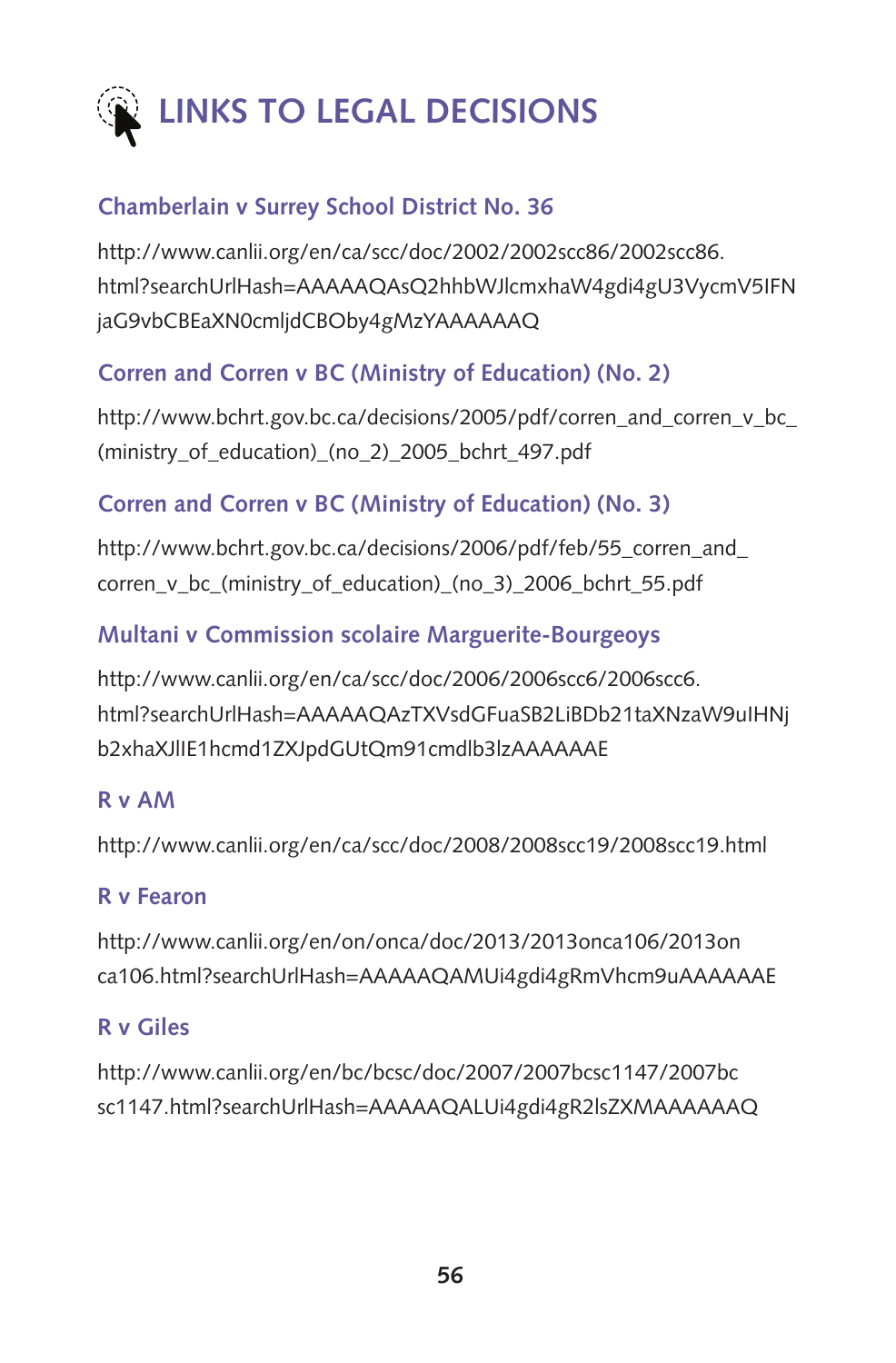## **[R v M \(MR\)](http://www.canlii.org/en/ca/scc/doc/1998/1998canlii770/1998canlii770.html?searchUrlHash=AAAAAQANUi4gdi4gTS4gKE1SKQAAAAAB)**

[http://www.canlii.org/en/ca/scc/doc/1998/1998canlii770/1998canlii770.](http://www.canlii.org/en/ca/scc/doc/1998/1998canlii770/1998canlii770.html?searchUrlHash=AAAAAQANUi4gdi4gTS4gKE1SKQAAAAAB) [html?searchUrlHash=AAAAAQANUi4gdi4gTS4gKE1SKQAAAAAB](http://www.canlii.org/en/ca/scc/doc/1998/1998canlii770/1998canlii770.html?searchUrlHash=AAAAAQANUi4gdi4gTS4gKE1SKQAAAAAB)

## **[R v Polius](http://www.canlii.org/en/on/onsc/doc/2009/2009canlii37923/2009canlii37923.html?searchUrlHash=AAAAAQAMUi4gdi4gUG9saXVzAAAAAAE)**

[http://www.canlii.org/en/on/onsc/doc/2009/2009canlii37923/2009canl](http://www.canlii.org/en/on/onsc/doc/2009/2009canlii37923/2009canlii37923.html?searchUrlHash=AAAAAQAMUi4gdi4gUG9saXVzAAAAAAE) [ii37923.html?searchUrlHash=AAAAAQAMUi4gdi4gUG9saXVzAAAAAAE](http://www.canlii.org/en/on/onsc/doc/2009/2009canlii37923/2009canlii37923.html?searchUrlHash=AAAAAQAMUi4gdi4gUG9saXVzAAAAAAE)

## **[R v Sharpe](http://www.canlii.org/en/ca/scc/doc/2001/2001scc2/2001scc2.html?searchUrlHash=AAAAAQAMUi4gdi4gU2hhcnBlAAAAAAE)**

[http://www.canlii.org/en/ca/scc/doc/2001/2001scc2/2001scc2.html?sear](http://www.canlii.org/en/ca/scc/doc/2001/2001scc2/2001scc2.html?searchUrlHash=AAAAAQAMUi4gdi4gU2hhcnBlAAAAAAE) [chUrlHash=AAAAAQAMUi4gdi4gU2hhcnBlAAAAAAE](http://www.canlii.org/en/ca/scc/doc/2001/2001scc2/2001scc2.html?searchUrlHash=AAAAAQAMUi4gdi4gU2hhcnBlAAAAAAE)

## **[RT v Durham Catholic District School Board](http://www.canlii.org/en/on/oncfsrb/doc/2008/2008cfsrb94/2008cfsrb94.html?searchUrlHash=AAAAAQAtUi5ULiB2LiBEdXJoYW0gQ2F0aG9saWMgRGlzdHJpY3QgU2Nob29sIEJvYXJkAAAAAAE)**

[http://www.canlii.org/en/on/oncfsrb/doc/2008/2008cfsrb94/2008cfs](http://www.canlii.org/en/on/oncfsrb/doc/2008/2008cfsrb94/2008cfsrb94.html?searchUrlHash=AAAAAQAtUi5ULiB2LiBEdXJoYW0gQ2F0aG9saWMgRGlzdHJpY3QgU2Nob29sIEJvYXJkAAAAAAE) [rb94.html?searchUrlHash=AAAAAQAtUi5ULiB2LiBEdXJoYW0gQ2F0aG9sa](http://www.canlii.org/en/on/oncfsrb/doc/2008/2008cfsrb94/2008cfsrb94.html?searchUrlHash=AAAAAQAtUi5ULiB2LiBEdXJoYW0gQ2F0aG9saWMgRGlzdHJpY3QgU2Nob29sIEJvYXJkAAAAAAE) [WMgRGlzdHJpY3QgU2Nob29sIEJvYXJkAAAAAAE](http://www.canlii.org/en/on/oncfsrb/doc/2008/2008cfsrb94/2008cfsrb94.html?searchUrlHash=AAAAAQAtUi5ULiB2LiBEdXJoYW0gQ2F0aG9saWMgRGlzdHJpY3QgU2Nob29sIEJvYXJkAAAAAAE)

## **[Russow v British Columbia](http://)**

[http://www.canlii.org/en/bc/bcsc/doc/1989/1989canlii2688/1989canl](http://www.canlii.org/en/bc/bcsc/doc/1989/1989canlii2688/1989canlii2688.html?searchUrlHash=AAAAAQAaUnVzc293IHYuIEJyaXRpc2ggQ29sdW1iaWEAAAAAAQ) [ii2688.html?searchUrlHash=AAAAAQAaUnVzc293IHYuIEJyaXRpc2ggQ29](http://www.canlii.org/en/bc/bcsc/doc/1989/1989canlii2688/1989canlii2688.html?searchUrlHash=AAAAAQAaUnVzc293IHYuIEJyaXRpc2ggQ29sdW1iaWEAAAAAAQ) [sdW1iaWEAAAAAAQ](http://www.canlii.org/en/bc/bcsc/doc/1989/1989canlii2688/1989canlii2688.html?searchUrlHash=AAAAAQAaUnVzc293IHYuIEJyaXRpc2ggQ29sdW1iaWEAAAAAAQ)

## **[SL v Commission scolaire des Chênes](http://www.canlii.org/en/ca/scc/doc/2012/2012scc7/2012scc7.html?searchUrlHash=AAAAAQAlU0wgdi4gQ29tbWlzc2lvbiBzY29sYWlyZSBkZXMgQ2jDqm5lcwAAAAAB)**

[http://www.canlii.org/en/ca/scc/doc/2012/2012scc7/2012scc7.html?](http://www.canlii.org/en/ca/scc/doc/2012/2012scc7/2012scc7.html?searchUrlHash=AAAAAQAlU0wgdi4gQ29tbWlzc2lvbiBzY29sYWlyZSBkZXMgQ2jDqm5lcwAAAAAB) [searchUrlHash=AAAAAQAlU0wgdi4gQ29tbWlzc2lvbiBzY29sYWlyZSBkZX](http://www.canlii.org/en/ca/scc/doc/2012/2012scc7/2012scc7.html?searchUrlHash=AAAAAQAlU0wgdi4gQ29tbWlzc2lvbiBzY29sYWlyZSBkZXMgQ2jDqm5lcwAAAAAB) [MgQ2jDqm5lcwAAAAAB](http://www.canlii.org/en/ca/scc/doc/2012/2012scc7/2012scc7.html?searchUrlHash=AAAAAQAlU0wgdi4gQ29tbWlzc2lvbiBzY29sYWlyZSBkZXMgQ2jDqm5lcwAAAAAB)